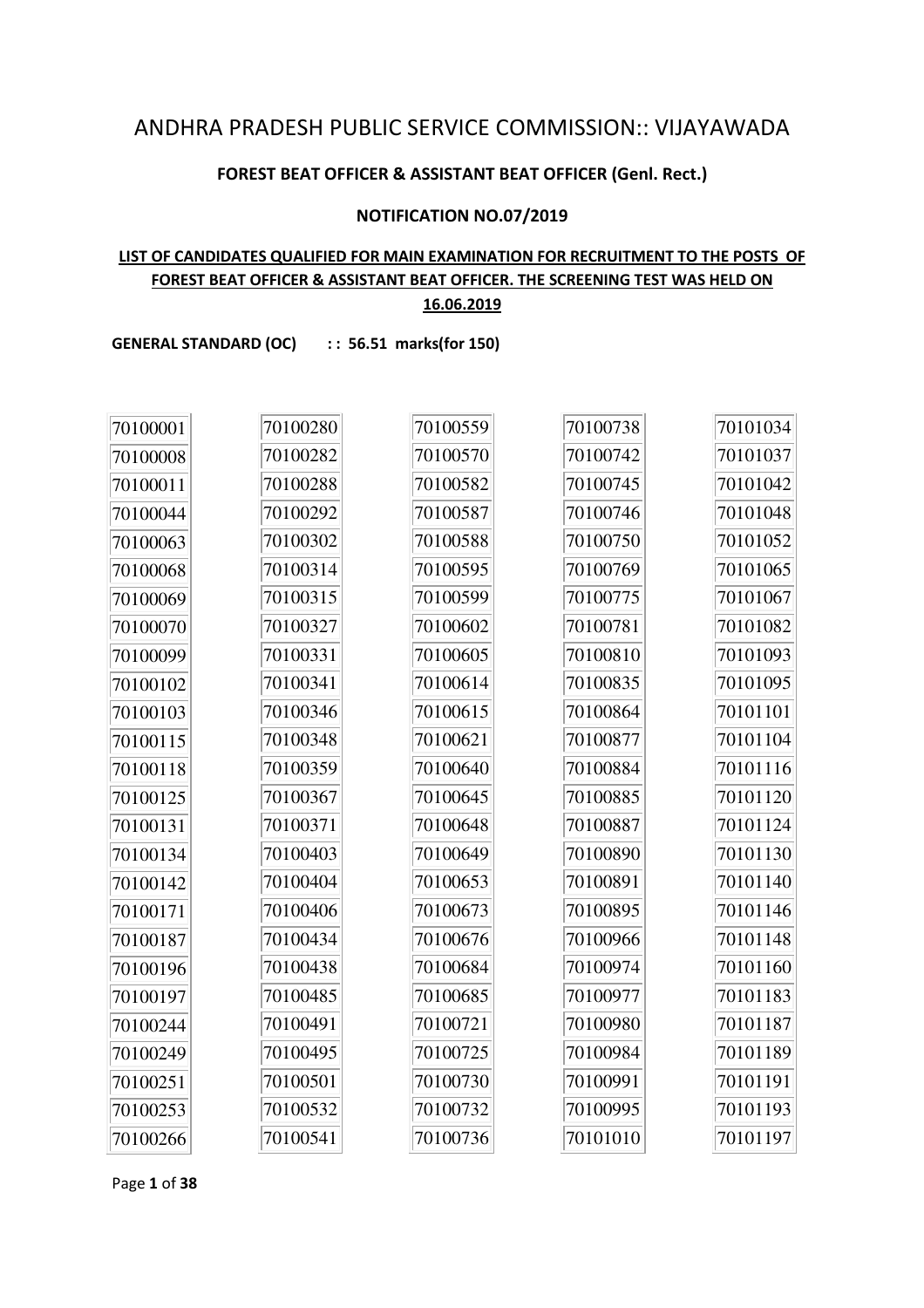| 70101208 | 70101522 | 70101837 | 70102338 | 70103014 |
|----------|----------|----------|----------|----------|
| 70101210 | 70101524 | 70101842 | 70102342 | 70103068 |
| 70101216 | 70101529 | 70101844 | 70102366 | 70103078 |
| 70101217 | 70101532 | 70101849 | 70102369 | 70103139 |
| 70101228 | 70101534 | 70101852 | 70102378 | 70103140 |
| 70101236 | 70101538 | 70101880 | 70102381 | 70103142 |
| 70101237 | 70101539 | 70101883 | 70102389 | 70103144 |
| 70101241 | 70101540 | 70101891 | 70102391 | 70103145 |
| 70101247 | 70101553 | 70101912 | 70102393 | 70103151 |
| 70101275 | 70101558 | 70102018 | 70102481 | 70103169 |
| 70101279 | 70101563 | 70102031 | 70102559 | 70103174 |
| 70101283 | 70101578 | 70102065 | 70102610 | 70103179 |
| 70101285 | 70101585 | 70102076 | 70102648 | 70103181 |
| 70101294 | 70101587 | 70102093 | 70102686 | 70103234 |
| 70101312 | 70101593 | 70102104 | 70102743 | 70103235 |
| 70101313 | 70101598 | 70102165 | 70102773 | 70103238 |
| 70101319 | 70101599 | 70102182 | 70102839 | 70103241 |
| 70101322 | 70101602 | 70102187 | 70102843 | 70103245 |
| 70101323 | 70101615 | 70102188 | 70102845 | 70103250 |
| 70101331 | 70101618 | 70102202 | 70102862 | 70103260 |
| 70101340 | 70101634 | 70102227 | 70102867 | 70103266 |
| 70101346 | 70101683 | 70102230 | 70102882 | 70103272 |
| 70101350 | 70101722 | 70102231 | 70102883 | 70103275 |
| 70101351 | 70101728 | 70102235 | 70102894 | 70103276 |
| 70101359 | 70101734 | 70102249 | 70102919 | 70103278 |
| 70101363 | 70101735 | 70102259 | 70102923 | 70103282 |
| 70101372 | 70101754 | 70102260 | 70102931 | 70103283 |
| 70101376 | 70101762 | 70102267 | 70102942 | 70103286 |
| 70101380 | 70101772 | 70102275 | 70102947 | 70103287 |
| 70101382 | 70101792 | 70102288 | 70102949 | 70103297 |
| 70101414 | 70101799 | 70102297 | 70102954 | 70103300 |
| 70101436 | 70101800 | 70102310 | 70102958 | 70103302 |
| 70101439 | 70101813 | 70102315 | 70102961 | 70103308 |
| 70101445 | 70101821 | 70102319 | 70102973 | 70103319 |
| 70101447 | 70101826 | 70102321 | 70102977 | 70103321 |
| 70101467 | 70101829 | 70102331 | 70102984 | 70103338 |
| 70101495 | 70101830 | 70102333 | 70103001 | 70103342 |

Page **2** of **38**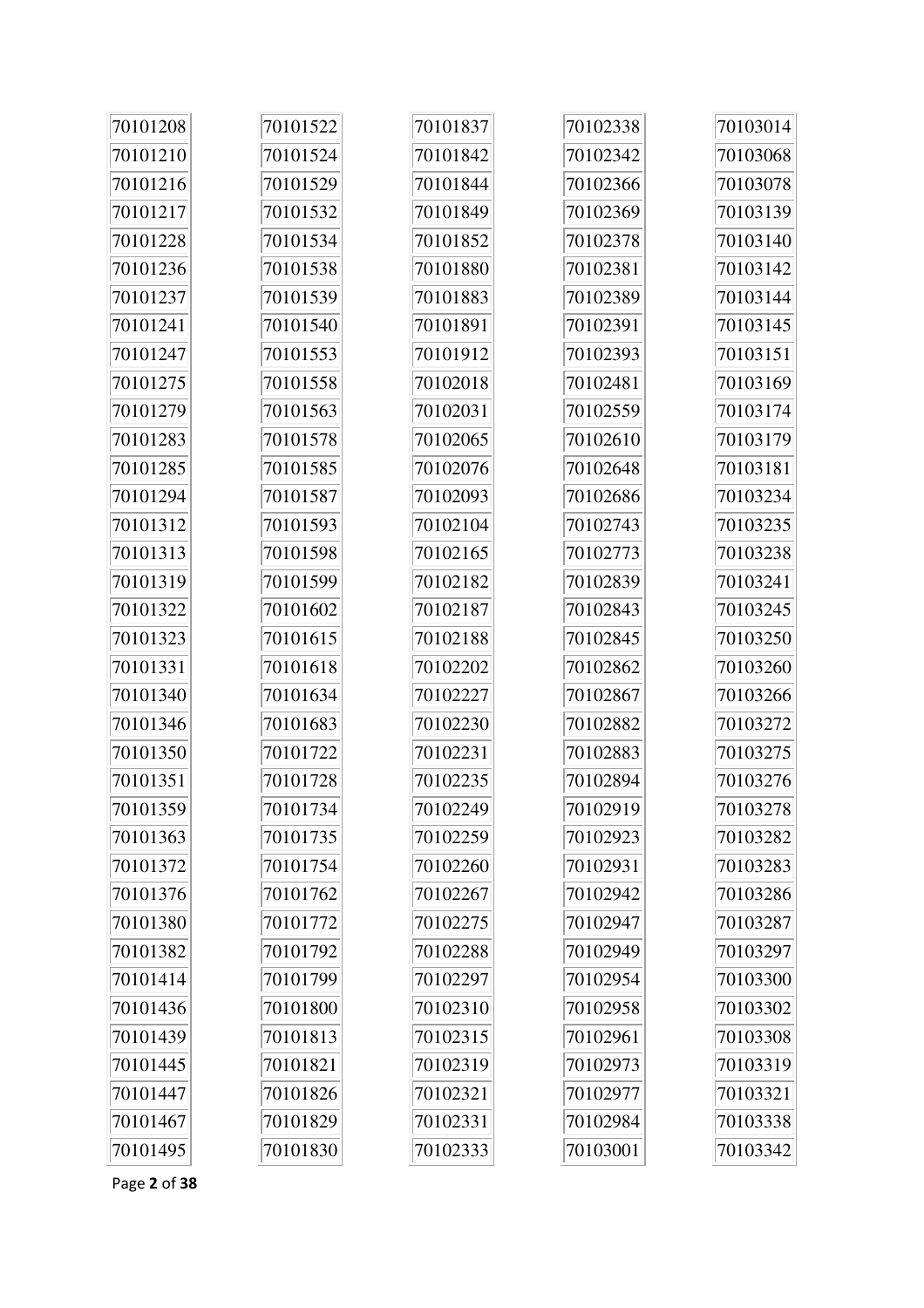| 70103368 | 70103884 | 70200070 | 70200554 | 70201007 |
|----------|----------|----------|----------|----------|
| 70103395 | 70103889 | 70200073 | 70200569 | 70201023 |
| 70103413 | 70103890 | 70200078 | 70200583 | 70201026 |
| 70103426 | 70103894 | 70200098 | 70200625 | 70201055 |
| 70103489 | 70103903 | 70200099 | 70200635 | 70201057 |
| 70103493 | 70103920 | 70200105 | 70200650 | 70201063 |
| 70103513 | 70103924 | 70200109 | 70200654 | 70201071 |
| 70103559 | 70103926 | 70200113 | 70200669 | 70201080 |
| 70103561 | 70103968 | 70200118 | 70200673 | 70201082 |
| 70103601 | 70103989 | 70200123 | 70200743 | 70201084 |
| 70103603 | 70104070 | 70200129 | 70200793 | 70201085 |
| 70103623 | 70104107 | 70200135 | 70200810 | 70201092 |
| 70103631 | 70104134 | 70200136 | 70200818 | 70201103 |
| 70103660 | 70104143 | 70200147 | 70200835 | 70201106 |
| 70103711 | 70104201 | 70200154 | 70200837 | 70201111 |
| 70103720 | 70104236 | 70200161 | 70200848 | 70201112 |
| 70103741 | 70104247 | 70200169 | 70200861 | 70201120 |
| 70103746 | 70104276 | 70200172 | 70200865 | 70201122 |
| 70103749 | 70104277 | 70200176 | 70200874 | 70201124 |
| 70103753 | 70104299 | 70200186 | 70200875 | 70201149 |
| 70103758 | 70104316 | 70200193 | 70200877 | 70201150 |
| 70103784 | 70104347 | 70200195 | 70200882 | 70201173 |
| 70103789 | 70104352 | 70200200 | 70200891 | 70201177 |
| 70103801 | 70200002 | 70200202 | 70200899 | 70201189 |
| 70103802 | 70200008 | 70200215 | 70200905 | 70201195 |
| 70103822 | 70200012 | 70200216 | 70200907 | 70201196 |
| 70103827 | 70200013 | 70200220 | 70200929 | 70201198 |
| 70103835 | 70200027 | 70200225 | 70200934 | 70201210 |
| 70103839 | 70200037 | 70200226 | 70200941 | 70201215 |
| 70103845 | 70200044 | 70200237 | 70200942 | 70201216 |
| 70103847 | 70200046 | 70200245 | 70200952 | 70201217 |
| 70103850 | 70200048 | 70200264 | 70200963 | 70201221 |
| 70103858 | 70200049 | 70200326 | 70200964 | 70201226 |
| 70103864 | 70200052 | 70200363 | 70200970 | 70201235 |
| 70103879 | 70200056 | 70200420 | 70200973 | 70201245 |
| 70103880 | 70200063 | 70200486 | 70200982 | 70201263 |
| 70103882 | 70200064 | 70200543 | 70200989 | 70201271 |

Page **3** of **38**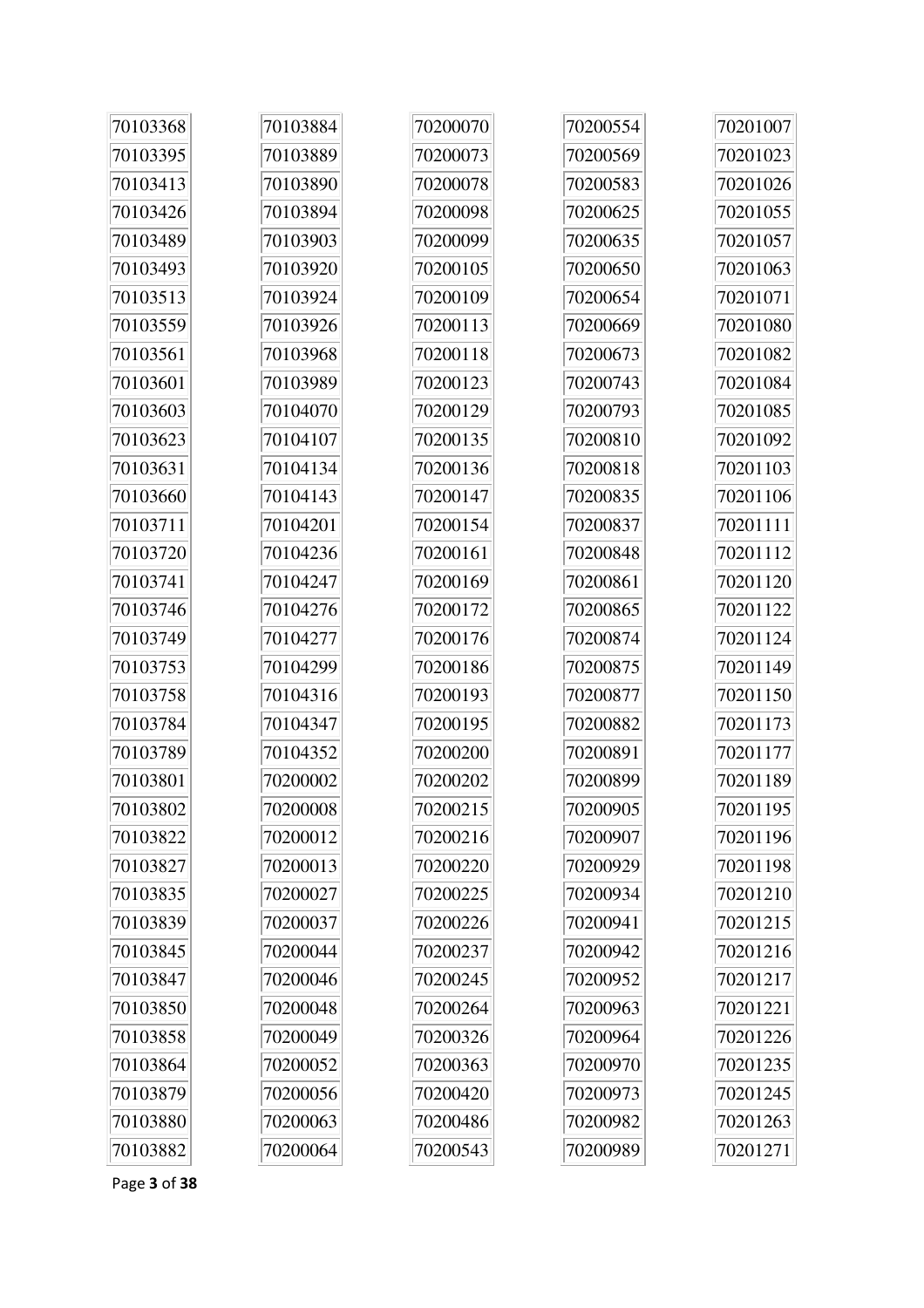| 70201272 | 70201892 | 70202458 | 70202665 | 70202948 |
|----------|----------|----------|----------|----------|
| 70201277 | 70201900 | 70202471 | 70202669 | 70202958 |
| 70201320 | 70201902 | 70202477 | 70202670 | 70202962 |
| 70201349 | 70201909 | 70202482 | 70202671 | 70202965 |
| 70201372 | 70201920 | 70202487 | 70202674 | 70202975 |
| 70201390 | 70201925 | 70202491 | 70202690 | 70202977 |
| 70201431 | 70201934 | 70202501 | 70202701 | 70202979 |
| 70201433 | 70201940 | 70202513 | 70202729 | 70202987 |
| 70201434 | 70201952 | 70202517 | 70202745 | 70203007 |
| 70201441 | 70201964 | 70202523 | 70202748 | 70203011 |
| 70201454 | 70201965 | 70202532 | 70202791 | 70203028 |
| 70201470 | 70202000 | 70202539 | 70202792 | 70203038 |
| 70201473 | 70202002 | 70202547 | 70202793 | 70203044 |
| 70201474 | 70202011 | 70202549 | 70202796 | 70203046 |
| 70201478 | 70202015 | 70202552 | 70202798 | 70203062 |
| 70201513 | 70202024 | 70202554 | 70202799 | 70203064 |
| 70201555 | 70202029 | 70202556 | 70202803 | 70203079 |
| 70201640 | 70202041 | 70202560 | 70202809 | 70203084 |
| 70201641 | 70202042 | 70202563 | 70202818 | 70203085 |
| 70201682 | 70202043 | 70202565 | 70202825 | 70203092 |
| 70201710 | 70202047 | 70202569 | 70202827 | 70203105 |
| 70201738 | 70202053 | 70202571 | 70202833 | 70203106 |
| 70201758 | 70202067 | 70202572 | 70202835 | 70203109 |
| 70201763 | 70202068 | 70202574 | 70202836 | 70203120 |
| 70201789 | 70202069 | 70202578 | 70202844 | 70203125 |
| 70201803 | 70202086 | 70202587 | 70202845 | 70203126 |
| 70201809 | 70202104 | 70202589 | 70202847 | 70203138 |
| 70201852 | 70202118 | 70202600 | 70202852 | 70203141 |
| 70201857 | 70202206 | 70202607 | 70202865 | 70203143 |
| 70201859 | 70202284 | 70202608 | 70202899 | 70203150 |
| 70201862 | 70202292 | 70202620 | 70202907 | 70203155 |
| 70201864 | 70202299 | 70202621 | 70202912 | 70203156 |
| 70201870 | 70202319 | 70202624 | 70202913 | 70203158 |
| 70201873 | 70202323 | 70202631 | 70202915 | 70203161 |
| 70201876 | 70202341 | 70202643 | 70202926 | 70203163 |
| 70201882 | 70202376 | 70202652 | 70202933 | 70203166 |
| 70201889 | 70202449 | 70202656 | 70202943 | 70203183 |

Page **4** of **38**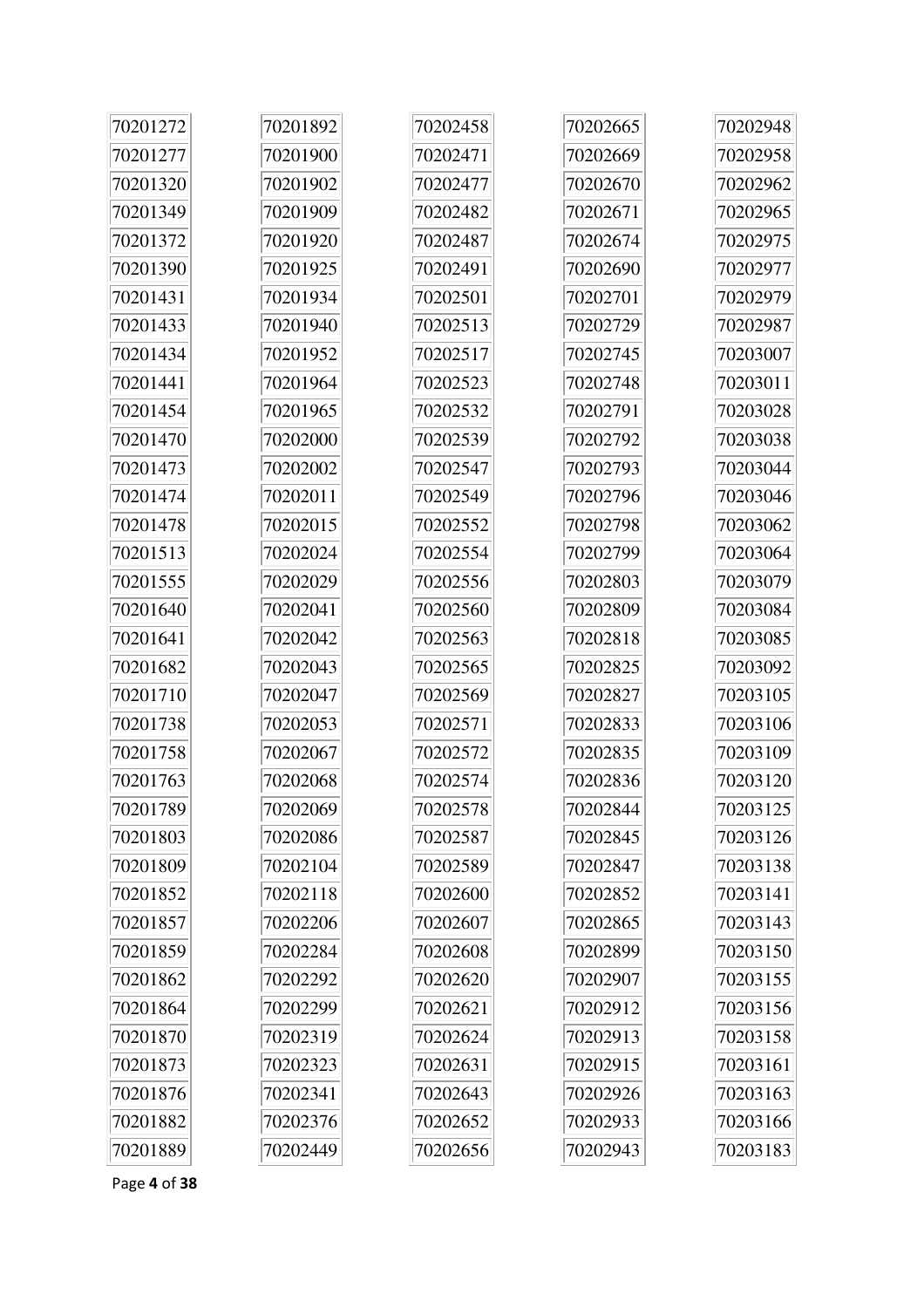| 70203187 | 70203490 | 70203655 | 70203844 | 70204033 |
|----------|----------|----------|----------|----------|
| 70203195 | 70203492 | 70203664 | 70203850 | 70204046 |
| 70203197 | 70203493 | 70203674 | 70203851 | 70204050 |
| 70203200 | 70203496 | 70203675 | 70203860 | 70204054 |
| 70203202 | 70203503 | 70203692 | 70203876 | 70204055 |
| 70203215 | 70203514 | 70203699 | 70203880 | 70204056 |
| 70203223 | 70203520 | 70203706 | 70203881 | 70204061 |
| 70203225 | 70203526 | 70203711 | 70203893 | 70204063 |
| 70203236 | 70203533 | 70203714 | 70203897 | 70204070 |
| 70203239 | 70203540 | 70203715 | 70203898 | 70204076 |
| 70203241 | 70203545 | 70203717 | 70203902 | 70204080 |
| 70203243 | 70203547 | 70203718 | 70203915 | 70204081 |
| 70203252 | 70203550 | 70203719 | 70203921 | 70204086 |
| 70203301 | 70203555 | 70203722 | 70203926 | 70204095 |
| 70203337 | 70203562 | 70203734 | 70203930 | 70204103 |
| 70203350 | 70203569 | 70203735 | 70203936 | 70204110 |
| 70203363 | 70203576 | 70203736 | 70203946 | 70204117 |
| 70203368 | 70203579 | 70203739 | 70203949 | 70204148 |
| 70203370 | 70203583 | 70203742 | 70203950 | 70204150 |
| 70203380 | 70203586 | 70203744 | 70203951 | 70204166 |
| 70203386 | 70203590 | 70203750 | 70203952 | 70204168 |
| 70203394 | 70203594 | 70203754 | 70203953 | 70204177 |
| 70203402 | 70203595 | 70203765 | 70203954 | 70204185 |
| 70203408 | 70203599 | 70203767 | 70203956 | 70204187 |
| 70203409 | 70203606 | 70203769 | 70203959 | 70204188 |
| 70203416 | 70203610 | 70203782 | 70203963 | 70204189 |
| 70203418 | 70203616 | 70203787 | 70203966 | 70204191 |
| 70203426 | 70203625 | 70203790 | 70203967 | 70204195 |
| 70203438 | 70203629 | 70203791 | 70203969 | 70204197 |
| 70203443 | 70203631 | 70203798 | 70203972 | 70204201 |
| 70203447 | 70203632 | 70203806 | 70203982 | 70204215 |
| 70203456 | 70203634 | 70203818 | 70203985 | 70204220 |
| 70203464 | 70203636 | 70203819 | 70203990 | 70204243 |
| 70203468 | 70203640 | 70203823 | 70203998 | 70204245 |
| 70203469 | 70203646 | 70203830 | 70204010 | 70204247 |
| 70203487 | 70203648 | 70203835 | 70204016 | 70204252 |
| 70203489 | 70203650 | 70203838 | 70204023 | 70204260 |

Page **5** of **38**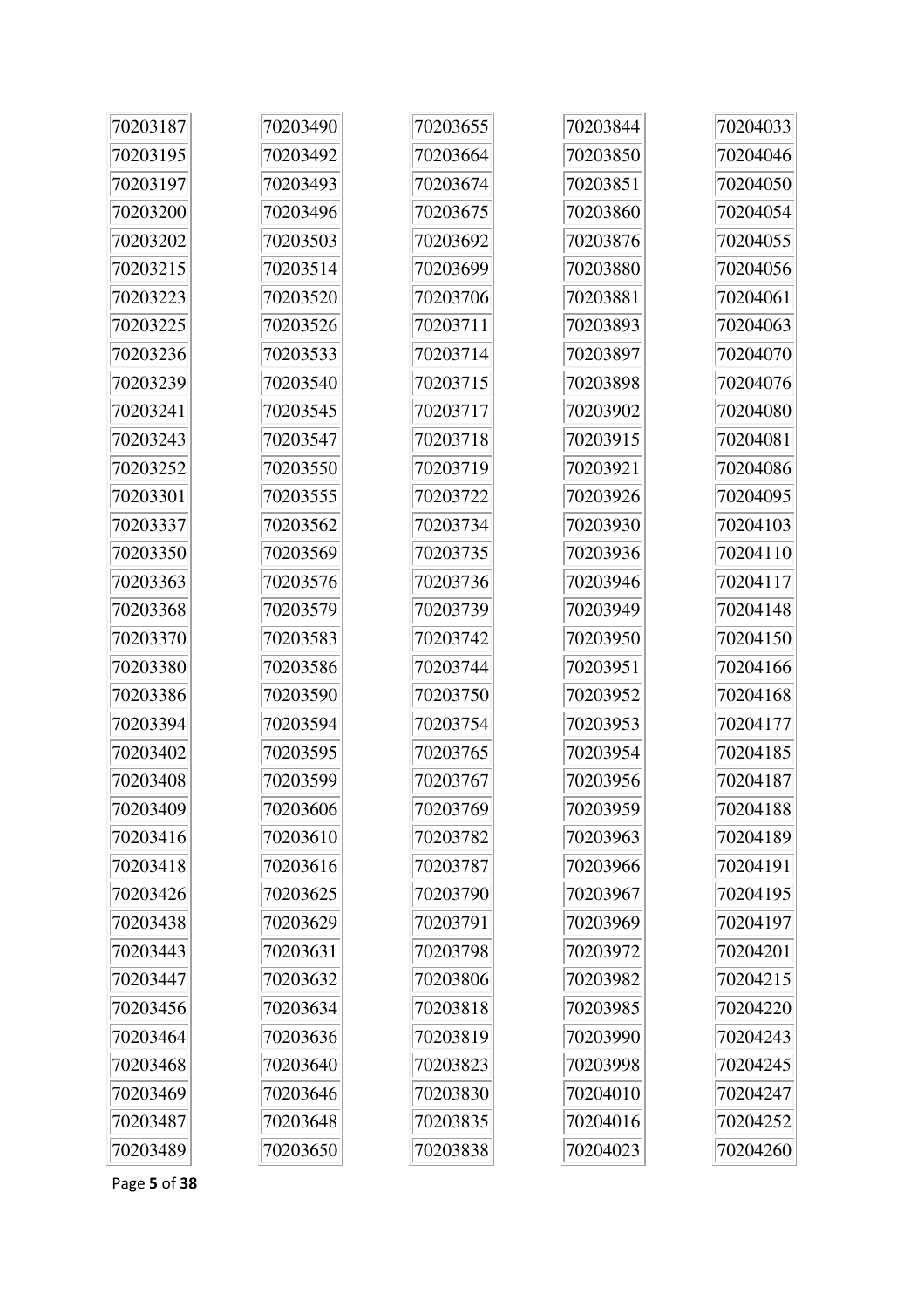| 70204281 | 70300418 | 70300734 | 70301161 | 70301772 |
|----------|----------|----------|----------|----------|
| 70204283 | 70300431 | 70300740 | 70301173 | 70301817 |
| 70204284 | 70300440 | 70300742 | 70301181 | 70301872 |
| 70204286 | 70300441 | 70300770 | 70301188 | 70301918 |
| 70204288 | 70300444 | 70300772 | 70301199 | 70301919 |
| 70204294 | 70300447 | 70300779 | 70301200 | 70301924 |
| 70204296 | 70300456 | 70300783 | 70301208 | 70301927 |
| 70300005 | 70300472 | 70300785 | 70301211 | 70301928 |
| 70300008 | 70300478 | 70300788 | 70301216 | 70301936 |
| 70300009 | 70300484 | 70300791 | 70301222 | 70301951 |
| 70300011 | 70300490 | 70300802 | 70301227 | 70301952 |
| 70300016 | 70300494 | 70300819 | 70301231 | 70301954 |
| 70300028 | 70300498 | 70300873 | 70301244 | 70301956 |
| 70300044 | 70300514 | 70300888 | 70301280 | 70301993 |
| 70300063 | 70300520 | 70300965 | 70301350 | 70301999 |
| 70300065 | 70300536 | 70301058 | 70301397 | 70302000 |
| 70300084 | 70300543 | 70301063 | 70301497 | 70302007 |
| 70300088 | 70300579 | 70301064 | 70301503 | 70302011 |
| 70300096 | 70300585 | 70301066 | 70301511 | 70302013 |
| 70300100 | 70300596 | 70301067 | 70301538 | 70302022 |
| 70300134 | 70300597 | 70301069 | 70301554 | 70302025 |
| 70300139 | 70300625 | 70301075 | 70301569 | 70302029 |
| 70300140 | 70300626 | 70301077 | 70301584 | 70302030 |
| 70300142 | 70300627 | 70301082 | 70301592 | 70302041 |
| 70300145 | 70300630 | 70301084 | 70301603 | 70302042 |
| 70300181 | 70300635 | 70301086 | 70301604 | 70302047 |
| 70300203 | 70300641 | 70301087 | 70301609 | 70302075 |
| 70300205 | 70300645 | 70301091 | 70301632 | 70302081 |
| 70300222 | 70300658 | 70301093 | 70301637 | 70302085 |
| 70300232 | 70300660 | 70301102 | 70301645 | 70302111 |
| 70300278 | 70300670 | 70301116 | 70301650 | 70302112 |
| 70300315 | 70300681 | 70301121 | 70301653 | 70302121 |
| 70300330 | 70300699 | 70301122 | 70301656 | 70302130 |
| 70300375 | 70300706 | 70301130 | 70301671 | 70302157 |
| 70300389 | 70300708 | 70301134 | 70301675 | 70302159 |
| 70300395 | 70300719 | 70301148 | 70301684 | 70302164 |
| 70300414 | 70300726 | 70301156 | 70301722 | 70302165 |

Page 6 of 38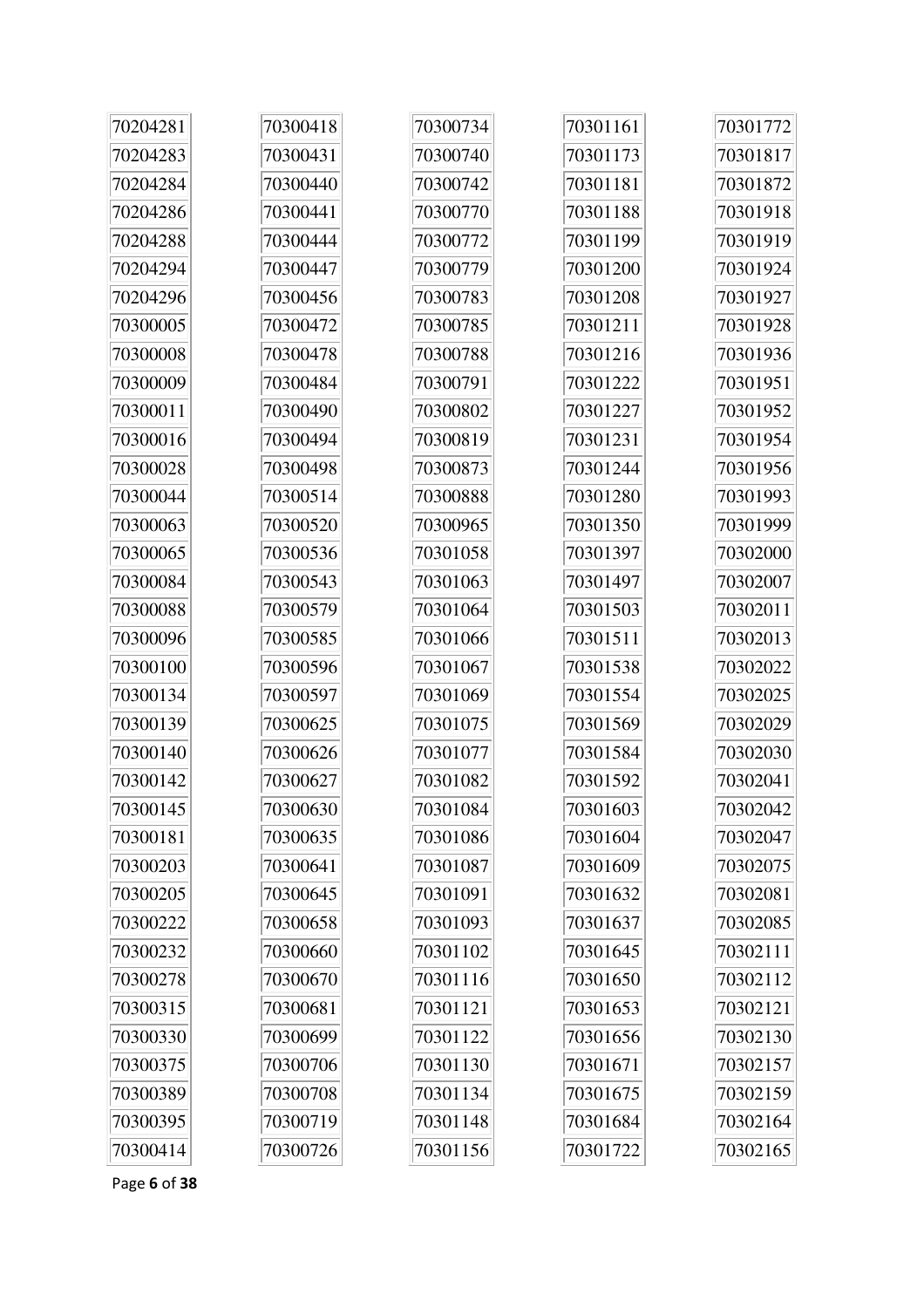| 70302175 | 70302539 | 70302994 | 70303711 | 70304018 |
|----------|----------|----------|----------|----------|
| 70302186 | 70302542 | 70302995 | 70303714 | 70304021 |
| 70302187 | 70302546 | 70303013 | 70303721 | 70304022 |
| 70302193 | 70302549 | 70303018 | 70303740 | 70304023 |
| 70302219 | 70302551 | 70303032 | 70303767 | 70304025 |
| 70302220 | 70302552 | 70303045 | 70303768 | 70304032 |
| 70302226 | 70302555 | 70303068 | 70303778 | 70304036 |
| 70302236 | 70302574 | 70303070 | 70303781 | 70304037 |
| 70302237 | 70302585 | 70303152 | 70303783 | 70304061 |
| 70302258 | 70302625 | 70303169 | 70303788 | 70304116 |
| 70302266 | 70302629 | 70303186 | 70303790 | 70304117 |
| 70302268 | 70302631 | 70303205 | 70303792 | 70304121 |
| 70302273 | 70302650 | 70303227 | 70303800 | 70304122 |
| 70302281 | 70302748 | 70303261 | 70303809 | 70304127 |
| 70302282 | 70302794 | 70303263 | 70303829 | 70304133 |
| 70302292 | 70302829 | 70303269 | 70303831 | 70304143 |
| 70302298 | 70302835 | 70303273 | 70303833 | 70304172 |
| 70302309 | 70302843 | 70303286 | 70303848 | 70304180 |
| 70302314 | 70302848 | 70303296 | 70303851 | 70304188 |
| 70302317 | 70302857 | 70303331 | 70303860 | 70304196 |
| 70302320 | 70302876 | 70303334 | 70303875 | 70304198 |
| 70302323 | 70302878 | 70303340 | 70303887 | 70304204 |
| 70302340 | 70302880 | 70303367 | 70303898 | 70304210 |
| 70302342 | 70302882 | 70303368 | 70303929 | 70304240 |
| 70302348 | 70302888 | 70303375 | 70303936 | 70304242 |
| 70302445 | 70302893 | 70303394 | 70303939 | 70304249 |
| 70302453 | 70302897 | 70303404 | 70303950 | 70304255 |
| 70302459 | 70302906 | 70303412 | 70303961 | 70304256 |
| 70302464 | 70302909 | 70303415 | 70303966 | 70304263 |
| 70302467 | 70302917 | 70303418 | 70303975 | 70304274 |
| 70302506 | 70302919 | 70303419 | 70303977 | 70304289 |
| 70302510 | 70302924 | 70303437 | 70303997 | 70304290 |
| 70302511 | 70302934 | 70303497 | 70304007 | 70304295 |
| 70302514 | 70302940 | 70303647 | 70304008 | 70304298 |
| 70302517 | 70302943 | 70303693 | 70304010 | 70304313 |
| 70302531 | 70302956 | 70303694 | 70304016 | 70304325 |
| 70302537 | 70302989 | 70303699 | 70304017 | 70304334 |

Page **7** of **38**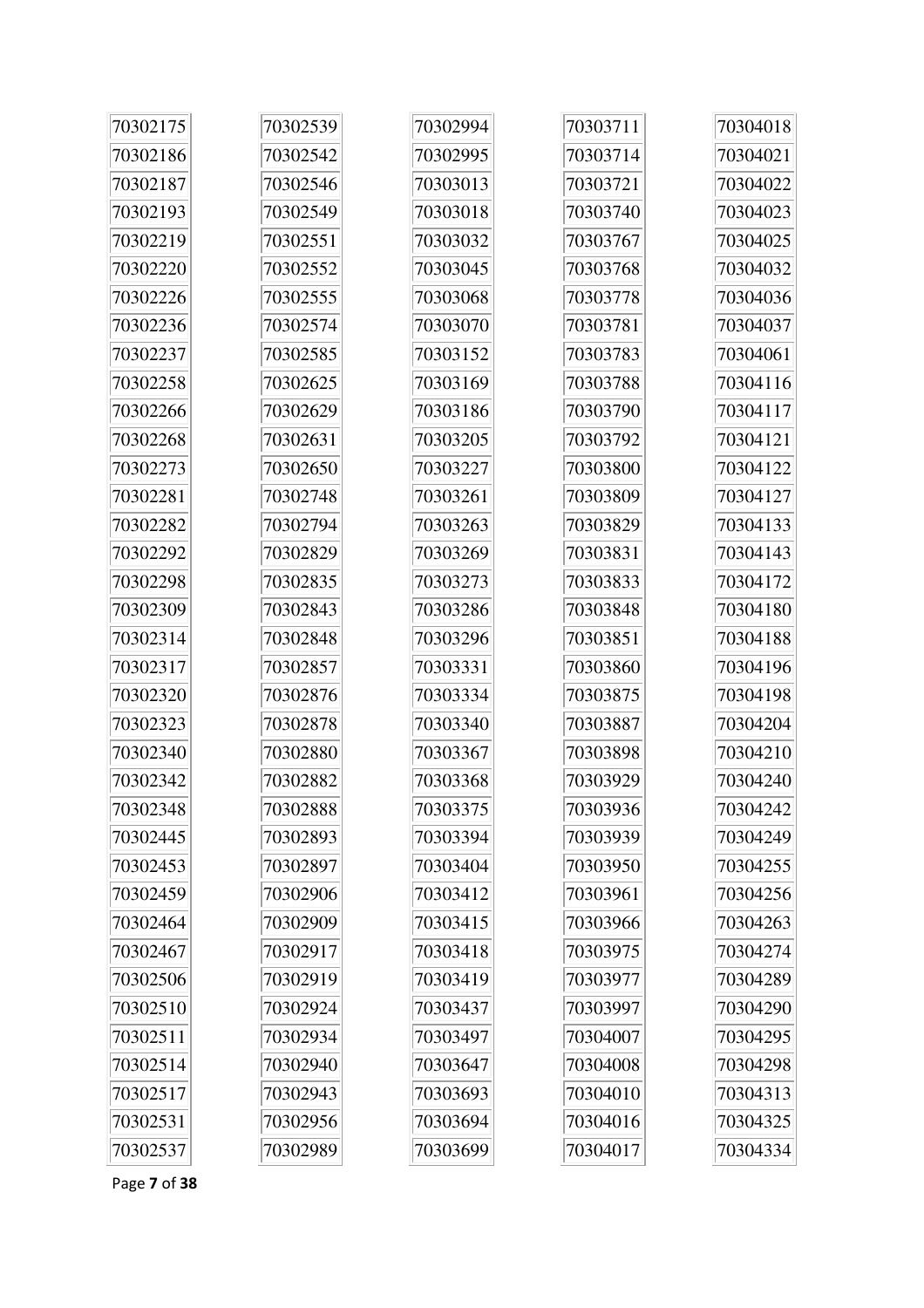| 70304348 | 70304595 | 70304936 | 70305429 | 70305834 |
|----------|----------|----------|----------|----------|
| 70304356 | 70304598 | 70305044 | 70305430 | 70305841 |
| 70304358 | 70304600 | 70305060 | 70305436 | 70305842 |
| 70304362 | 70304602 | 70305063 | 70305438 | 70305851 |
| 70304364 | 70304675 | 70305083 | 70305444 | 70305871 |
| 70304366 | 70304697 | 70305091 | 70305459 | 70305878 |
| 70304371 | 70304715 | 70305092 | 70305462 | 70305880 |
| 70304378 | 70304727 | 70305103 | 70305468 | 70305886 |
| 70304409 | 70304732 | 70305112 | 70305476 | 70305889 |
| 70304411 | 70304740 | 70305120 | 70305481 | 70305890 |
| 70304413 | 70304753 | 70305132 | 70305496 | 70305899 |
| 70304418 | 70304764 | 70305135 | 70305501 | 70305900 |
| 70304429 | 70304773 | 70305137 | 70305511 | 70305902 |
| 70304431 | 70304774 | 70305140 | 70305512 | 70305909 |
| 70304432 | 70304776 | 70305163 | 70305513 | 70305917 |
| 70304441 | 70304777 | 70305168 | 70305514 | 70305919 |
| 70304460 | 70304798 | 70305172 | 70305523 | 70305923 |
| 70304473 | 70304799 | 70305182 | 70305525 | 70305924 |
| 70304481 | 70304804 | 70305185 | 70305526 | 70305927 |
| 70304484 | 70304807 | 70305189 | 70305533 | 70305939 |
| 70304490 | 70304813 | 70305195 | 70305535 | 70305955 |
| 70304491 | 70304817 | 70305199 | 70305557 | 70305956 |
| 70304506 | 70304818 | 70305206 | 70305559 | 70305959 |
| 70304509 | 70304824 | 70305207 | 70305565 | 70305960 |
| 70304517 | 70304825 | 70305210 | 70305576 | 70305961 |
| 70304531 | 70304842 | 70305215 | 70305577 | 70305964 |
| 70304534 | 70304850 | 70305231 | 70305584 | 70305974 |
| 70304535 | 70304851 | 70305268 | 70305585 | 70305975 |
| 70304549 | 70304856 | 70305274 | 70305598 | 70305987 |
| 70304556 | 70304857 | 70305283 | 70305603 | 70305999 |
| 70304564 | 70304860 | 70305297 | 70305610 | 70306033 |
| 70304566 | 70304876 | 70305311 | 70305623 | 70306081 |
| 70304568 | 70304889 | 70305322 | 70305627 | 70306091 |
| 70304578 | 70304894 | 70305370 | 70305712 | 70306108 |
| 70304579 | 70304900 | 70305418 | 70305807 | 70306163 |
| 70304588 | 70304918 | 70305420 | 70305819 | 70306185 |
| 70304592 | 70304927 | 70305425 | 70305828 | 70306187 |

Page **8** of **38**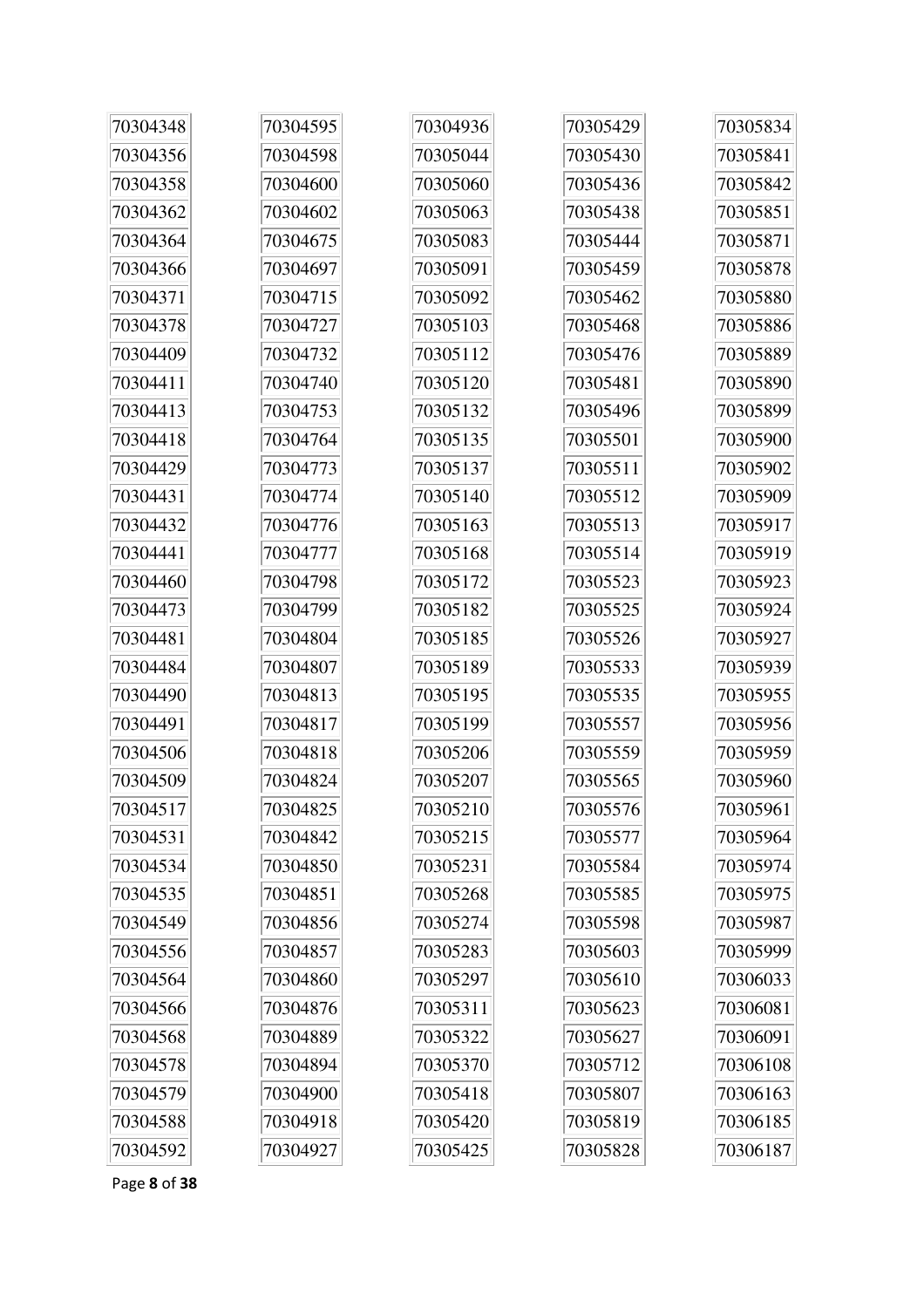| 70306197 | 70306618 | 70306979 | 70307296 | 70307754 |
|----------|----------|----------|----------|----------|
| 70306218 | 70306619 | 70306980 | 70307298 | 70307762 |
| 70306223 | 70306623 | 70306986 | 70307301 | 70307766 |
| 70306230 | 70306625 | 70306993 | 70307303 | 70307771 |
| 70306234 | 70306633 | 70306999 | 70307312 | 70307779 |
| 70306253 | 70306634 | 70307017 | 70307320 | 70307791 |
| 70306254 | 70306638 | 70307048 | 70307335 | 70307802 |
| 70306255 | 70306641 | 70307056 | 70307336 | 70307813 |
| 70306262 | 70306672 | 70307059 | 70307338 | 70307814 |
| 70306263 | 70306674 | 70307070 | 70307371 | 70307828 |
| 70306265 | 70306690 | 70307073 | 70307379 | 70307962 |
| 70306276 | 70306695 | 70307090 | 70307382 | 70307998 |
| 70306278 | 70306709 | 70307096 | 70307386 | 70308066 |
| 70306284 | 70306710 | 70307103 | 70307405 | 70308078 |
| 70306299 | 70306713 | 70307106 | 70307409 | 70308084 |
| 70306303 | 70306716 | 70307114 | 70307421 | 70308087 |
| 70306305 | 70306717 | 70307117 | 70307460 | 70308088 |
| 70306312 | 70306720 | 70307132 | 70307496 | 70308090 |
| 70306313 | 70306724 | 70307142 | 70307556 | 70308091 |
| 70306319 | 70306726 | 70307148 | 70307562 | 70308108 |
| 70306329 | 70306732 | 70307150 | 70307611 | 70308112 |
| 70306334 | 70306734 | 70307155 | 70307647 | 70308125 |
| 70306341 | 70306742 | 70307157 | 70307649 | 70308127 |
| 70306342 | 70306770 | 70307161 | 70307671 | 70308140 |
| 70306347 | 70306772 | 70307195 | 70307681 | 70308145 |
| 70306356 | 70306784 | 70307196 | 70307682 | 70308146 |
| 70306363 | 70306786 | 70307225 | 70307694 | 70308151 |
| 70306366 | 70306795 | 70307233 | 70307700 | 70308153 |
| 70306368 | 70306798 | 70307237 | 70307703 | 70308155 |
| 70306371 | 70306802 | 70307246 | 70307710 | 70308156 |
| 70306389 | 70306805 | 70307248 | 70307715 | 70308157 |
| 70306400 | 70306806 | 70307262 | 70307717 | 70308158 |
| 70306522 | 70306845 | 70307264 | 70307718 | 70308162 |
| 70306546 | 70306859 | 70307266 | 70307726 | 70308169 |
| 70306584 | 70306894 | 70307273 | 70307727 | 70308176 |
| 70306606 | 70306951 | 70307275 | 70307734 | 70308181 |
| 70306617 | 70306977 | 70307290 | 70307750 | 70308186 |

Page **9** of **38**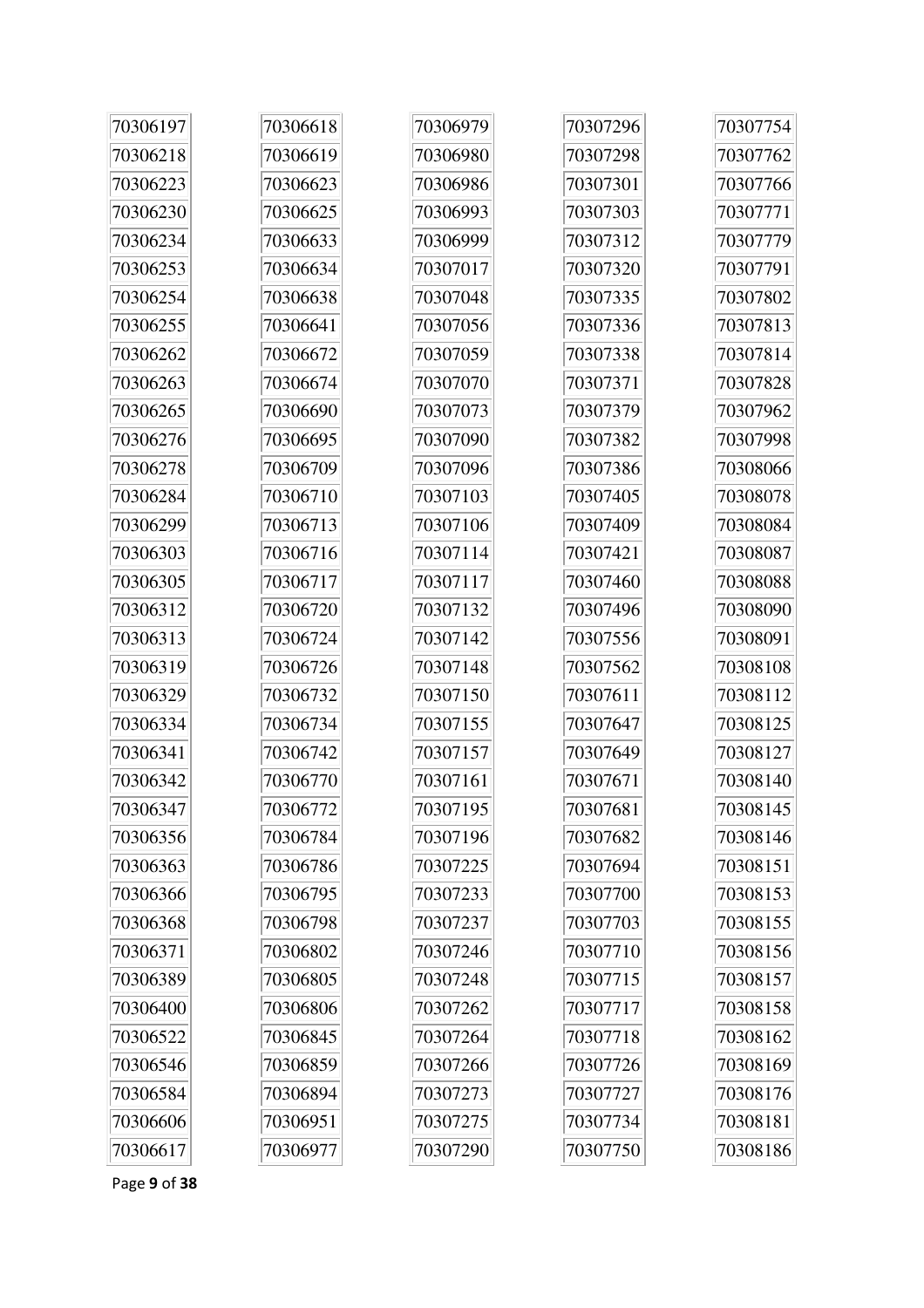| 70308190 | 70308670 | 70309117 | 70309807 | 70400249 |
|----------|----------|----------|----------|----------|
| 70308202 | 70308685 | 70309137 | 70309810 | 70400267 |
| 70308203 | 70308688 | 70309142 | 70309813 | 70400272 |
| 70308206 | 70308689 | 70309225 | 70309851 | 70400291 |
| 70308211 | 70308697 | 70309264 | 70309852 | 70400315 |
| 70308213 | 70308773 | 70309341 | 70309866 | 70400320 |
| 70308228 | 70308777 | 70309366 | 70309868 | 70400324 |
| 70308235 | 70308784 | 70309388 | 70309876 | 70400359 |
| 70308240 | 70308795 | 70309394 | 70309889 | 70400362 |
| 70308242 | 70308804 | 70309440 | 70309898 | 70400372 |
| 70308243 | 70308813 | 70309454 | 70309915 | 70400481 |
| 70308247 | 70308864 | 70309458 | 70309917 | 70400523 |
| 70308251 | 70308879 | 70309459 | 70309922 | 70400533 |
| 70308267 | 70308937 | 70309480 | 70309931 | 70400600 |
| 70308279 | 70308938 | 70309488 | 70309935 | 70400601 |
| 70308281 | 70308945 | 70309493 | 70309946 | 70400721 |
| 70308475 | 70308977 | 70309494 | 70309955 | 70400735 |
| 70308480 | 70308979 | 70309495 | 70309969 | 70400736 |
| 70308505 | 70308982 | 70309520 | 70309983 | 70400742 |
| 70308512 | 70308984 | 70309526 | 70309995 | 70400759 |
| 70308515 | 70309005 | 70309539 | 70310004 | 70400760 |
| 70308518 | 70309019 | 70309547 | 70310074 | 70400762 |
| 70308530 | 70309021 | 70309556 | 70310099 | 70400763 |
| 70308531 | 70309026 | 70309567 | 70400001 | 70400777 |
| 70308543 | 70309028 | 70309596 | 70400003 | 70400788 |
| 70308560 | 70309033 | 70309605 | 70400004 | 70400847 |
| 70308566 | 70309034 | 70309652 | 70400037 | 70400868 |
| 70308574 | 70309041 | 70309669 | 70400040 | 70400904 |
| 70308579 | 70309058 | 70309724 | 70400041 | 70401013 |
| 70308584 | 70309060 | 70309749 | 70400050 | 70401028 |
| 70308603 | 70309061 | 70309757 | 70400051 | 70401036 |
| 70308616 | 70309068 | 70309762 | 70400101 | 70401052 |
| 70308617 | 70309069 | 70309795 | 70400120 | 70401081 |
| 70308619 | 70309090 | 70309798 | 70400122 | 70401090 |
| 70308620 | 70309098 | 70309802 | 70400194 | 70401092 |
| 70308626 | 70309099 | 70309803 | 70400241 | 70401106 |
| 70308643 | 70309116 | 70309805 | 70400248 | 70401125 |

Page **10** of **38**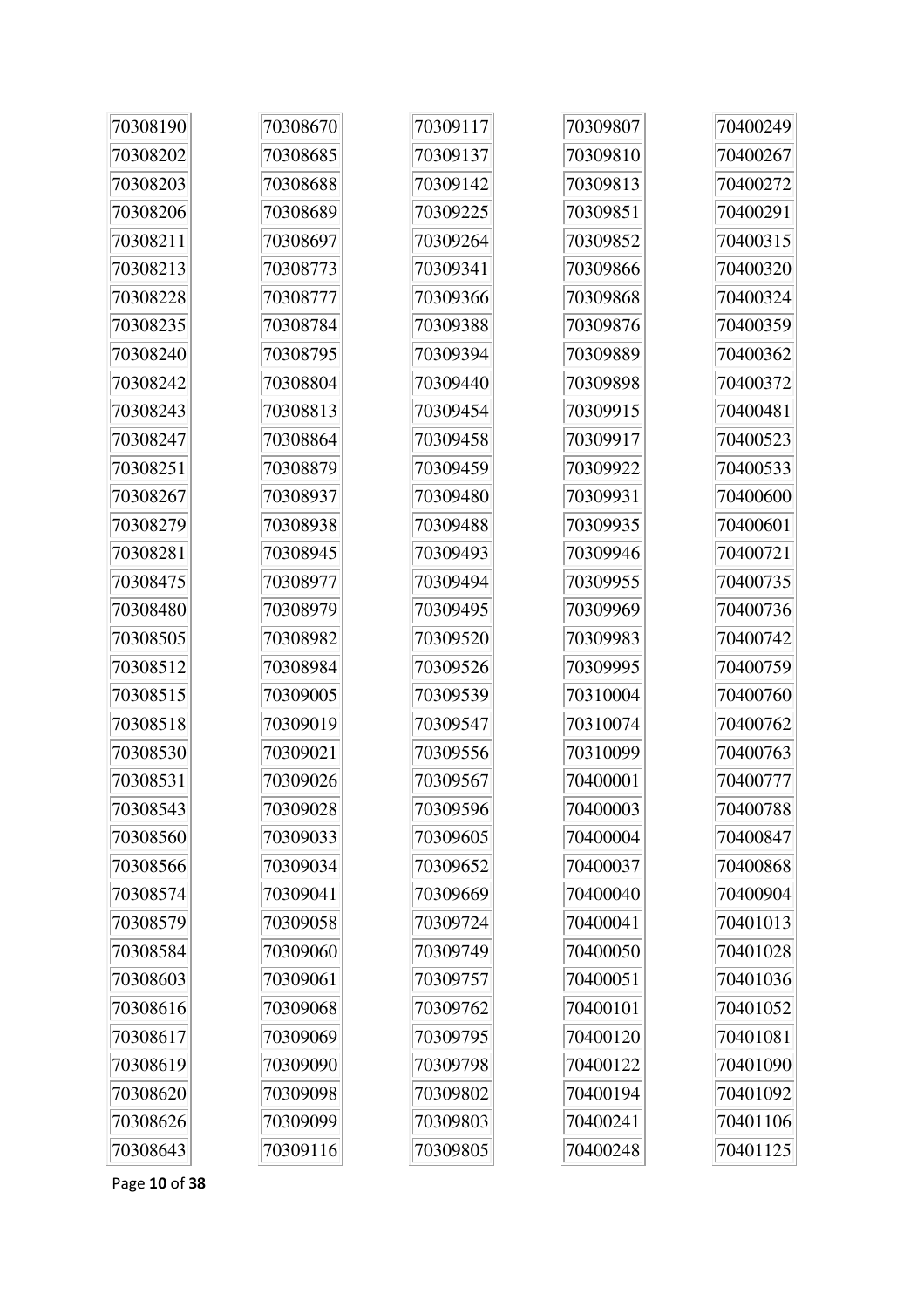| 70401130 | 70402433 | 70404063 | 70405368 | 70406664 |
|----------|----------|----------|----------|----------|
| 70401136 | 70402440 | 70404150 | 70405557 | 70406671 |
| 70401145 | 70402494 | 70404164 | 70405559 | 70406674 |
| 70401149 | 70402497 | 70404190 | 70405573 | 70406676 |
| 70401156 | 70402502 | 70404202 | 70405575 | 70406679 |
| 70401173 | 70402513 | 70404213 | 70405590 | 70406684 |
| 70401326 | 70402520 | 70404215 | 70405609 | 70406687 |
| 70401382 | 70402542 | 70404225 | 70405667 | 70406704 |
| 70401384 | 70402553 | 70404241 | 70405668 | 70406705 |
| 70401399 | 70402567 | 70404266 | 70405789 | 70406713 |
| 70401408 | 70402568 | 70404322 | 70405808 | 70406719 |
| 70401410 | 70402573 | 70404324 | 70405813 | 70406799 |
| 70401417 | 70402882 | 70404327 | 70405840 | 70406809 |
| 70401420 | 70402924 | 70404453 | 70405864 | 70407026 |
| 70401438 | 70403164 | 70404591 | 70405865 | 70407028 |
| 70401445 | 70403194 | 70404664 | 70405899 | 70407037 |
| 70401475 | 70403211 | 70404668 | 70405935 | 70407040 |
| 70401492 | 70403223 | 70404684 | 70405938 | 70407041 |
| 70401493 | 70403241 | 70404689 | 70405956 | 70407062 |
| 70401515 | 70403261 | 70404696 | 70406117 | 70407079 |
| 70401747 | 70403262 | 70404709 | 70406129 | 70407086 |
| 70401773 | 70403279 | 70404731 | 70406145 | 70407090 |
| 70401893 | 70403282 | 70404763 | 70406190 | 70407113 |
| 70402137 | 70403287 | 70404769 | 70406255 | 70407142 |
| 70402177 | 70403325 | 70404770 | 70406371 | 70407150 |
| 70402188 | 70403416 | 70404785 | 70406382 | 70500001 |
| 70402193 | 70403491 | 70404803 | 70406386 | 70500007 |
| 70402209 | 70403650 | 70404825 | 70406405 | 70500008 |
| 70402216 | 70403651 | 70404827 | 70406426 | 70500012 |
| 70402243 | 70403661 | 70404860 | 70406437 | 70500031 |
| 70402247 | 70403667 | 70405074 | 70406440 | 70500048 |
| 70402249 | 70403701 | 70405147 | 70406471 | 70500082 |
| 70402253 | 70403729 | 70405205 | 70406478 | 70500100 |
| 70402268 | 70403802 | 70405261 | 70406479 | 70500113 |
| 70402280 | 70403825 | 70405267 | 70406518 | 70500154 |
| 70402309 | 70403843 | 70405278 | 70406561 | 70500181 |
| 70402316 | 70403847 | 70405281 | 70406572 | 70500198 |

Page **11** of **38**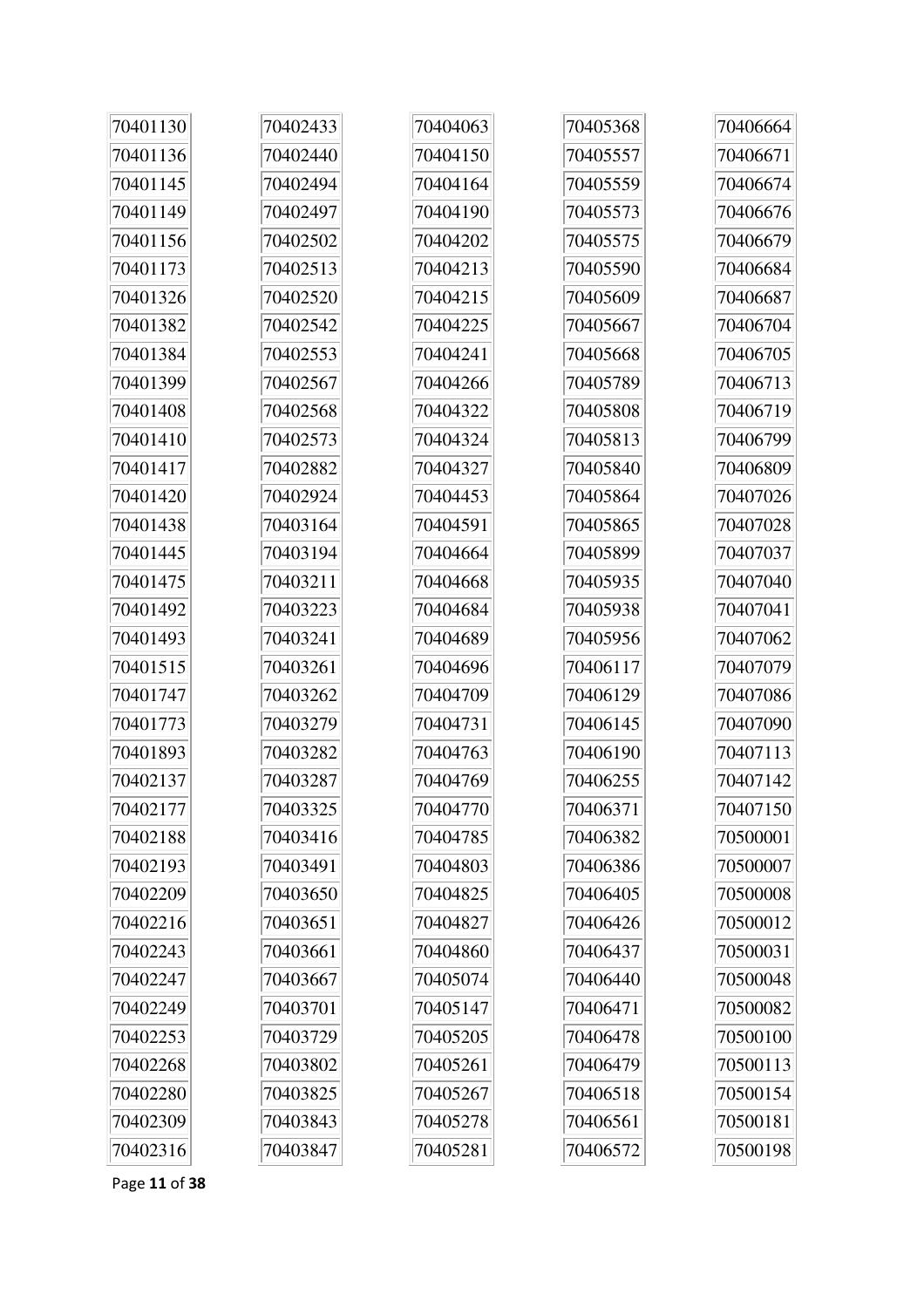| 70500259 | 70501045 | 70501960 | 70502752 | 70600338 |
|----------|----------|----------|----------|----------|
| 70500283 | 70501058 | 70501979 | 70600005 | 70600342 |
| 70500341 | 70501089 | 70502089 | 70600006 | 70600365 |
| 70500435 | 70501127 | 70502201 | 70600008 | 70600459 |
| 70500502 | 70501136 | 70502202 | 70600009 | 70600460 |
| 70500517 | 70501155 | 70502216 | 70600021 | 70600463 |
| 70500524 | 70501184 | 70502219 | 70600024 | 70600481 |
| 70500537 | 70501256 | 70502229 | 70600025 | 70600492 |
| 70500546 | 70501305 | 70502232 | 70600042 | 70600496 |
| 70500547 | 70501337 | 70502237 | 70600044 | 70600501 |
| 70500549 | 70501481 | 70502245 | 70600046 | 70600538 |
| 70500580 | 70501510 | 70502249 | 70600056 | 70600540 |
| 70500588 | 70501518 | 70502270 | 70600059 | 70600548 |
| 70500619 | 70501531 | 70502274 | 70600072 | 70600549 |
| 70500620 | 70501542 | 70502284 | 70600073 | 70600550 |
| 70500623 | 70501582 | 70502285 | 70600088 | 70600561 |
| 70500638 | 70501583 | 70502324 | 70600092 | 70600568 |
| 70500639 | 70501589 | 70502330 | 70600108 | 70600570 |
| 70500640 | 70501604 | 70502353 | 70600114 | 70600574 |
| 70500646 | 70501673 | 70502391 | 70600145 | 70600581 |
| 70500653 | 70501778 | 70502392 | 70600154 | 70600589 |
| 70500674 | 70501795 | 70502485 | 70600175 | 70600595 |
| 70500677 | 70501797 | 70502529 | 70600177 | 70600599 |
| 70500682 | 70501817 | 70502531 | 70600178 | 70600603 |
| 70500685 | 70501819 | 70502532 | 70600192 | 70600609 |
| 70500775 | 70501822 | 70502534 | 70600204 | 70600634 |
| 70500801 | 70501829 | 70502535 | 70600205 | 70600637 |
| 70500873 | 70501852 | 70502546 | 70600209 | 70600642 |
| 70500942 | 70501853 | 70502558 | 70600210 | 70600661 |
| 70500996 | 70501859 | 70502563 | 70600213 | 70600673 |
| 70501008 | 70501874 | 70502572 | 70600216 | 70600676 |
| 70501009 | 70501879 | 70502576 | 70600217 | 70600684 |
| 70501010 | 70501882 | 70502592 | 70600232 | 70600694 |
| 70501023 | 70501900 | 70502617 | 70600268 | 70600695 |
| 70501025 | 70501925 | 70502627 | 70600269 | 70600750 |
| 70501029 | 70501927 | 70502649 | 70600286 | 70600765 |
| 70501044 | 70501931 | 70502671 | 70600308 | 70600773 |

Page 12 of 38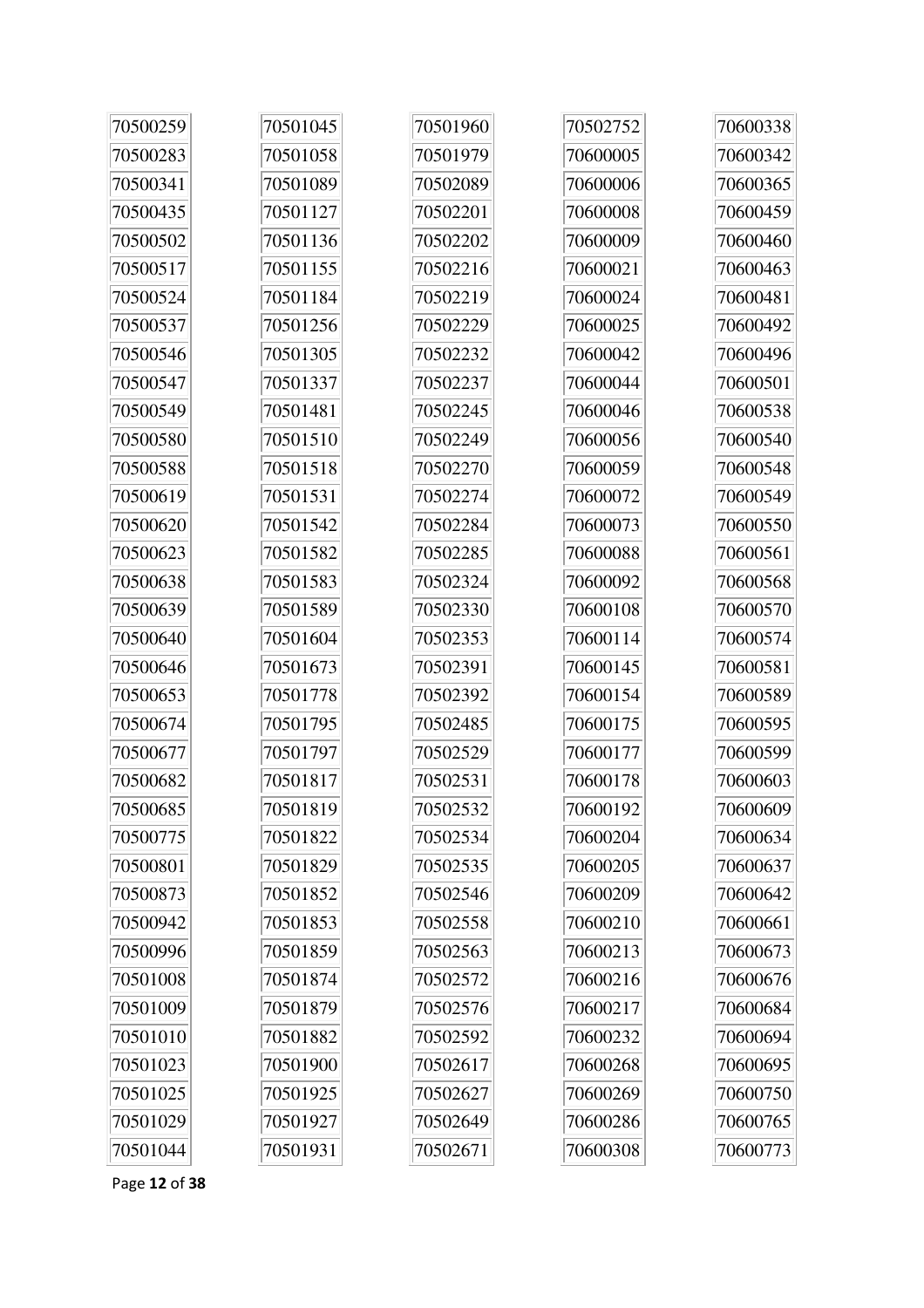| 70600776 | 70601592 | 70601989 | 70602457 | 70603103 |
|----------|----------|----------|----------|----------|
| 70600777 | 70601650 | 70601994 | 70602459 | 70603122 |
| 70600791 | 70601653 | 70602005 | 70602474 | 70603127 |
| 70600803 | 70601668 | 70602006 | 70602478 | 70603140 |
| 70600806 | 70601669 | 70602007 | 70602487 | 70603142 |
| 70600913 | 70601671 | 70602016 | 70602489 | 70603143 |
| 70600922 | 70601687 | 70602019 | 70602494 | 70603144 |
| 70600933 | 70601703 | 70602028 | 70602540 | 70603145 |
| 70600957 | 70601705 | 70602050 | 70602544 | 70603146 |
| 70601046 | 70601724 | 70602084 | 70602546 | 70603151 |
| 70601066 | 70601763 | 70602111 | 70602564 | 70603152 |
| 70601120 | 70601772 | 70602113 | 70602568 | 70603160 |
| 70601135 | 70601780 | 70602116 | 70602569 | 70603161 |
| 70601223 | 70601848 | 70602182 | 70602573 | 70603168 |
| 70601231 | 70601851 | 70602191 | 70602588 | 70603170 |
| 70601250 | 70601852 | 70602232 | 70602611 | 70603188 |
| 70601251 | 70601853 | 70602253 | 70602615 | 70603193 |
| 70601274 | 70601863 | 70602281 | 70602667 | 70603194 |
| 70601313 | 70601866 | 70602333 | 70602669 | 70603197 |
| 70601370 | 70601870 | 70602360 | 70602687 | 70603199 |
| 70601407 | 70601874 | 70602362 | 70602704 | 70603205 |
| 70601458 | 70601881 | 70602366 | 70602728 | 70603213 |
| 70601463 | 70601884 | 70602368 | 70602741 | 70603214 |
| 70601495 | 70601887 | 70602370 | 70602818 | 70603216 |
| 70601509 | 70601892 | 70602372 | 70602840 | 70603218 |
| 70601511 | 70601895 | 70602374 | 70602859 | 70603225 |
| 70601513 | 70601896 | 70602379 | 70602864 | 70603231 |
| 70601519 | 70601904 | 70602395 | 70602906 | 70603247 |
| 70601524 | 70601908 | 70602399 | 70602936 | 70603271 |
| 70601528 | 70601912 | 70602405 | 70603072 | 70603283 |
| 70601532 | 70601919 | 70602412 | 70603073 | 70603287 |
| 70601540 | 70601920 | 70602414 | 70603077 | 70603320 |
| 70601550 | 70601934 | 70602419 | 70603080 | 70603330 |
| 70601551 | 70601941 | 70602421 | 70603082 | 70603353 |
| 70601552 | 70601942 | 70602422 | 70603083 | 70603358 |
| 70601569 | 70601960 | 70602442 | 70603091 | 70603381 |
| 70601574 | 70601969 | 70602455 | 70603101 | 70603397 |

Page **13** of **38**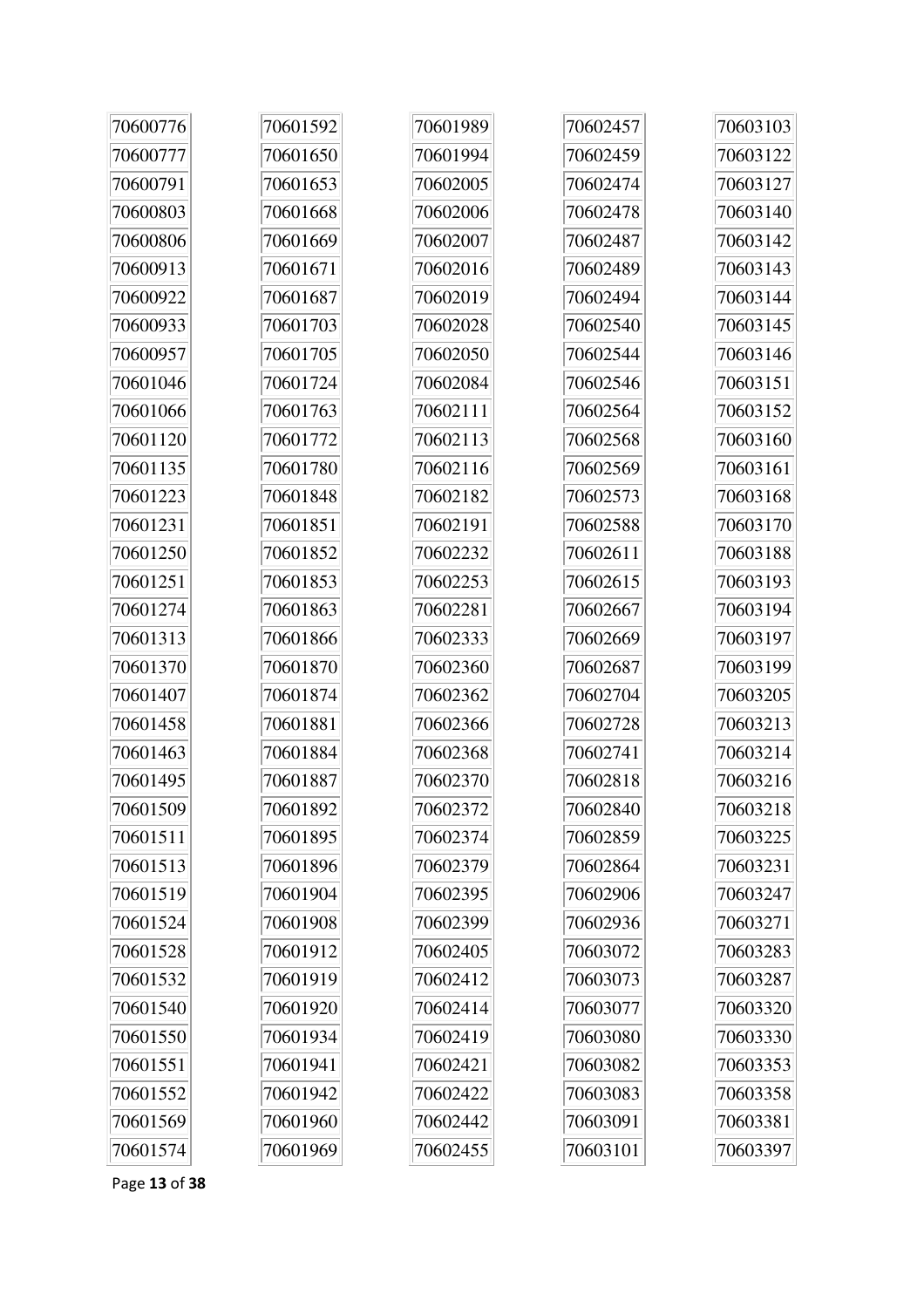| 70603399 | 70603767 | 70700029 | 70700823 | 70701618 |
|----------|----------|----------|----------|----------|
| 70603452 | 70603772 | 70700040 | 70700830 | 70701623 |
| 70603465 | 70603854 | 70700053 | 70700837 | 70701632 |
| 70603469 | 70603871 | 70700061 | 70700846 | 70701633 |
| 70603475 | 70603873 | 70700062 | 70700868 | 70701634 |
| 70603477 | 70603890 | 70700064 | 70700875 | 70701637 |
| 70603496 | 70603892 | 70700065 | 70700876 | 70701646 |
| 70603512 | 70603903 | 70700067 | 70700878 | 70701654 |
| 70603515 | 70603906 | 70700069 | 70700880 | 70701656 |
| 70603527 | 70603910 | 70700076 | 70700893 | 70701665 |
| 70603532 | 70603914 | 70700078 | 70700913 | 70701668 |
| 70603539 | 70603916 | 70700089 | 70700960 | 70701671 |
| 70603543 | 70603932 | 70700109 | 70700972 | 70701677 |
| 70603554 | 70603948 | 70700126 | 70700982 | 70701679 |
| 70603564 | 70603956 | 70700131 | 70700984 | 70701682 |
| 70603566 | 70603978 | 70700141 | 70701033 | 70701686 |
| 70603573 | 70603992 | 70700179 | 70701058 | 70701701 |
| 70603579 | 70603994 | 70700182 | 70701061 | 70701705 |
| 70603581 | 70603999 | 70700184 | 70701067 | 70701706 |
| 70603591 | 70604010 | 70700203 | 70701076 | 70701707 |
| 70603596 | 70604011 | 70700228 | 70701093 | 70701716 |
| 70603602 | 70604016 | 70700232 | 70701128 | 70701720 |
| 70603612 | 70604034 | 70700253 | 70701172 | 70701731 |
| 70603623 | 70604053 | 70700269 | 70701200 | 70701739 |
| 70603655 | 70604070 | 70700271 | 70701253 | 70701746 |
| 70603658 | 70604083 | 70700277 | 70701370 | 70701748 |
| 70603663 | 70604092 | 70700336 | 70701373 | 70701764 |
| 70603678 | 70604093 | 70700408 | 70701442 | 70701767 |
| 70603681 | 70604097 | 70700433 | 70701457 | 70701794 |
| 70603710 | 70604101 | 70700465 | 70701492 | 70701800 |
| 70603719 | 70604105 | 70700487 | 70701554 | 70701812 |
| 70603721 | 70604130 | 70700531 | 70701565 | 70701834 |
| 70603726 | 70604162 | 70700563 | 70701572 | 70701843 |
| 70603734 | 70700006 | 70700654 | 70701577 | 70701847 |
| 70603739 | 70700010 | 70700657 | 70701611 | 70701851 |
| 70603748 | 70700015 | 70700817 | 70701615 | 70701874 |
| 70603751 | 70700026 | 70700821 | 70701616 | 70701879 |

Page 14 of 38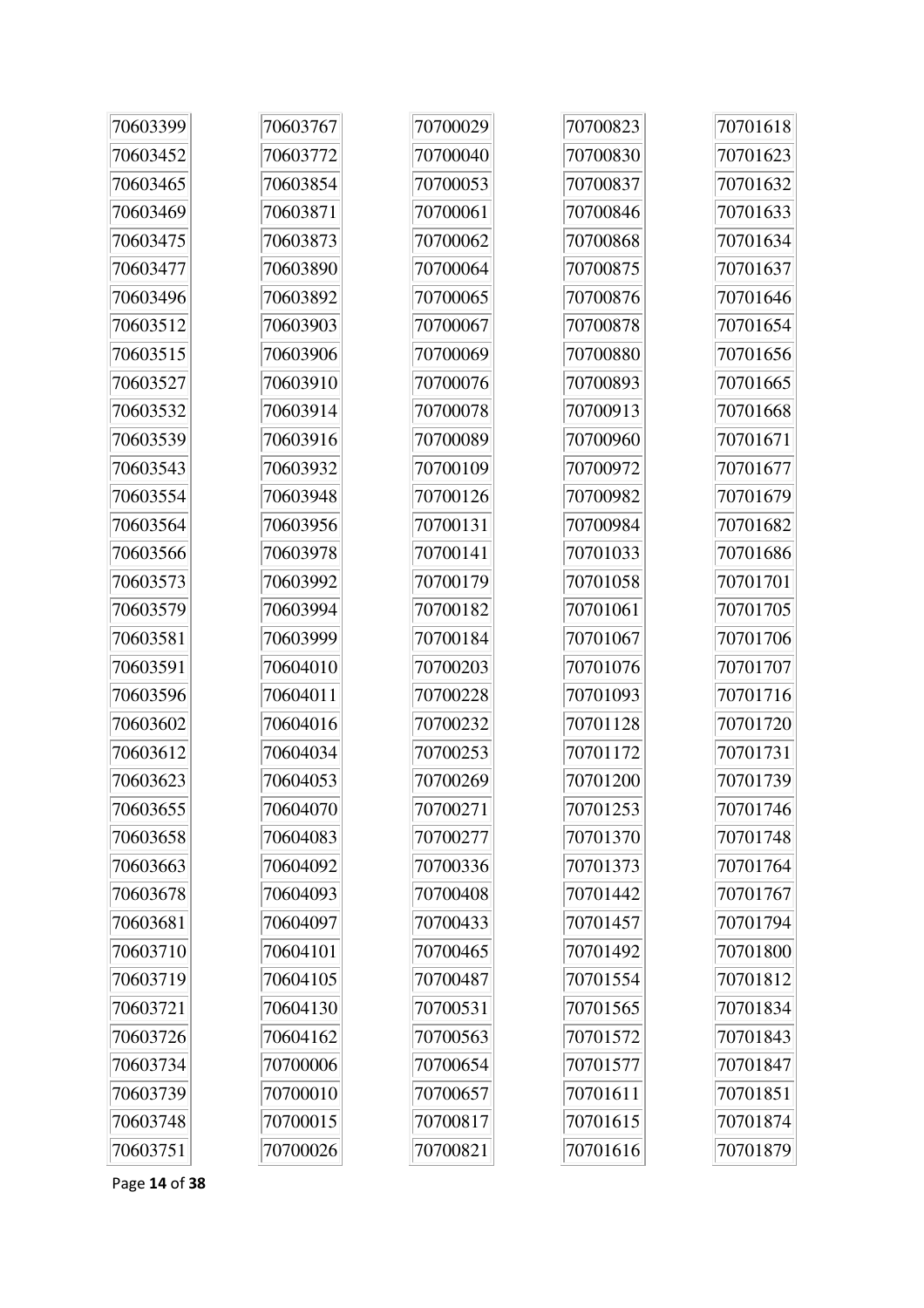| 70701912 | 70702706 | 70703177 | 70703403 | 70703891 |
|----------|----------|----------|----------|----------|
| 70702024 | 70702711 | 70703182 | 70703406 | 70704028 |
| 70702028 | 70702717 | 70703184 | 70703410 | 70704045 |
| 70702029 | 70702731 | 70703191 | 70703421 | 70704064 |
| 70702102 | 70702735 | 70703194 | 70703446 | 70704080 |
| 70702106 | 70702743 | 70703196 | 70703453 | 70704119 |
| 70702108 | 70702747 | 70703206 | 70703457 | 70704176 |
| 70702149 | 70702751 | 70703209 | 70703480 | 70704184 |
| 70702335 | 70702758 | 70703219 | 70703584 | 70704185 |
| 70702347 | 70702759 | 70703223 | 70703598 | 70704187 |
| 70702352 | 70702767 | 70703227 | 70703610 | 70704188 |
| 70702360 | 70702770 | 70703230 | 70703613 | 70704190 |
| 70702378 | 70702773 | 70703232 | 70703618 | 70704202 |
| 70702389 | 70702777 | 70703236 | 70703622 | 70704206 |
| 70702390 | 70702793 | 70703247 | 70703629 | 70704215 |
| 70702393 | 70702814 | 70703253 | 70703638 | 70704226 |
| 70702397 | 70702816 | 70703273 | 70703640 | 70704234 |
| 70702420 | 70702819 | 70703288 | 70703646 | 70704240 |
| 70702431 | 70702840 | 70703296 | 70703654 | 70704247 |
| 70702439 | 70702843 | 70703302 | 70703656 | 70704252 |
| 70702441 | 70702847 | 70703306 | 70703661 | 70704258 |
| 70702445 | 70702863 | 70703308 | 70703665 | 70704271 |
| 70702452 | 70702872 | 70703310 | 70703676 | 70704274 |
| 70702456 | 70702899 | 70703311 | 70703717 | 70704286 |
| 70702471 | 70702900 | 70703314 | 70703720 | 70704294 |
| 70702482 | 70702908 | 70703320 | 70703722 | 70704296 |
| 70702487 | 70702927 | 70703329 | 70703724 | 70704297 |
| 70702497 | 70702933 | 70703337 | 70703727 | 70704309 |
| 70702510 | 70702950 | 70703349 | 70703747 | 70704313 |
| 70702518 | 70702954 | 70703352 | 70703761 | 70704318 |
| 70702551 | 70702982 | 70703354 | 70703786 | 70704320 |
| 70702564 | 70702983 | 70703355 | 70703803 | 70704324 |
| 70702591 | 70703013 | 70703368 | 70703814 | 70704337 |
| 70702609 | 70703099 | 70703373 | 70703825 | 70704342 |
| 70702656 | 70703115 | 70703390 | 70703826 | 70704344 |
| 70702698 | 70703155 | 70703394 | 70703849 | 70704352 |
| 70702701 | 70703157 | 70703395 | 70703855 | 70704360 |

Page 15 of 38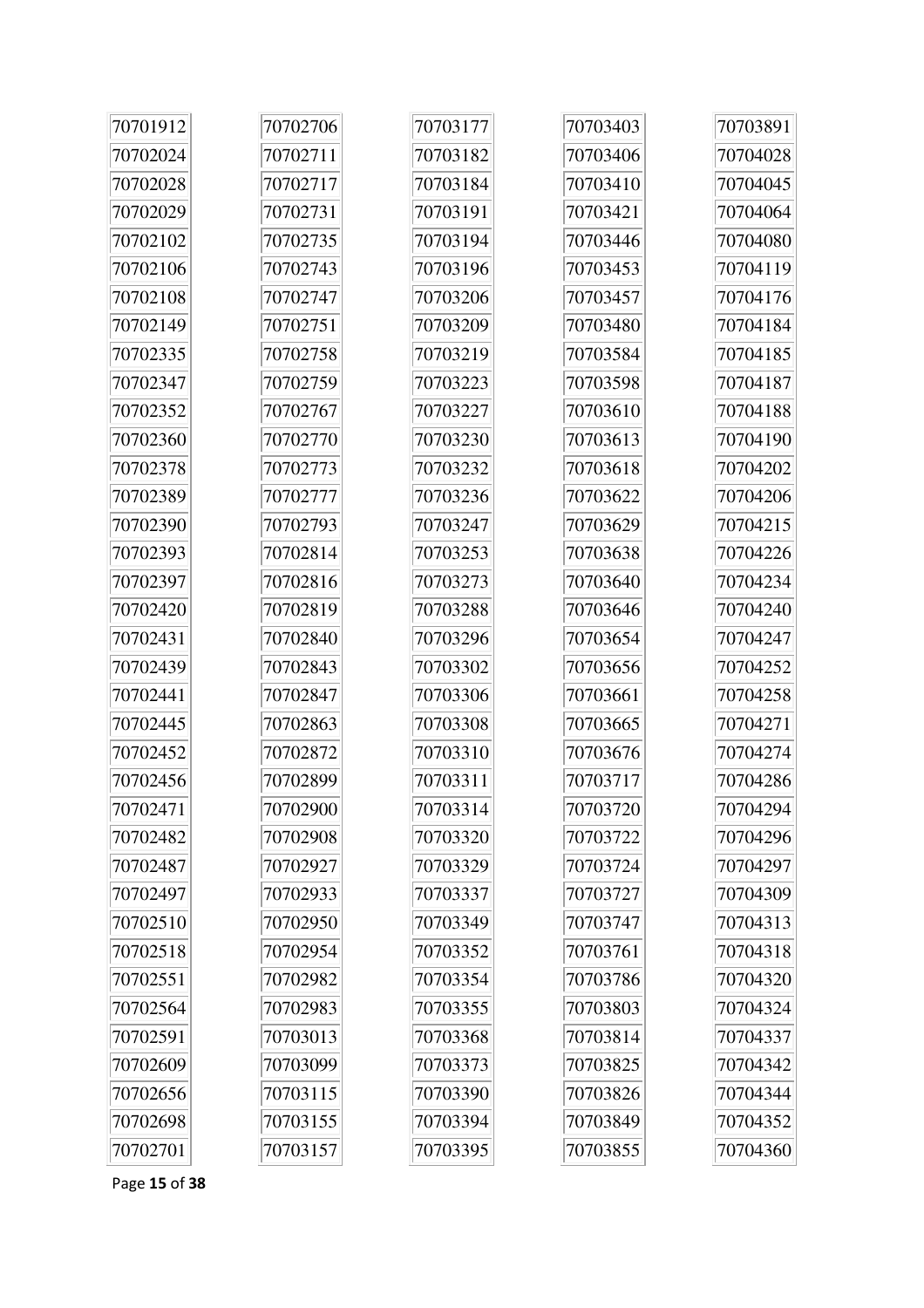| 70704380 | 70704783 | 70705212 | 70800184 | 70801055 |
|----------|----------|----------|----------|----------|
| 70704403 | 70704788 | 70705214 | 70800187 | 70801058 |
| 70704410 | 70704793 | 70705215 | 70800188 | 70801076 |
| 70704435 | 70704802 | 70705224 | 70800194 | 70801084 |
| 70704439 | 70704805 | 70705231 | 70800222 | 70801097 |
| 70704453 | 70704806 | 70705232 | 70800225 | 70801130 |
| 70704455 | 70704813 | 70705242 | 70800334 | 70801131 |
| 70704469 | 70704815 | 70705254 | 70800372 | 70801191 |
| 70704471 | 70704820 | 70705261 | 70800376 | 70801238 |
| 70704593 | 70704830 | 70705281 | 70800448 | 70801240 |
| 70704645 | 70704836 | 70705285 | 70800463 | 70801252 |
| 70704679 | 70704841 | 70705295 | 70800467 | 70801265 |
| 70704687 | 70704881 | 70705310 | 70800472 | 70801274 |
| 70704688 | 70704890 | 70705330 | 70800495 | 70801284 |
| 70704690 | 70704894 | 70705348 | 70800657 | 70801296 |
| 70704691 | 70704938 | 70705355 | 70800726 | 70801297 |
| 70704698 | 70704949 | 70705367 | 70800739 | 70801303 |
| 70704701 | 70704952 | 70705394 | 70800784 | 70801315 |
| 70704706 | 70704982 | 70800012 | 70800840 | 70801316 |
| 70704709 | 70705017 | 70800030 | 70800903 | 70801322 |
| 70704713 | 70705047 | 70800039 | 70800911 | 70801328 |
| 70704715 | 70705080 | 70800043 | 70800914 | 70801330 |
| 70704717 | 70705087 | 70800049 | 70800944 | 70801346 |
| 70704719 | 70705092 | 70800050 | 70800950 | 70801363 |
| 70704723 | 70705094 | 70800053 | 70800951 | 70801370 |
| 70704726 | 70705112 | 70800055 | 70800958 | 70801372 |
| 70704728 | 70705132 | 70800066 | 70800959 | 70801375 |
| 70704738 | 70705138 | 70800079 | 70800979 | 70801384 |
| 70704742 | 70705147 | 70800081 | 70800988 | 70801387 |
| 70704748 | 70705148 | 70800083 | 70800996 | 70801437 |
| 70704754 | 70705151 | 70800090 | 70800997 | 70801438 |
| 70704757 | 70705152 | 70800096 | 70801001 | 70801460 |
| 70704760 | 70705167 | 70800145 | 70801008 | 70801464 |
| 70704765 | 70705174 | 70800155 | 70801016 | 70801778 |
| 70704771 | 70705176 | 70800167 | 70801026 | 70801782 |
| 70704780 | 70705195 | 70800175 | 70801027 | 70801850 |
| 70704781 | 70705203 | 70800177 | 70801045 | 70801870 |

Page 16 of 38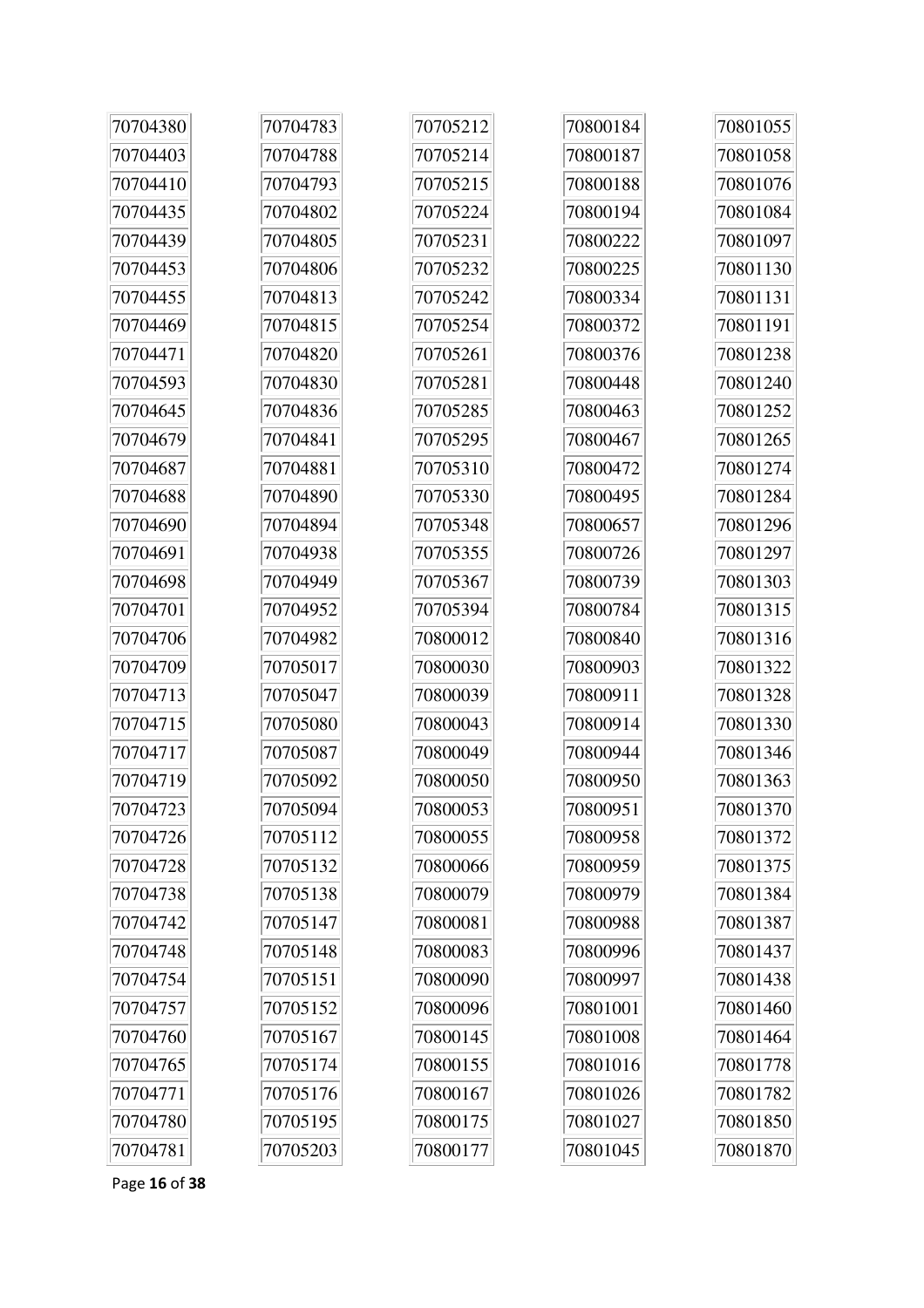| 70801877 | 70802604 | 70803299 | 70803604 | 70803835 |
|----------|----------|----------|----------|----------|
| 70801949 | 70802636 | 70803314 | 70803609 | 70803836 |
| 70801951 | 70802656 | 70803317 | 70803629 | 70803849 |
| 70801954 | 70802832 | 70803327 | 70803636 | 70803872 |
| 70801957 | 70802840 | 70803331 | 70803637 | 70803900 |
| 70801964 | 70802850 | 70803338 | 70803638 | 70803949 |
| 70801993 | 70802853 | 70803342 | 70803652 | 70803953 |
| 70801998 | 70802859 | 70803360 | 70803653 | 70803982 |
| 70802001 | 70802870 | 70803381 | 70803659 | 70804021 |
| 70802002 | 70802880 | 70803387 | 70803667 | 70804038 |
| 70802024 | 70802882 | 70803392 | 70803672 | 70804055 |
| 70802027 | 70802887 | 70803393 | 70803673 | 70804135 |
| 70802034 | 70802892 | 70803398 | 70803678 | 70900002 |
| 70802036 | 70802895 | 70803414 | 70803679 | 70900003 |
| 70802039 | 70802903 | 70803418 | 70803685 | 70900006 |
| 70802041 | 70802909 | 70803428 | 70803696 | 70900018 |
| 70802045 | 70802920 | 70803431 | 70803699 | 70900033 |
| 70802059 | 70802921 | 70803439 | 70803702 | 70900045 |
| 70802060 | 70802941 | 70803441 | 70803704 | 70900066 |
| 70802067 | 70802960 | 70803448 | 70803711 | 70900069 |
| 70802073 | 70802972 | 70803457 | 70803719 | 70900072 |
| 70802116 | 70802986 | 70803470 | 70803722 | 70900078 |
| 70802124 | 70802989 | 70803471 | 70803735 | 70900080 |
| 70802159 | 70803000 | 70803475 | 70803736 | 70900116 |
| 70802170 | 70803021 | 70803477 | 70803740 | 70900118 |
| 70802177 | 70803038 | 70803479 | 70803742 | 70900119 |
| 70802194 | 70803044 | 70803485 | 70803743 | 70900142 |
| 70802222 | 70803046 | 70803513 | 70803744 | 70900161 |
| 70802232 | 70803104 | 70803518 | 70803746 | 70900169 |
| 70802236 | 70803139 | 70803529 | 70803750 | 70900178 |
| 70802258 | 70803160 | 70803544 | 70803754 | 70900186 |
| 70802266 | 70803181 | 70803553 | 70803771 | 70900198 |
| 70802395 | 70803185 | 70803576 | 70803777 | 70900203 |
| 70802455 | 70803201 | 70803586 | 70803787 | 70900211 |
| 70802497 | 70803217 | 70803588 | 70803804 | 70900277 |
| 70802536 | 70803222 | 70803590 | 70803814 | 70900302 |
| 70802587 | 70803236 | 70803594 | 70803815 | 70900304 |

Page 17 of 38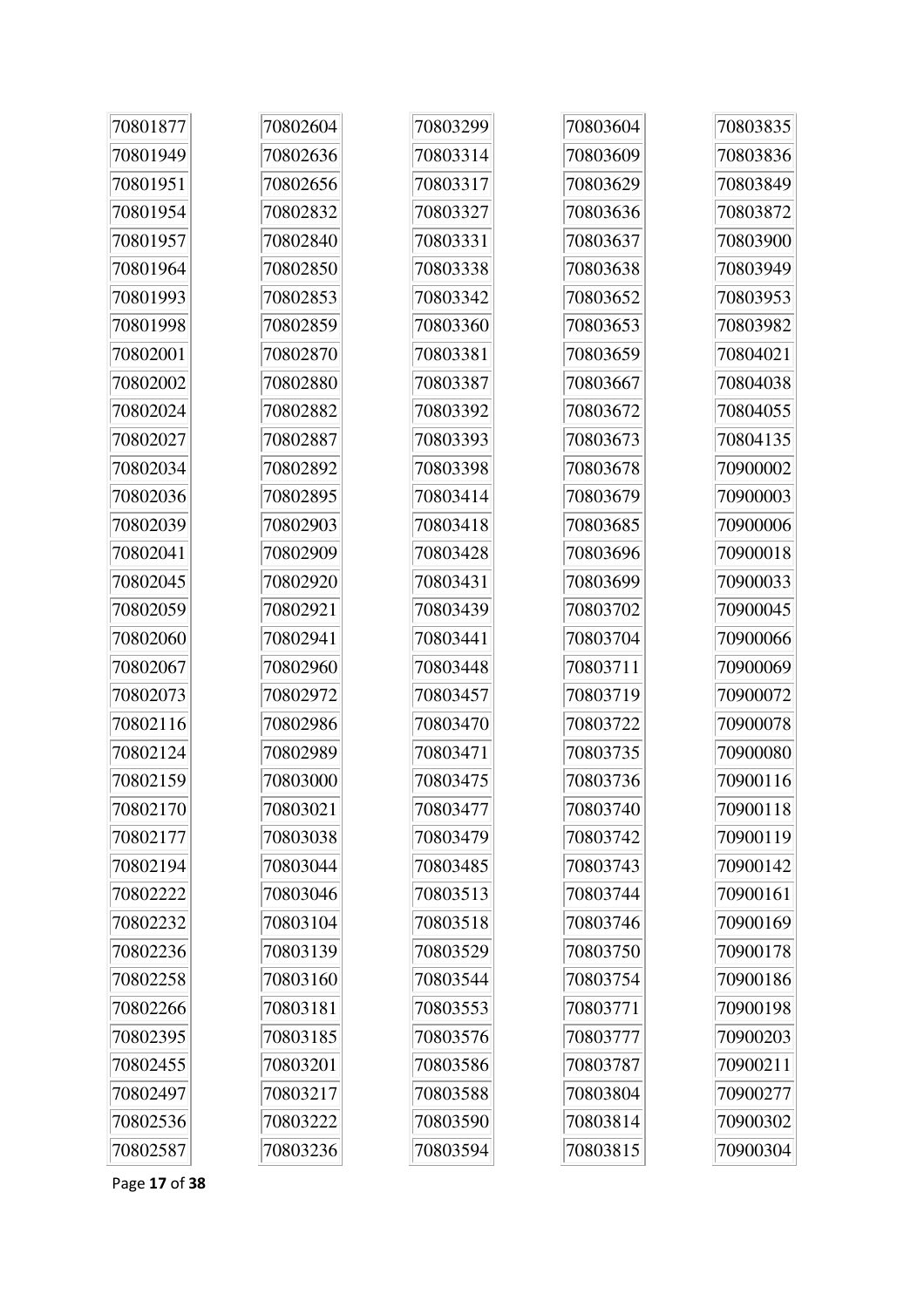| 70900306 | 70900974 | 70901313 | 70901948 | 70902571 |
|----------|----------|----------|----------|----------|
| 70900308 | 70900975 | 70901318 | 70901949 | 70902575 |
| 70900321 | 70900982 | 70901323 | 70901952 | 70902586 |
| 70900337 | 70900989 | 70901325 | 70901956 | 70902594 |
| 70900356 | 70900995 | 70901337 | 70901968 | 70902596 |
| 70900372 | 70901000 | 70901338 | 70901980 | 70902607 |
| 70900374 | 70901006 | 70901339 | 70902011 | 70902637 |
| 70900404 | 70901007 | 70901362 | 70902017 | 70902642 |
| 70900407 | 70901012 | 70901363 | 70902023 | 70902643 |
| 70900408 | 70901032 | 70901372 | 70902036 | 70902645 |
| 70900467 | 70901035 | 70901379 | 70902056 | 70902649 |
| 70900485 | 70901039 | 70901389 | 70902085 | 70902653 |
| 70900493 | 70901043 | 70901419 | 70902095 | 70902676 |
| 70900498 | 70901063 | 70901435 | 70902233 | 70902686 |
| 70900506 | 70901073 | 70901460 | 70902289 | 70902712 |
| 70900513 | 70901077 | 70901486 | 70902301 | 70902832 |
| 70900653 | 70901082 | 70901498 | 70902474 | 70902937 |
| 70900654 | 70901097 | 70901523 | 70902475 | 70903069 |
| 70900663 | 70901099 | 70901541 | 70902476 | 70903072 |
| 70900664 | 70901103 | 70901572 | 70902496 | 70903075 |
| 70900671 | 70901111 | 70901629 | 70902498 | 70903078 |
| 70900672 | 70901114 | 70901648 | 70902508 | 70903082 |
| 70900699 | 70901125 | 70901680 | 70902511 | 70903092 |
| 70900716 | 70901126 | 70901748 | 70902516 | 70903112 |
| 70900717 | 70901127 | 70901781 | 70902517 | 70903113 |
| 70900722 | 70901130 | 70901798 | 70902518 | 70903152 |
| 70900723 | 70901142 | 70901816 | 70902533 | 70903165 |
| 70900739 | 70901165 | 70901865 | 70902534 | 70903170 |
| 70900748 | 70901166 | 70901884 | 70902535 | 70903179 |
| 70900752 | 70901175 | 70901885 | 70902536 | 70903181 |
| 70900758 | 70901196 | 70901888 | 70902539 | 70903190 |
| 70900773 | 70901298 | 70901911 | 70902542 | 70903229 |
| 70900825 | 70901299 | 70901922 | 70902544 | 70903238 |
| 70900827 | 70901301 | 70901924 | 70902548 | 70903239 |
| 70900839 | 70901302 | 70901925 | 70902552 | 70903248 |
| 70900855 | 70901305 | 70901929 | 70902567 | 70903268 |
| 70900962 | 70901312 | 70901943 | 70902570 | 70903310 |

Page 18 of 38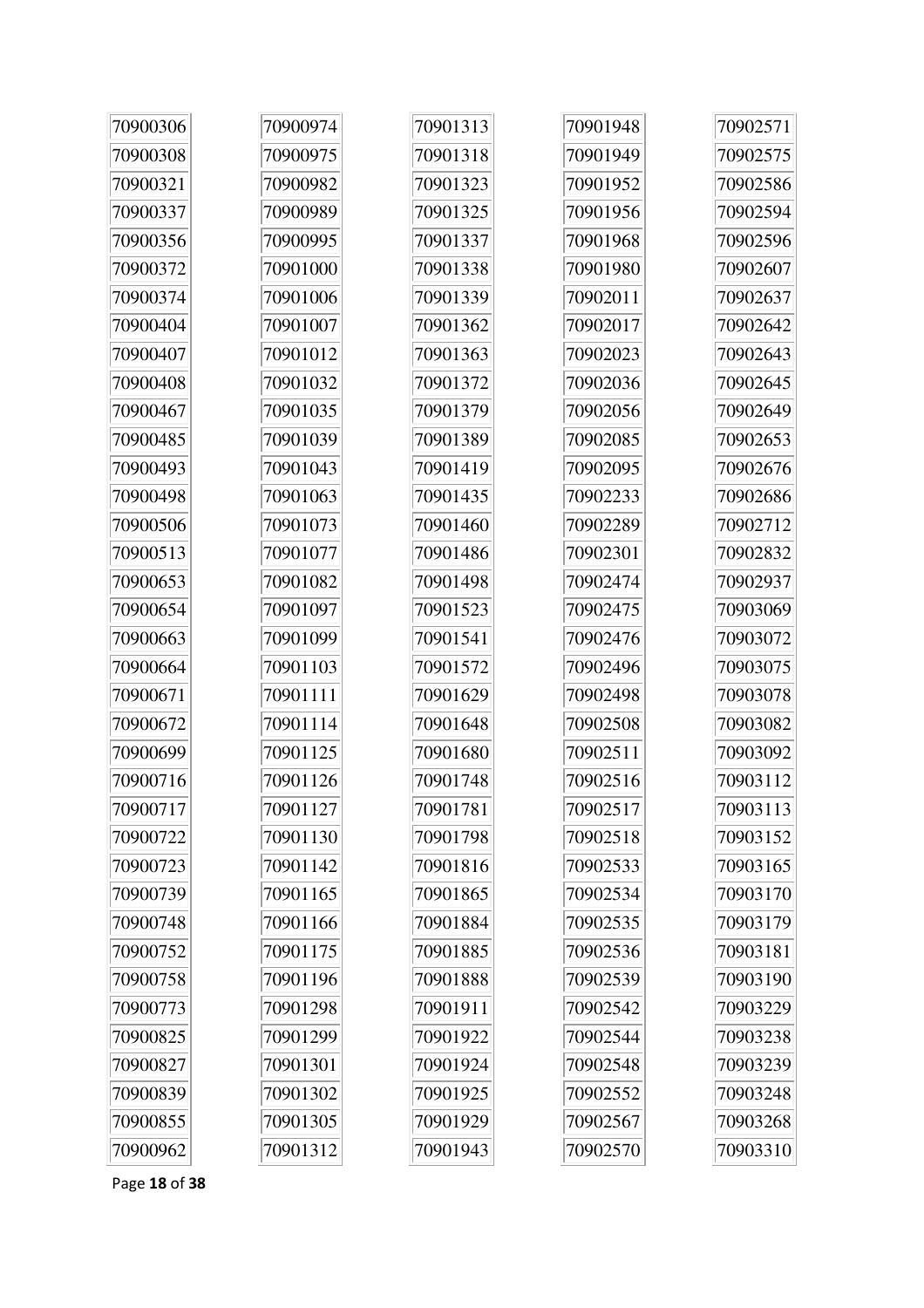| 70903335 | 71000568 | 71001212 | 71001825 | 71002430 |
|----------|----------|----------|----------|----------|
| 70903479 | 71000581 | 71001232 | 71001833 | 71002431 |
| 70903500 | 71000603 | 71001235 | 71001852 | 71002451 |
| 70903618 | 71000612 | 71001240 | 71001856 | 71002456 |
| 70903620 | 71000613 | 71001242 | 71001860 | 71002461 |
| 70903656 | 71000620 | 71001252 | 71001876 | 71002466 |
| 71000010 | 71000625 | 71001260 | 71001902 | 71002468 |
| 71000017 | 71000630 | 71001264 | 71001912 | 71002480 |
| 71000018 | 71000639 | 71001266 | 71001918 | 71002483 |
| 71000020 | 71000653 | 71001269 | 71001921 | 71002496 |
| 71000022 | 71000655 | 71001277 | 71001922 | 71002500 |
| 71000032 | 71000657 | 71001284 | 71001925 | 71002502 |
| 71000058 | 71000659 | 71001298 | 71001927 | 71002508 |
| 71000065 | 71000660 | 71001299 | 71001928 | 71002526 |
| 71000066 | 71000661 | 71001302 | 71001931 | 71002528 |
| 71000070 | 71000663 | 71001313 | 71001943 | 71002540 |
| 71000072 | 71000666 | 71001321 | 71001950 | 71002541 |
| 71000074 | 71000674 | 71001326 | 71001980 | 71002542 |
| 71000078 | 71000680 | 71001332 | 71001983 | 71002544 |
| 71000084 | 71000712 | 71001335 | 71001994 | 71002564 |
| 71000092 | 71000718 | 71001359 | 71001996 | 71002567 |
| 71000097 | 71000720 | 71001384 | 71002004 | 71002584 |
| 71000124 | 71000723 | 71001386 | 71002009 | 71002593 |
| 71000134 | 71000727 | 71001400 | 71002088 | 71002611 |
| 71000150 | 71000732 | 71001402 | 71002089 | 71002614 |
| 71000171 | 71000738 | 71001415 | 71002115 | 71002620 |
| 71000195 | 71000765 | 71001427 | 71002211 | 71002640 |
| 71000199 | 71000788 | 71001428 | 71002216 | 71002653 |
| 71000206 | 71000793 | 71001429 | 71002352 | 71002698 |
| 71000211 | 71000801 | 71001451 | 71002391 | 71002762 |
| 71000215 | 71000826 | 71001484 | 71002395 | 71002989 |
| 71000243 | 71000840 | 71001616 | 71002398 | 71003006 |
| 71000247 | 71000850 | 71001668 | 71002400 | 71003009 |
| 71000275 | 71000905 | 71001689 | 71002401 | 71003011 |
| 71000301 | 71000952 | 71001801 | 71002402 | 71003012 |
| 71000403 | 71001025 | 71001817 | 71002418 | 71003028 |
| 71000554 | 71001135 | 71001822 | 71002429 | 71003036 |

Page 19 of 38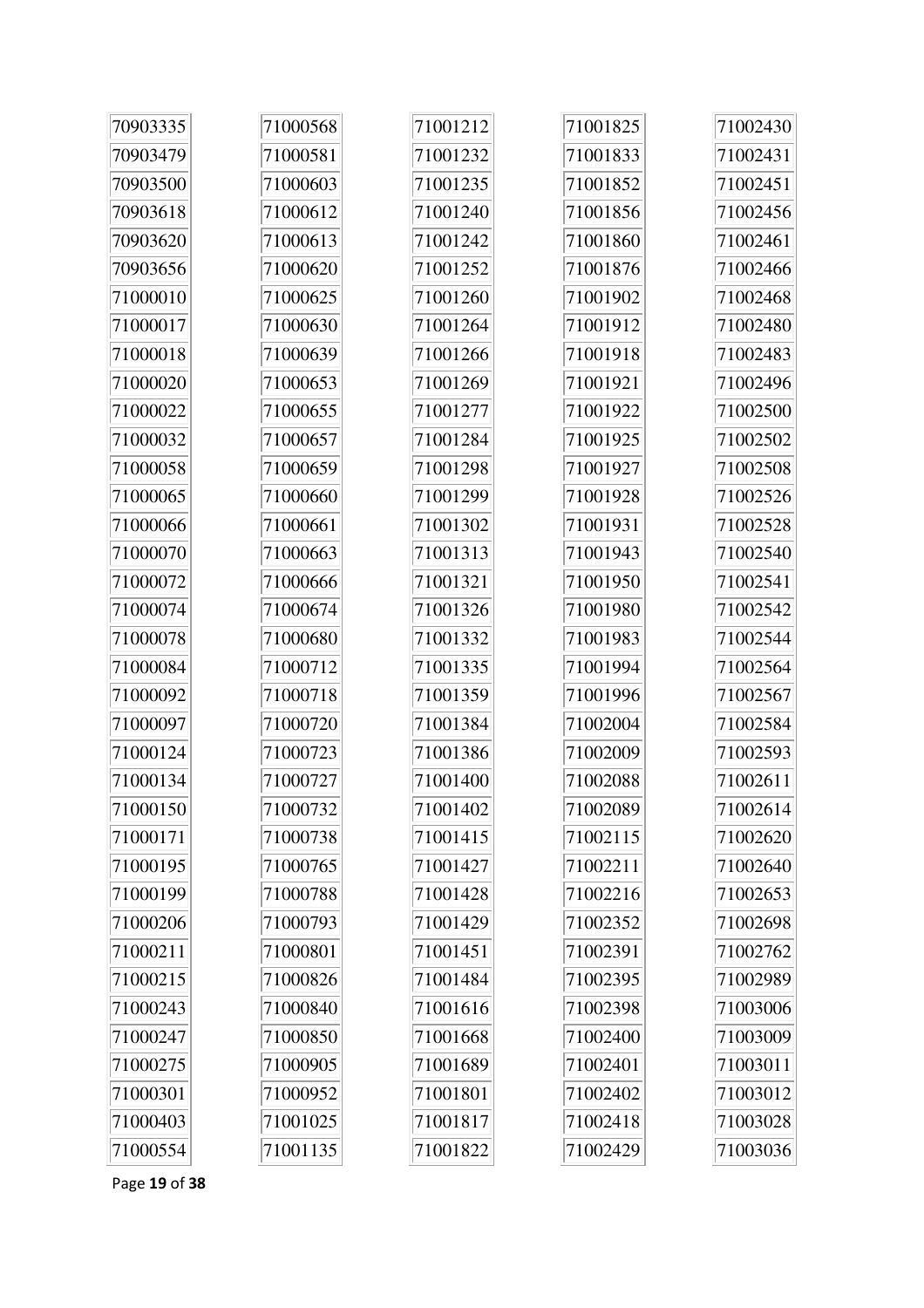| 71003050 | 71003604 | 71004203 | 71004757 | 71005891 |
|----------|----------|----------|----------|----------|
| 71003059 | 71003607 | 71004208 | 71004766 | 71005912 |
| 71003062 | 71003613 | 71004213 | 71004767 | 71005915 |
| 71003068 | 71003614 | 71004217 | 71004772 | 71005921 |
| 71003070 | 71003626 | 71004233 | 71004789 | 71005924 |
| 71003079 | 71003628 | 71004284 | 71004790 | 71005926 |
| 71003080 | 71003642 | 71004286 | 71004794 | 71005931 |
| 71003084 | 71003647 | 71004310 | 71004812 | 71005934 |
| 71003095 | 71003652 | 71004325 | 71004902 | 71005938 |
| 71003100 | 71003673 | 71004403 | 71004910 | 71005939 |
| 71003122 | 71003677 | 71004570 | 71005121 | 71005944 |
| 71003123 | 71003692 | 71004575 | 71005209 | 71005970 |
| 71003126 | 71003706 | 71004598 | 71005265 | 71006000 |
| 71003129 | 71003753 | 71004613 | 71005298 | 71006012 |
| 71003138 | 71003754 | 71004615 | 71005321 | 71006018 |
| 71003143 | 71003784 | 71004618 | 71005342 | 71006038 |
| 71003154 | 71003859 | 71004622 | 71005345 | 71006041 |
| 71003157 | 71003924 | 71004630 | 71005347 | 71006067 |
| 71003174 | 71004001 | 71004631 | 71005356 | 71006074 |
| 71003194 | 71004087 | 71004635 | 71005357 | 71006103 |
| 71003195 | 71004088 | 71004640 | 71005363 | 71006126 |
| 71003197 | 71004089 | 71004645 | 71005395 | 71006272 |
| 71003201 | 71004096 | 71004668 | 71005413 | 71006378 |
| 71003202 | 71004098 | 71004681 | 71005432 | 71006399 |
| 71003236 | 71004103 | 71004682 | 71005451 | 71100002 |
| 71003244 | 71004109 | 71004683 | 71005464 | 71100003 |
| 71003247 | 71004110 | 71004686 | 71005490 | 71100004 |
| 71003449 | 71004141 | 71004691 | 71005491 | 71100006 |
| 71003496 | 71004142 | 71004715 | 71005500 | 71100010 |
| 71003528 | 71004146 | 71004716 | 71005516 | 71100026 |
| 71003547 | 71004148 | 71004722 | 71005568 | 71100047 |
| 71003555 | 71004149 | 71004728 | 71005756 | 71100052 |
| 71003565 | 71004153 | 71004739 | 71005808 | 71100059 |
| 71003571 | 71004158 | 71004740 | 71005816 | 71100065 |
| 71003578 | 71004160 | 71004743 | 71005848 | 71100071 |
| 71003582 | 71004164 | 71004744 | 71005862 | 71100075 |
| 71003595 | 71004190 | 71004748 | 71005881 | 71100082 |

Page **20** of **38**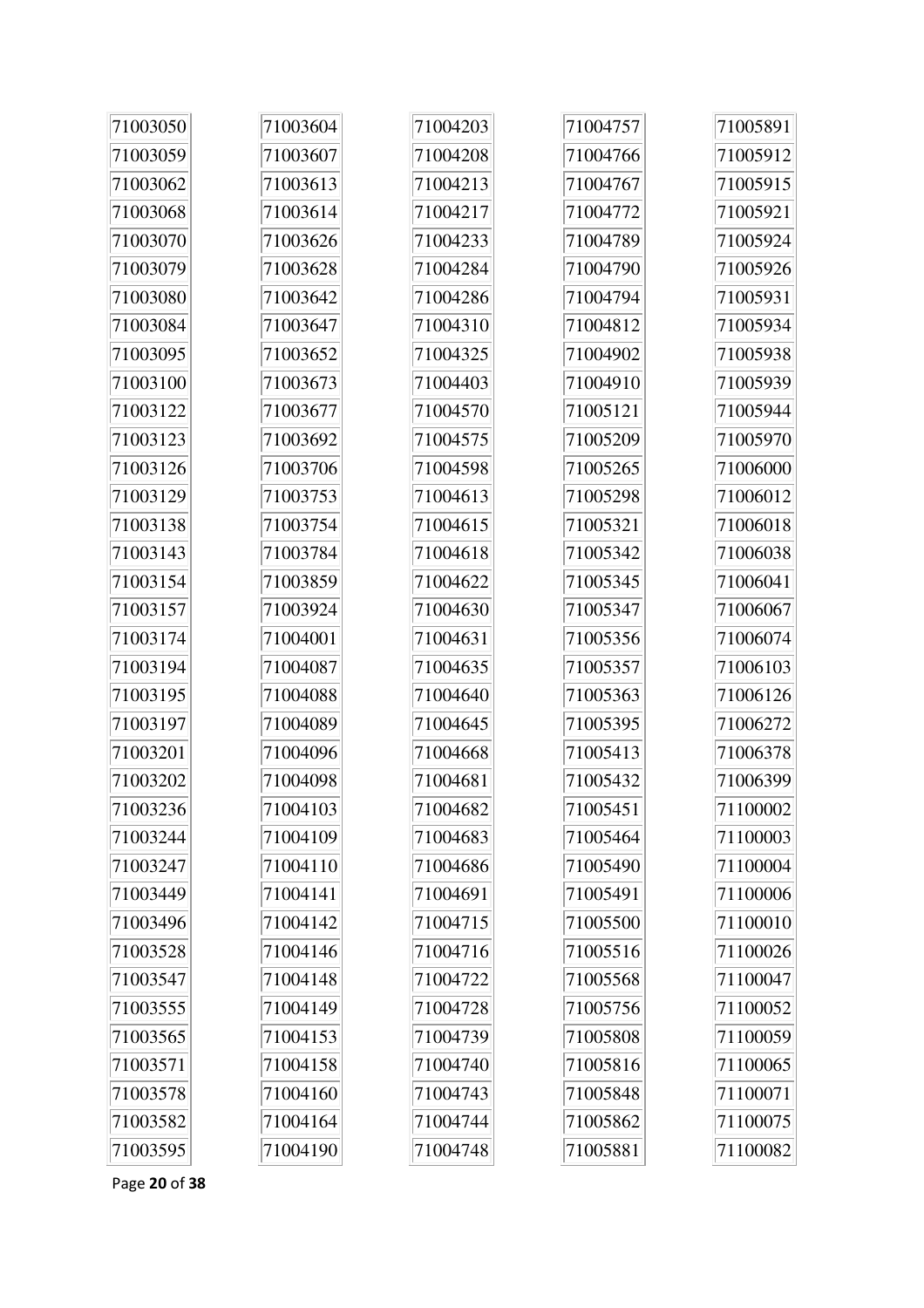| 71100084 | 71100735 | 71100964 | 71101310 | 71101800 |
|----------|----------|----------|----------|----------|
| 71100094 | 71100736 | 71100967 | 71101340 | 71101805 |
| 71100095 | 71100739 | 71100978 | 71101344 | 71101806 |
| 71100102 | 71100740 | 71100987 | 71101345 | 71101807 |
| 71100109 | 71100741 | 71101060 | 71101353 | 71101815 |
| 71100114 | 71100746 | 71101061 | 71101359 | 71101816 |
| 71100122 | 71100749 | 71101117 | 71101363 | 71101825 |
| 71100123 | 71100751 | 71101169 | 71101368 | 71101832 |
| 71100147 | 71100753 | 71101198 | 71101380 | 71101835 |
| 71100148 | 71100755 | 71101199 | 71101390 | 71101844 |
| 71100149 | 71100769 | 71101201 | 71101396 | 71101848 |
| 71100163 | 71100776 | 71101204 | 71101401 | 71101849 |
| 71100172 | 71100777 | 71101205 | 71101402 | 71101854 |
| 71100176 | 71100785 | 71101206 | 71101412 | 71101872 |
| 71100180 | 71100788 | 71101209 | 71101437 | 71101873 |
| 71100186 | 71100796 | 71101211 | 71101464 | 71101879 |
| 71100198 | 71100800 | 71101212 | 71101553 | 71101886 |
| 71100202 | 71100801 | 71101224 | 71101595 | 71101906 |
| 71100212 | 71100812 | 71101227 | 71101598 | 71101914 |
| 71100226 | 71100817 | 71101228 | 71101698 | 71101932 |
| 71100237 | 71100837 | 71101230 | 71101700 | 71101933 |
| 71100238 | 71100838 | 71101231 | 71101701 | 71101935 |
| 71100253 | 71100848 | 71101232 | 71101704 | 71101941 |
| 71100274 | 71100853 | 71101236 | 71101707 | 71101953 |
| 71100313 | 71100863 | 71101243 | 71101711 | 71101997 |
| 71100332 | 71100867 | 71101249 | 71101715 | 71102042 |
| 71100344 | 71100872 | 71101250 | 71101724 | 71102067 |
| 71100390 | 71100882 | 71101260 | 71101728 | 71102069 |
| 71100413 | 71100888 | 71101266 | 71101731 | 71102114 |
| 71100454 | 71100897 | 71101274 | 71101739 | 71102115 |
| 71100578 | 71100899 | 71101279 | 71101740 | 71102116 |
| 71100611 | 71100901 | 71101280 | 71101748 | 71102131 |
| 71100703 | 71100910 | 71101285 | 71101753 | 71102196 |
| 71100715 | 71100937 | 71101293 | 71101756 | 71102204 |
| 71100728 | 71100938 | 71101294 | 71101785 | 71102206 |
| 71100731 | 71100941 | 71101301 | 71101788 | 71102215 |
| 71100734 | 71100946 | 71101308 | 71101796 | 71102217 |

Page 21 of 38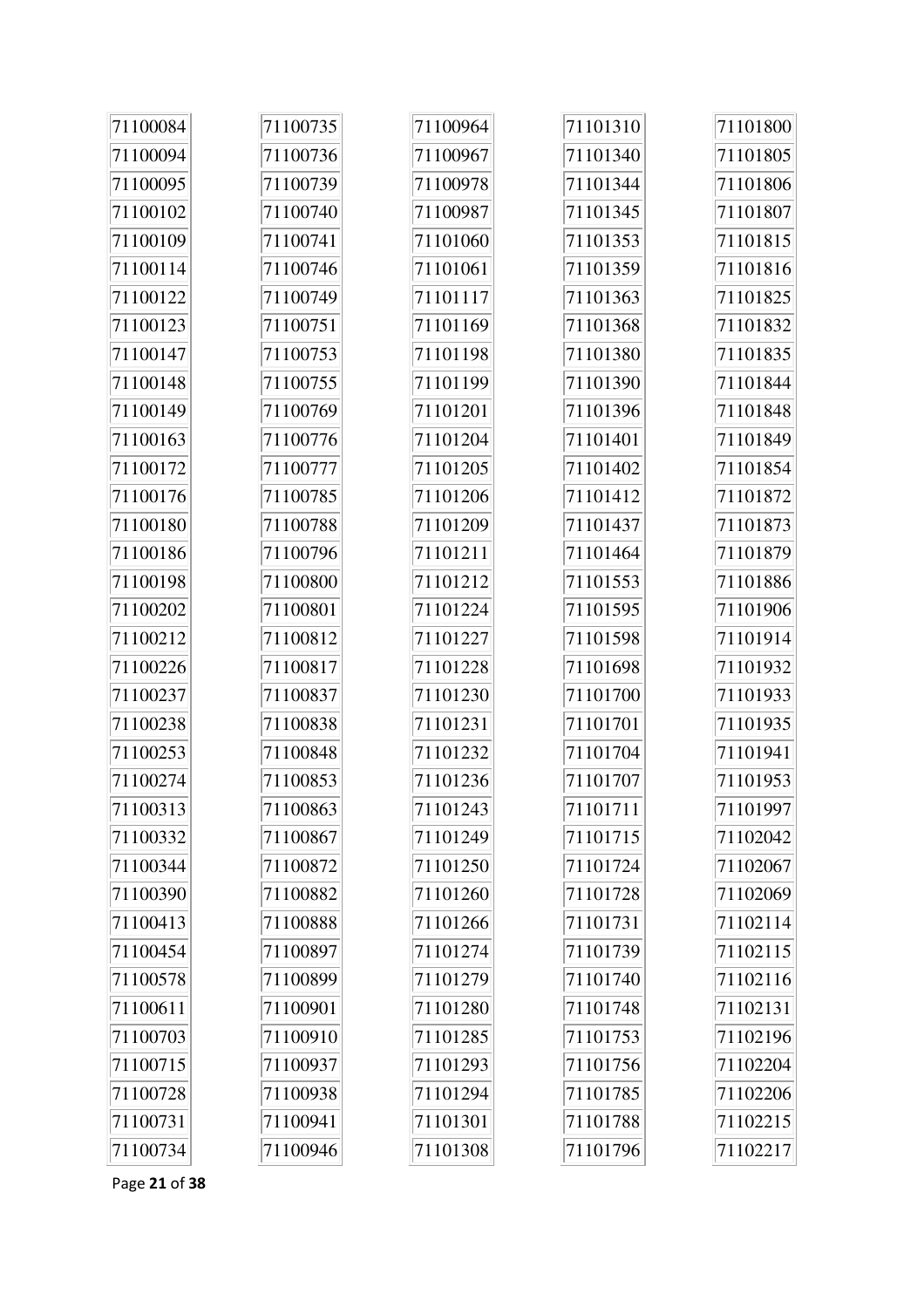| 71102222 | 71102673 | 71102926 | 71103375 | 71103729 |
|----------|----------|----------|----------|----------|
| 71102224 | 71102702 | 71102951 | 71103390 | 71103740 |
| 71102231 | 71102707 | 71102954 | 71103497 | 71103868 |
| 71102234 | 71102712 | 71102976 | 71103506 | 71103899 |
| 71102240 | 71102720 | 71103028 | 71103507 | 71103912 |
| 71102245 | 71102722 | 71103099 | 71103515 | 71103920 |
| 71102247 | 71102723 | 71103164 | 71103521 | 71103926 |
| 71102250 | 71102724 | 71103194 | 71103523 | 71103930 |
| 71102252 | 71102739 | 71103201 | 71103526 | 71103931 |
| 71102253 | 71102740 | 71103216 | 71103531 | 71103932 |
| 71102254 | 71102752 | 71103219 | 71103533 | 71103935 |
| 71102257 | 71102764 | 71103223 | 71103537 | 71103936 |
| 71102276 | 71102767 | 71103231 | 71103538 | 71103940 |
| 71102294 | 71102783 | 71103237 | 71103546 | 71103942 |
| 71102295 | 71102785 | 71103241 | 71103548 | 71103947 |
| 71102315 | 71102786 | 71103243 | 71103556 | 71103951 |
| 71102320 | 71102792 | 71103249 | 71103560 | 71103963 |
| 71102335 | 71102797 | 71103264 | 71103565 | 71103971 |
| 71102356 | 71102800 | 71103278 | 71103570 | 71103976 |
| 71102365 | 71102804 | 71103286 | 71103579 | 71103982 |
| 71102370 | 71102806 | 71103287 | 71103587 | 71103984 |
| 71102373 | 71102810 | 71103288 | 71103595 | 71103993 |
| 71102377 | 71102813 | 71103289 | 71103602 | 71103996 |
| 71102387 | 71102816 | 71103290 | 71103607 | 71103997 |
| 71102398 | 71102828 | 71103292 | 71103624 | 71104005 |
| 71102402 | 71102831 | 71103293 | 71103626 | 71104006 |
| 71102404 | 71102835 | 71103296 | 71103630 | 71104007 |
| 71102413 | 71102838 | 71103301 | 71103635 | 71104012 |
| 71102435 | 71102844 | 71103309 | 71103637 | 71104018 |
| 71102447 | 71102846 | 71103320 | 71103663 | 71104027 |
| 71102448 | 71102847 | 71103322 | 71103664 | 71104033 |
| 71102453 | 71102863 | 71103328 | 71103684 | 71104042 |
| 71102475 | 71102869 | 71103341 | 71103689 | 71104049 |
| 71102509 | 71102870 | 71103349 | 71103691 | 71104066 |
| 71102526 | 71102871 | 71103362 | 71103694 | 71104068 |
| 71102557 | 71102872 | 71103369 | 71103716 | 71104071 |
| 71102653 | 71102883 | 71103370 | 71103721 | 71104075 |

Page **22** of **38**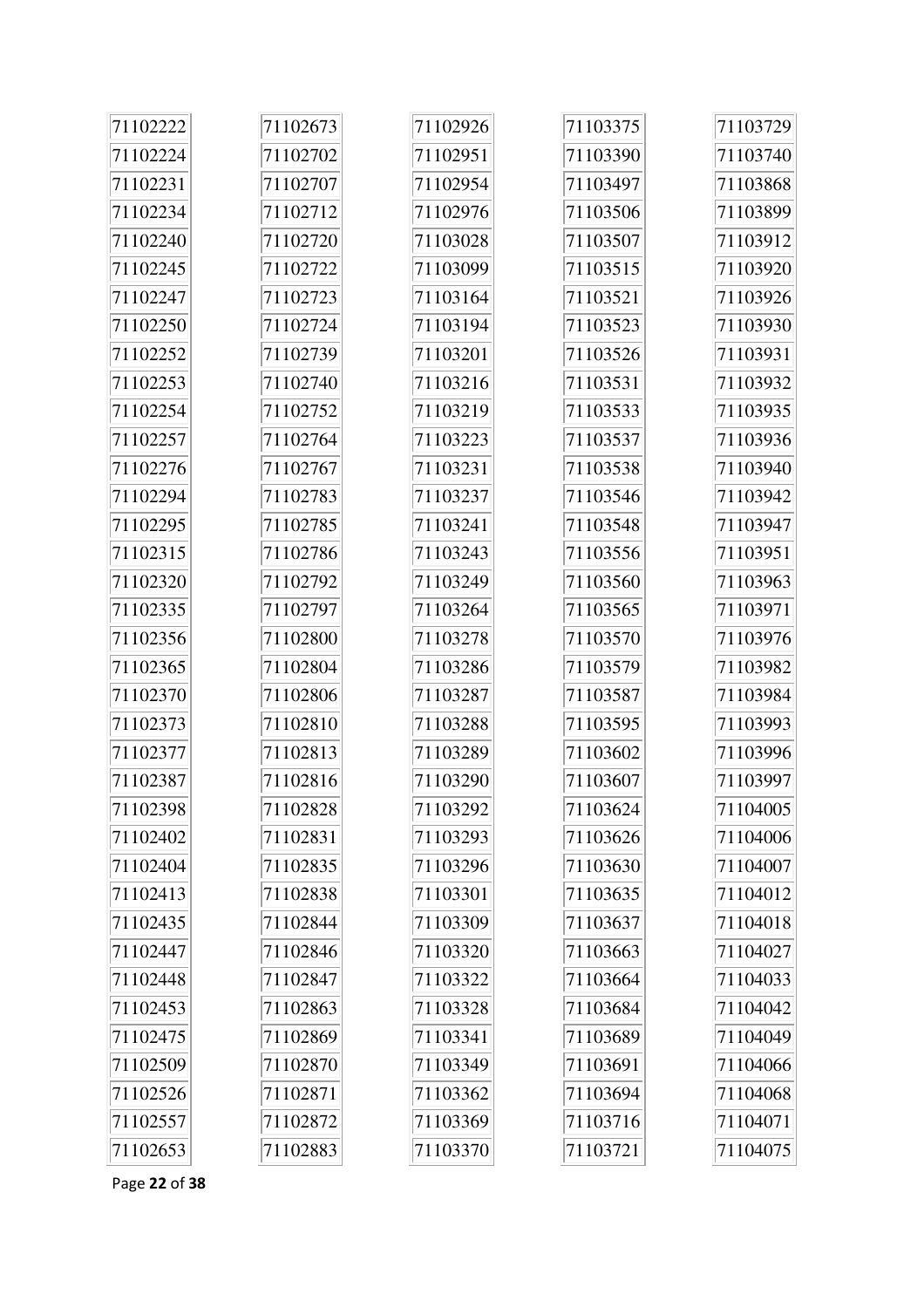| 71104081 | 71104585 | 71104836 | 71200169 | 71200901 |
|----------|----------|----------|----------|----------|
| 71104119 | 71104600 | 71104853 | 71200196 | 71200923 |
| 71104123 | 71104601 | 71104855 | 71200198 | 71200929 |
| 71104142 | 71104608 | 71104859 | 71200199 | 71200934 |
| 71104160 | 71104612 | 71104866 | 71200204 | 71200943 |
| 71104175 | 71104620 | 71104870 | 71200209 | 71200953 |
| 71104190 | 71104626 | 71104874 | 71200226 | 71200959 |
| 71104250 | 71104630 | 71104889 | 71200227 | 71200960 |
| 71104251 | 71104656 | 71104891 | 71200228 | 71200967 |
| 71104340 | 71104691 | 71104894 | 71200255 | 71200969 |
| 71104387 | 71104695 | 71104918 | 71200299 | 71200972 |
| 71104394 | 71104697 | 71104959 | 71200303 | 71200986 |
| 71104397 | 71104698 | 71105076 | 71200320 | 71201006 |
| 71104401 | 71104704 | 71105097 | 71200332 | 71201015 |
| 71104419 | 71104722 | 71200002 | 71200382 | 71201040 |
| 71104435 | 71104723 | 71200015 | 71200428 | 71201052 |
| 71104437 | 71104731 | 71200023 | 71200449 | 71201054 |
| 71104440 | 71104732 | 71200025 | 71200450 | 71201072 |
| 71104441 | 71104735 | 71200031 | 71200452 | 71201101 |
| 71104442 | 71104740 | 71200034 | 71200601 | 71201115 |
| 71104445 | 71104745 | 71200037 | 71200621 | 71201121 |
| 71104446 | 71104752 | 71200045 | 71200675 | 71201150 |
| 71104454 | 71104755 | 71200047 | 71200719 | 71201200 |
| 71104488 | 71104756 | 71200050 | 71200720 | 71201271 |
| 71104498 | 71104757 | 71200061 | 71200764 | 71201294 |
| 71104502 | 71104760 | 71200072 | 71200799 | 71201308 |
| 71104503 | 71104762 | 71200079 | 71200803 | 71201330 |
| 71104505 | 71104783 | 71200086 | 71200812 | 71201331 |
| 71104507 | 71104785 | 71200088 | 71200816 | 71201333 |
| 71104517 | 71104787 | 71200095 | 71200821 | 71201339 |
| 71104523 | 71104798 | 71200096 | 71200842 | 71201343 |
| 71104555 | 71104803 | 71200097 | 71200860 | 71201367 |
| 71104560 | 71104806 | 71200099 | 71200862 | 71201378 |
| 71104561 | 71104817 | 71200137 | 71200874 | 71201388 |
| 71104569 | 71104820 | 71200138 | 71200885 | 71201395 |
| 71104571 | 71104829 | 71200140 | 71200891 | 71201403 |
| 71104581 | 71104834 | 71200163 | 71200895 | 71201405 |

Page **23** of **38**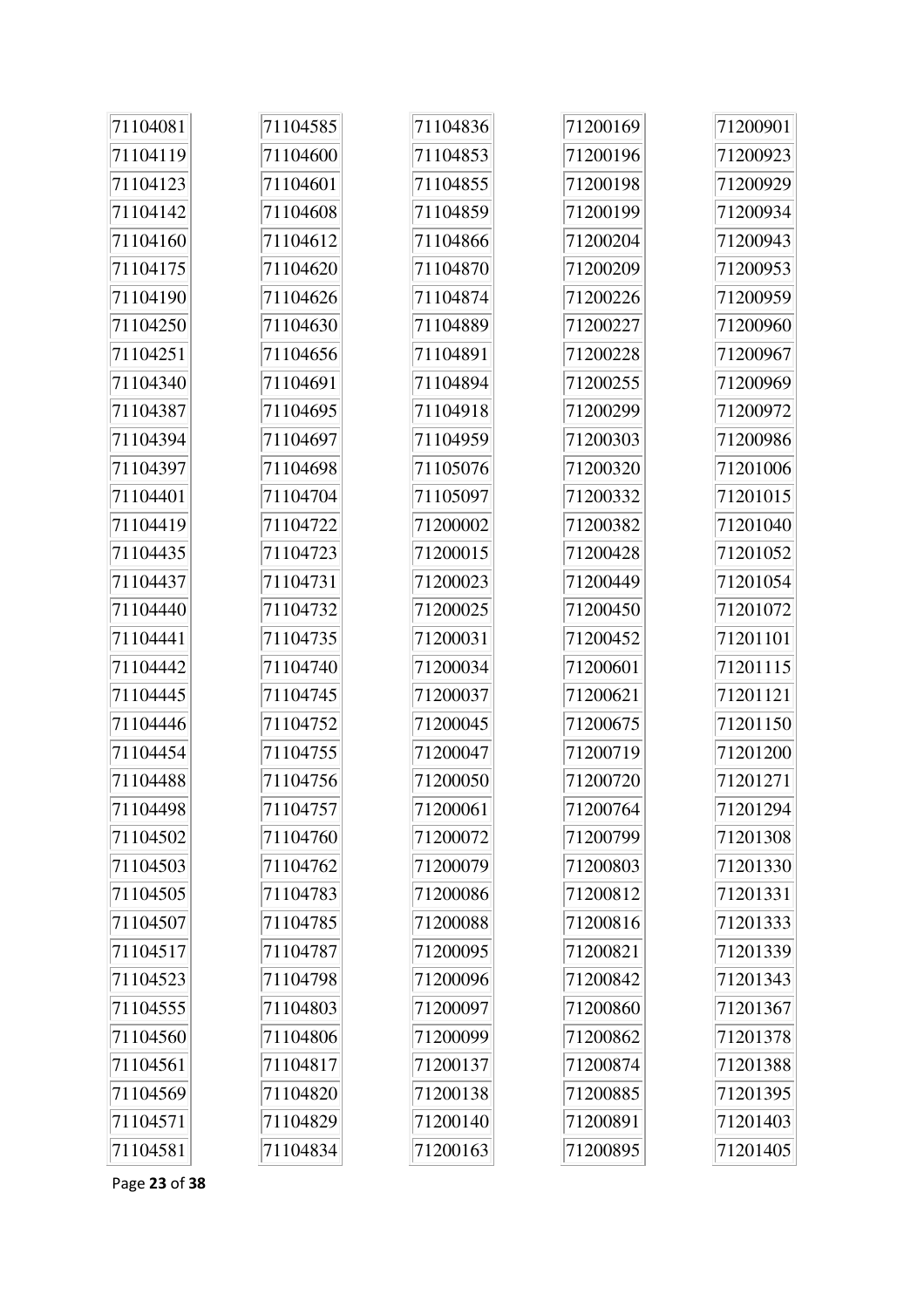| 71201409 | 71202160 | 71202501 | 71203050 | 71203364 |
|----------|----------|----------|----------|----------|
| 71201425 | 71202164 | 71202508 | 71203059 | 71300003 |
| 71201447 | 71202165 | 71202520 | 71203060 | 71300007 |
| 71201450 | 71202168 | 71202521 | 71203061 | 71300014 |
| 71201491 | 71202172 | 71202551 | 71203065 | 71300018 |
| 71201505 | 71202173 | 71202566 | 71203066 | 71300023 |
| 71201513 | 71202175 | 71202579 | 71203072 | 71300025 |
| 71201527 | 71202177 | 71202596 | 71203075 | 71300028 |
| 71201539 | 71202185 | 71202608 | 71203082 | 71300039 |
| 71201575 | 71202186 | 71202620 | 71203099 | 71300063 |
| 71201596 | 71202187 | 71202624 | 71203103 | 71300076 |
| 71201608 | 71202198 | 71202628 | 71203106 | 71300088 |
| 71201616 | 71202210 | 71202632 | 71203118 | 71300100 |
| 71201618 | 71202222 | 71202635 | 71203121 | 71300111 |
| 71201619 | 71202228 | 71202650 | 71203125 | 71300121 |
| 71201638 | 71202232 | 71202662 | 71203127 | 71300129 |
| 71201743 | 71202244 | 71202663 | 71203128 | 71300133 |
| 71201802 | 71202248 | 71202673 | 71203130 | 71300136 |
| 71201854 | 71202255 | 71202674 | 71203135 | 71300145 |
| 71201938 | 71202260 | 71202716 | 71203147 | 71300168 |
| 71202078 | 71202262 | 71202721 | 71203150 | 71300173 |
| 71202088 | 71202265 | 71202722 | 71203156 | 71300178 |
| 71202089 | 71202266 | 71202723 | 71203167 | 71300204 |
| 71202097 | 71202274 | 71202731 | 71203168 | 71300217 |
| 71202103 | 71202317 | 71202733 | 71203175 | 71300220 |
| 71202104 | 71202326 | 71202738 | 71203177 | 71300225 |
| 71202107 | 71202338 | 71202739 | 71203180 | 71300239 |
| 71202123 | 71202343 | 71202777 | 71203201 | 71300287 |
| 71202125 | 71202352 | 71202785 | 71203205 | 71300328 |
| 71202126 | 71202353 | 71202794 | 71203223 | 71300367 |
| 71202128 | 71202357 | 71202833 | 71203269 | 71300379 |
| 71202132 | 71202362 | 71202895 | 71203322 | 71300447 |
| 71202141 | 71202384 | 71202932 | 71203324 | 71300455 |
| 71202142 | 71202434 | 71202934 | 71203326 | 71300502 |
| 71202153 | 71202487 | 71202949 | 71203352 | 71300506 |
| 71202158 | 71202490 | 71203033 | 71203357 | 71300515 |
| 71202159 | 71202494 | 71203041 | 71203361 | 71300519 |

Page **24** of **38**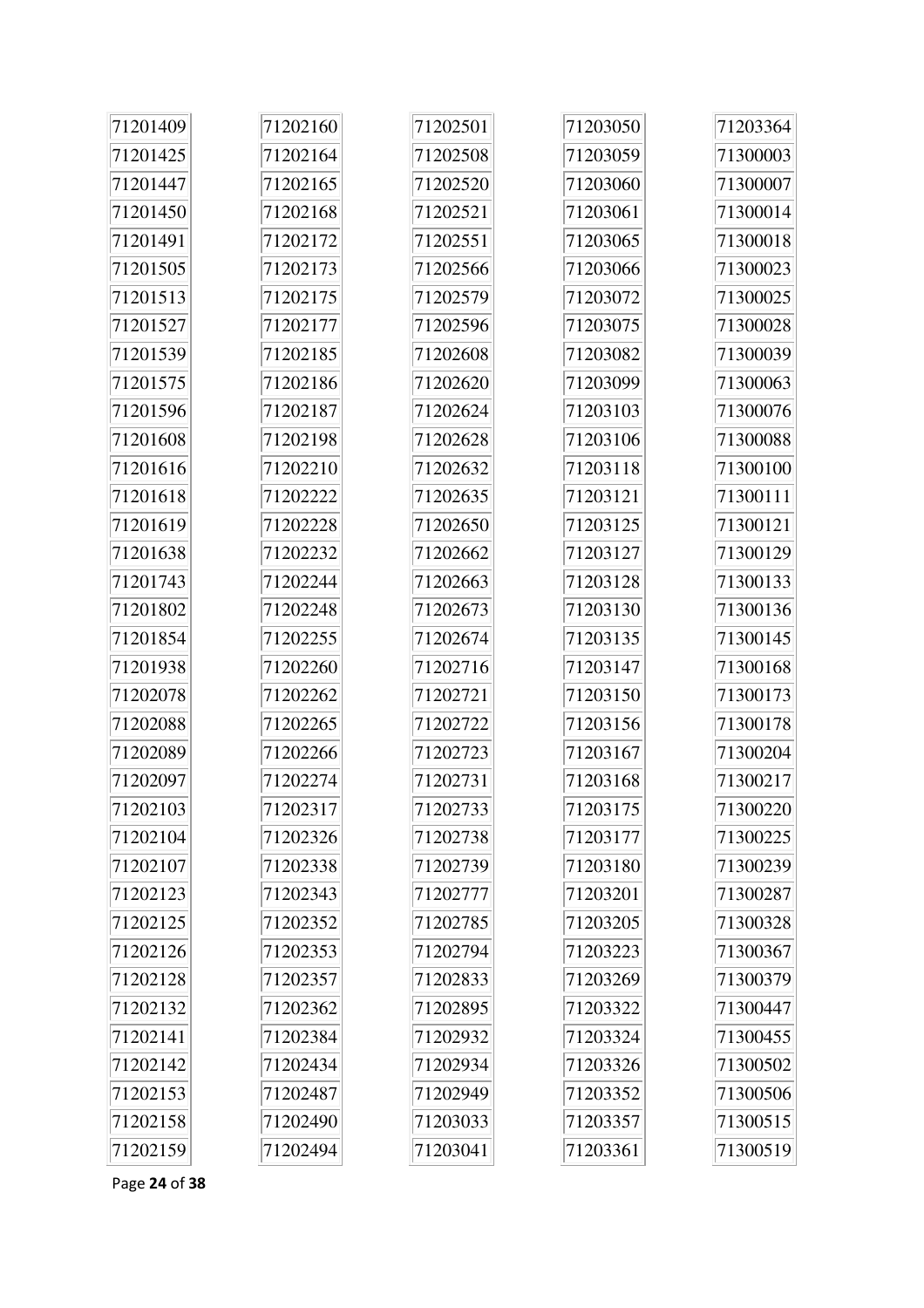| 71300531 | 71300901 | 71301241 | 71301710 | 71301963 |
|----------|----------|----------|----------|----------|
| 71300536 | 71301003 | 71301247 | 71301724 | 71301973 |
| 71300542 | 71301006 | 71301390 | 71301727 | 71301993 |
| 71300556 | 71301008 | 71301453 | 71301745 | 71301999 |
| 71300558 | 71301009 | 71301479 | 71301767 | 71302042 |
| 71300559 | 71301010 | 71301495 | 71301768 | 71302047 |
| 71300565 | 71301015 | 71301501 | 71301777 | 71302051 |
| 71300566 | 71301022 | 71301506 | 71301778 | 71302077 |
| 71300573 | 71301023 | 71301510 | 71301779 | 71302085 |
| 71300575 | 71301039 | 71301516 | 71301785 | 71302093 |
| 71300576 | 71301042 | 71301531 | 71301806 | 71302099 |
| 71300577 | 71301056 | 71301562 | 71301812 | 71302101 |
| 71300579 | 71301072 | 71301571 | 71301815 | 71302103 |
| 71300583 | 71301074 | 71301573 | 71301818 | 71302107 |
| 71300585 | 71301075 | 71301581 | 71301821 | 71302108 |
| 71300587 | 71301079 | 71301593 | 71301823 | 71302109 |
| 71300592 | 71301080 | 71301595 | 71301827 | 71302113 |
| 71300597 | 71301081 | 71301601 | 71301828 | 71302116 |
| 71300600 | 71301087 | 71301608 | 71301836 | 71302125 |
| 71300607 | 71301089 | 71301611 | 71301837 | 71302127 |
| 71300609 | 71301096 | 71301615 | 71301843 | 71302131 |
| 71300616 | 71301132 | 71301616 | 71301845 | 71302141 |
| 71300621 | 71301136 | 71301619 | 71301848 | 71302149 |
| 71300624 | 71301139 | 71301622 | 71301852 | 71302153 |
| 71300633 | 71301141 | 71301624 | 71301862 | 71302160 |
| 71300634 | 71301145 | 71301626 | 71301863 | 71302162 |
| 71300635 | 71301150 | 71301632 | 71301867 | 71302176 |
| 71300659 | 71301151 | 71301633 | 71301875 | 71302216 |
| 71300667 | 71301163 | 71301635 | 71301889 | 71302219 |
| 71300669 | 71301172 | 71301637 | 71301894 | 71302234 |
| 71300722 | 71301173 | 71301642 | 71301902 | 71302241 |
| 71300741 | 71301177 | 71301650 | 71301903 | 71302252 |
| 71300747 | 71301196 | 71301659 | 71301915 | 71302277 |
| 71300788 | 71301200 | 71301660 | 71301928 | 71302292 |
| 71300837 | 71301219 | 71301674 | 71301932 | 71302378 |
| 71300880 | 71301222 | 71301683 | 71301936 | 71302416 |
| 71300882 | 71301227 | 71301686 | 71301942 | 71302425 |

Page 25 of 38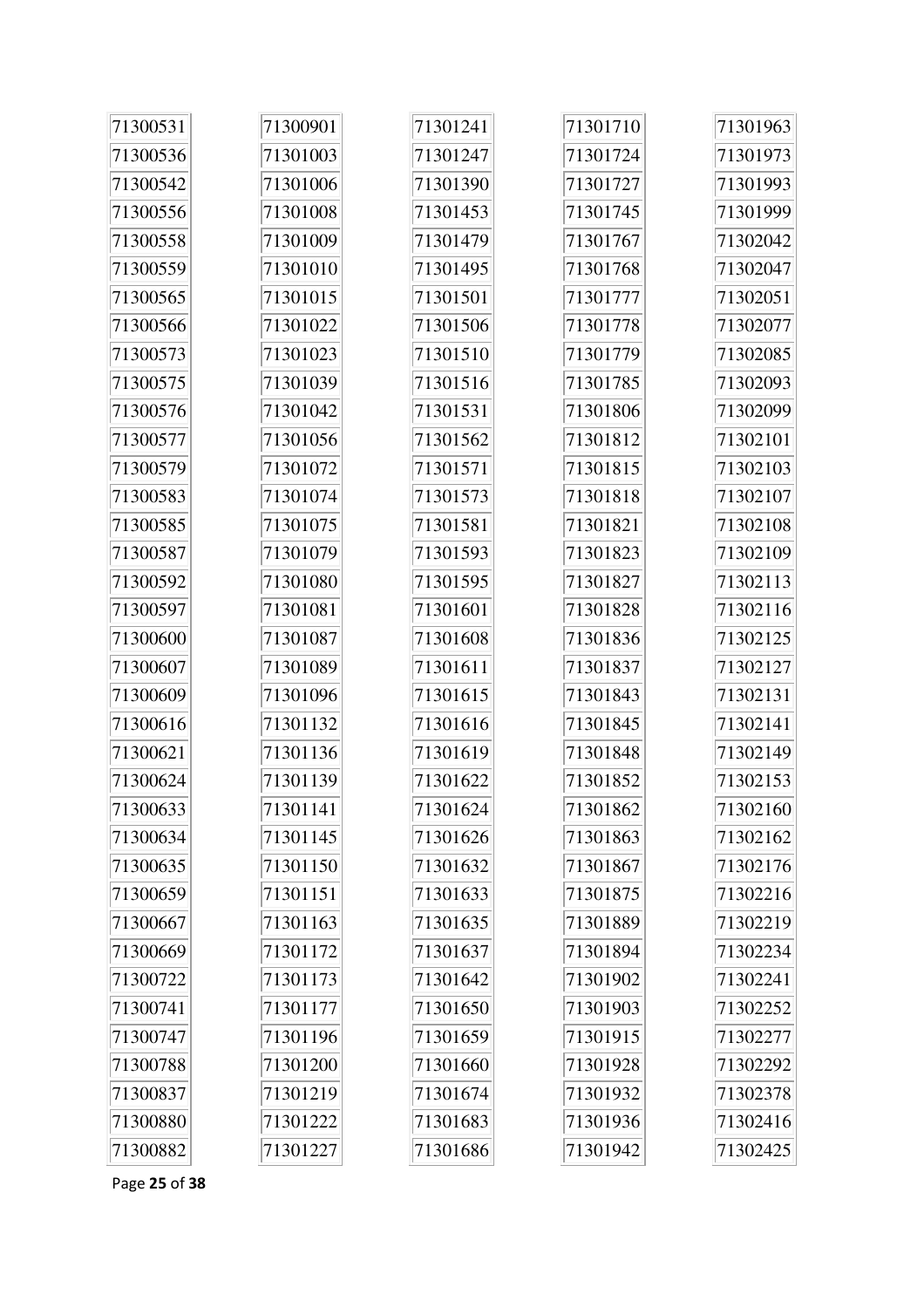| 71302442 | 71302661 | 71303084 | 71303539 | 71303851 |
|----------|----------|----------|----------|----------|
| 71302447 | 71302734 | 71303085 | 71303545 | 71303860 |
| 71302449 | 71302814 | 71303096 | 71303546 | 71303869 |
| 71302451 | 71302839 | 71303225 | 71303551 | 71303880 |
| 71302452 | 71302842 | 71303231 | 71303578 | 71303913 |
| 71302455 | 71302882 | 71303299 | 71303608 | 71303942 |
| 71302456 | 71302883 | 71303312 | 71303615 | 71303944 |
| 71302457 | 71302891 | 71303316 | 71303648 | 71303945 |
| 71302460 | 71302895 | 71303329 | 71303652 | 71303964 |
| 71302461 | 71302907 | 71303331 | 71303673 | 71303965 |
| 71302469 | 71302909 | 71303350 | 71303674 | 71304000 |
| 71302477 | 71302914 | 71303358 | 71303683 | 71304004 |
| 71302482 | 71302916 | 71303363 | 71303686 | 71304006 |
| 71302484 | 71302917 | 71303366 | 71303688 | 71304012 |
| 71302488 | 71302918 | 71303369 | 71303689 | 71304023 |
| 71302498 | 71302927 | 71303374 | 71303697 | 71304027 |
| 71302504 | 71302931 | 71303382 | 71303703 | 71304029 |
| 71302506 | 71302932 | 71303384 | 71303704 | 71304030 |
| 71302510 | 71302935 | 71303395 | 71303705 | 71304041 |
| 71302514 | 71302942 | 71303400 | 71303707 | 71304048 |
| 71302518 | 71302948 | 71303404 | 71303713 | 71304051 |
| 71302520 | 71302957 | 71303405 | 71303723 | 71304052 |
| 71302537 | 71302966 | 71303419 | 71303725 | 71304055 |
| 71302538 | 71302975 | 71303423 | 71303728 | 71304056 |
| 71302551 | 71302984 | 71303433 | 71303729 | 71304063 |
| 71302553 | 71302985 | 71303446 | 71303736 | 71304066 |
| 71302562 | 71302986 | 71303456 | 71303738 | 71304078 |
| 71302574 | 71302987 | 71303460 | 71303741 | 71304088 |
| 71302578 | 71302992 | 71303463 | 71303767 | 71304114 |
| 71302584 | 71303022 | 71303469 | 71303770 | 71304122 |
| 71302589 | 71303025 | 71303470 | 71303782 | 71304131 |
| 71302603 | 71303028 | 71303473 | 71303793 | 71304132 |
| 71302612 | 71303048 | 71303474 | 71303798 | 71304137 |
| 71302617 | 71303049 | 71303485 | 71303804 | 71304143 |
| 71302628 | 71303051 | 71303490 | 71303826 | 71304146 |
| 71302648 | 71303052 | 71303513 | 71303840 | 71304153 |
| 71302654 | 71303056 | 71303518 | 71303842 | 71304154 |

Page **26** of **38**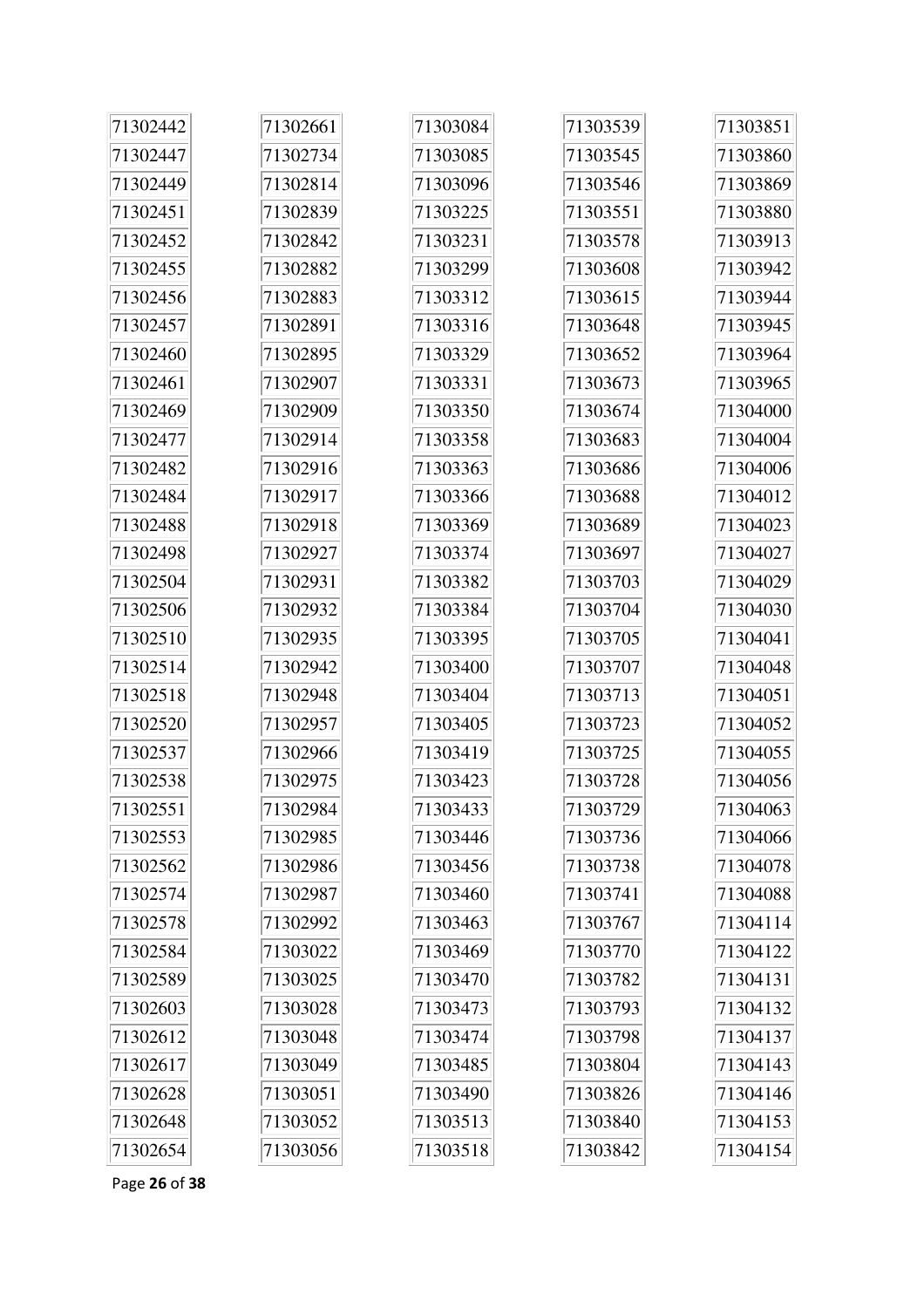| 71304174 | 71304489 | 71304851 | 71305265 | 71305670 |
|----------|----------|----------|----------|----------|
| 71304200 | 71304494 | 71304858 | 71305299 | 71305694 |
| 71304225 | 71304511 | 71304862 | 71305302 | 71305696 |
| 71304231 | 71304514 | 71304866 | 71305309 | 71305698 |
| 71304250 | 71304516 | 71304871 | 71305315 | 71305707 |
| 71304265 | 71304520 | 71304875 | 71305320 | 71305708 |
| 71304318 | 71304535 | 71304882 | 71305321 | 71305709 |
| 71304345 | 71304537 | 71304888 | 71305329 | 71305711 |
| 71304350 | 71304553 | 71304894 | 71305334 | 71305712 |
| 71304353 | 71304562 | 71304898 | 71305341 | 71305721 |
| 71304355 | 71304563 | 71304904 | 71305344 | 71305724 |
| 71304357 | 71304606 | 71304908 | 71305351 | 71305725 |
| 71304358 | 71304683 | 71304910 | 71305362 | 71305727 |
| 71304365 | 71304711 | 71304911 | 71305363 | 71305754 |
| 71304367 | 71304737 | 71304918 | 71305376 | 71305757 |
| 71304375 | 71304741 | 71304919 | 71305383 | 71305760 |
| 71304376 | 71304744 | 71304921 | 71305385 | 71305765 |
| 71304382 | 71304747 | 71304929 | 71305389 | 71305796 |
| 71304391 | 71304761 | 71304939 | 71305391 | 71305802 |
| 71304395 | 71304766 | 71304949 | 71305392 | 71305803 |
| 71304397 | 71304769 | 71304956 | 71305408 | 71305815 |
| 71304399 | 71304773 | 71304957 | 71305412 | 71305819 |
| 71304403 | 71304774 | 71304979 | 71305420 | 71305820 |
| 71304419 | 71304776 | 71304980 | 71305432 | 71305832 |
| 71304421 | 71304786 | 71305011 | 71305437 | 71305841 |
| 71304430 | 71304788 | 71305071 | 71305456 | 71305842 |
| 71304432 | 71304804 | 71305083 | 71305475 | 71305844 |
| 71304434 | 71304809 | 71305119 | 71305481 | 71305871 |
| 71304436 | 71304810 | 71305156 | 71305492 | 71305879 |
| 71304437 | 71304811 | 71305169 | 71305610 | 71305881 |
| 71304438 | 71304814 | 71305205 | 71305637 | 71305883 |
| 71304439 | 71304815 | 71305239 | 71305647 | 71305889 |
| 71304440 | 71304816 | 71305242 | 71305648 | 71305900 |
| 71304444 | 71304822 | 71305249 | 71305649 | 71305902 |
| 71304460 | 71304831 | 71305257 | 71305660 | 71305907 |
| 71304466 | 71304836 | 71305259 | 71305666 | 71305920 |
| 71304474 | 71304848 | 71305264 | 71305668 | 71305923 |

Page **27** of **38**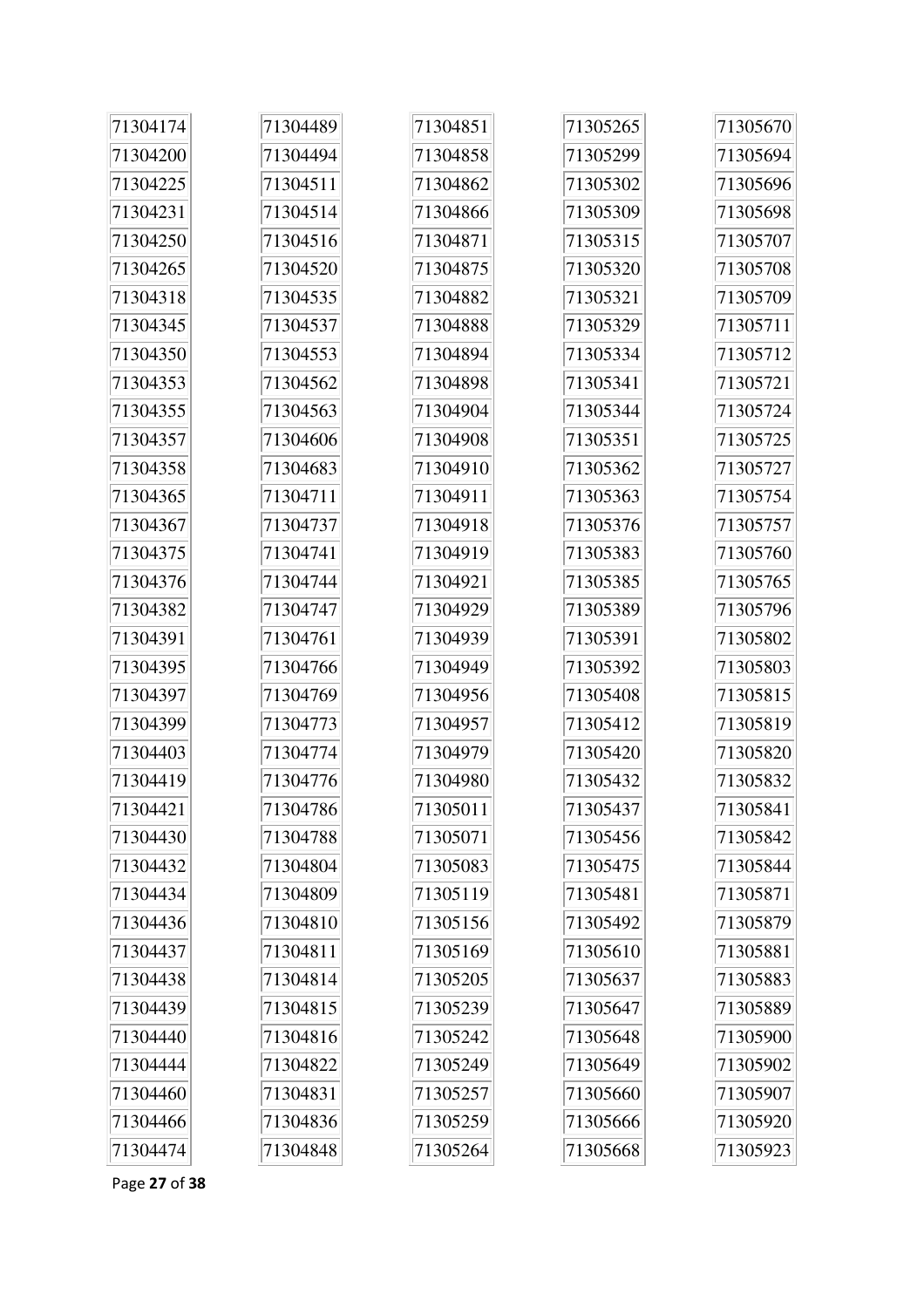| 71305925 | 71306134 | 71306440 | 71306755 | 71307030 |
|----------|----------|----------|----------|----------|
| 71305930 | 71306144 | 71306442 | 71306774 | 71307037 |
| 71305931 | 71306145 | 71306443 | 71306813 | 71307038 |
| 71305932 | 71306146 | 71306447 | 71306823 | 71307041 |
| 71305935 | 71306156 | 71306454 | 71306828 | 71307052 |
| 71305939 | 71306160 | 71306455 | 71306835 | 71307066 |
| 71305950 | 71306170 | 71306456 | 71306838 | 71307067 |
| 71305951 | 71306174 | 71306466 | 71306841 | 71307068 |
| 71305955 | 71306175 | 71306467 | 71306849 | 71307069 |
| 71305961 | 71306178 | 71306468 | 71306852 | 71307072 |
| 71305963 | 71306190 | 71306469 | 71306853 | 71307074 |
| 71305964 | 71306192 | 71306480 | 71306857 | 71307081 |
| 71305966 | 71306198 | 71306485 | 71306868 | 71307082 |
| 71305971 | 71306208 | 71306486 | 71306877 | 71307085 |
| 71305982 | 71306231 | 71306492 | 71306881 | 71307087 |
| 71305997 | 71306234 | 71306497 | 71306883 | 71307103 |
| 71306000 | 71306241 | 71306498 | 71306889 | 71307105 |
| 71306001 | 71306242 | 71306504 | 71306890 | 71307127 |
| 71306016 | 71306250 | 71306506 | 71306894 | 71307130 |
| 71306017 | 71306265 | 71306508 | 71306896 | 71307141 |
| 71306019 | 71306294 | 71306509 | 71306899 | 71307144 |
| 71306038 | 71306303 | 71306513 | 71306906 | 71307185 |
| 71306041 | 71306365 | 71306519 | 71306923 | 71307191 |
| 71306042 | 71306366 | 71306527 | 71306926 | 71307207 |
| 71306043 | 71306370 | 71306531 | 71306930 | 71307208 |
| 71306044 | 71306371 | 71306532 | 71306935 | 71307213 |
| 71306045 | 71306375 | 71306542 | 71306941 | 71307219 |
| 71306055 | 71306383 | 71306548 | 71306942 | 71307223 |
| 71306066 | 71306389 | 71306554 | 71306967 | 71307227 |
| 71306079 | 71306393 | 71306555 | 71306968 | 71307231 |
| 71306094 | 71306395 | 71306577 | 71306970 | 71307232 |
| 71306115 | 71306411 | 71306580 | 71307010 | 71307266 |
| 71306116 | 71306428 | 71306588 | 71307013 | 71307267 |
| 71306123 | 71306429 | 71306592 | 71307017 | 71307269 |
| 71306125 | 71306430 | 71306600 | 71307021 | 71307271 |
| 71306128 | 71306435 | 71306752 | 71307026 | 71307273 |
| 71306133 | 71306436 | 71306754 | 71307029 | 71307274 |

Page **28** of **38**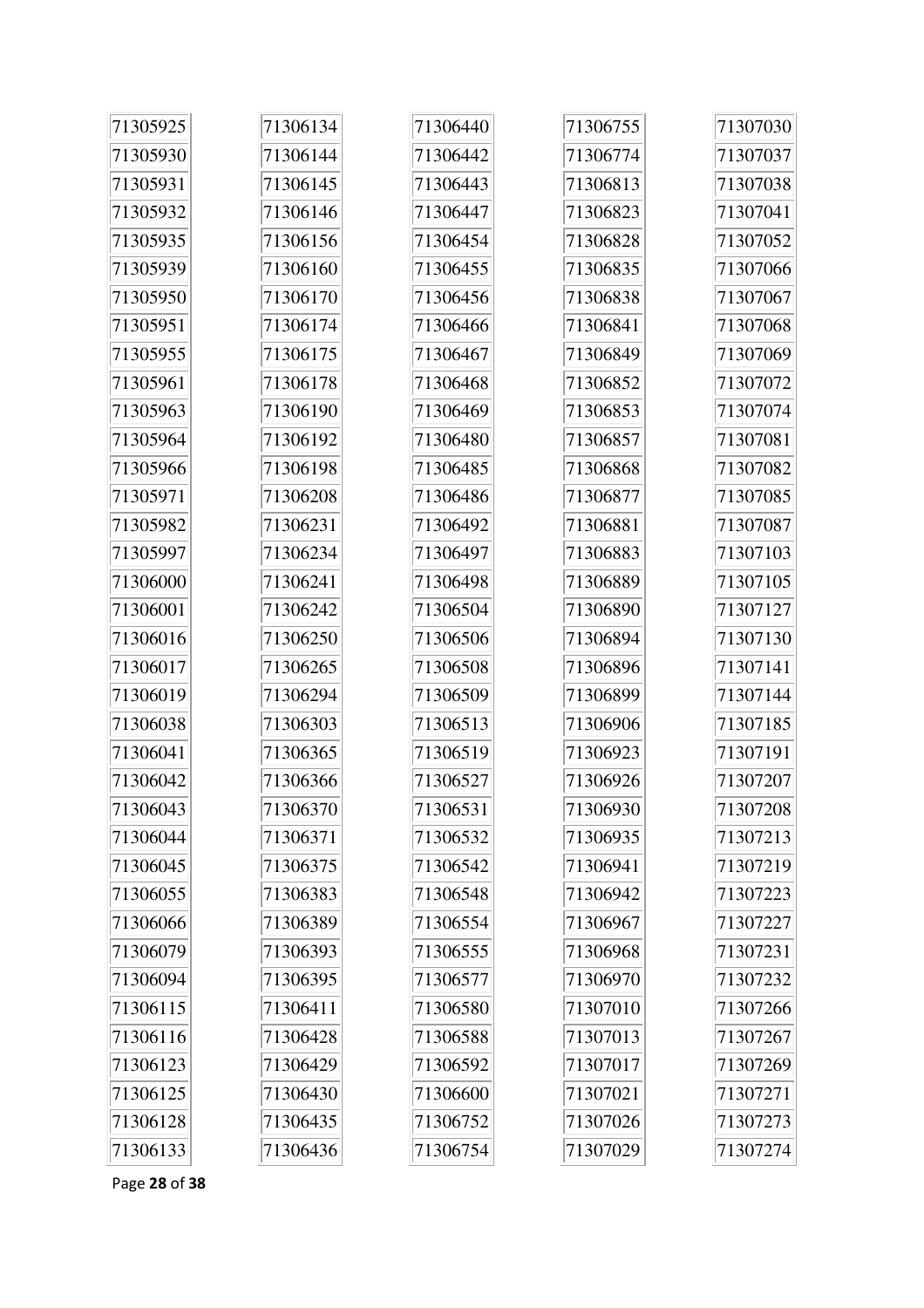| 71307278 | 71307385 | 71307538 | 71308071 | 71308216 |
|----------|----------|----------|----------|----------|
| 71307280 | 71307388 | 71307539 | 71308077 | 71308223 |
| 71307289 | 71307392 | 71307569 | 71308081 | 71308224 |
| 71307297 | 71307406 | 71307576 | 71308083 | 71308229 |
| 71307301 | 71307418 | 71307577 | 71308084 | 71308238 |
| 71307303 | 71307458 | 71307580 | 71308092 | 71308242 |
| 71307305 | 71307460 | 71307583 | 71308094 | 71308271 |
| 71307310 | 71307464 | 71307600 | 71308097 | 71308276 |
| 71307311 | 71307472 | 71307614 | 71308108 | 71308284 |
| 71307314 | 71307484 | 71307620 | 71308115 | 71308314 |
| 71307319 | 71307485 | 71307638 | 71308128 | 71308416 |
| 71307324 | 71307486 | 71307643 | 71308129 | 71308527 |
| 71307331 | 71307491 | 71307674 | 71308141 | 71308554 |
| 71307333 | 71307492 | 71307711 | 71308154 | 71308564 |
| 71307336 | 71307508 | 71307810 | 71308156 | 71308595 |
| 71307338 | 71307516 | 71307866 | 71308169 | 71308603 |
| 71307339 | 71307518 | 71307870 | 71308177 | 71308637 |
| 71307349 | 71307521 | 71308032 | 71308180 | 71308706 |
| 71307355 | 71307530 | 71308035 | 71308183 | 71308809 |
| 71307376 | 71307533 | 71308045 | 71308185 |          |
| 71307380 | 71307534 | 71308047 | 71308202 |          |

### **(5228 Nos.)**

**The following candidates are qualified for main examination under relaxed standards wide G.O.Ms.No.5, G.A(Ser-A) Dept, dated : 05-01-2018, in order to fill up the vacancies reserved for them.** 

### **1. Category BC-C (cut off mark – 49.32 )**

| 70402263 | 70601134  | 70701119  | 71003137 |
|----------|-----------|-----------|----------|
| 70500545 | 70602075  | 70704764  | 71302699 |
| 70600047 | 170700077 | 170704867 |          |

 **(11 Nos.)**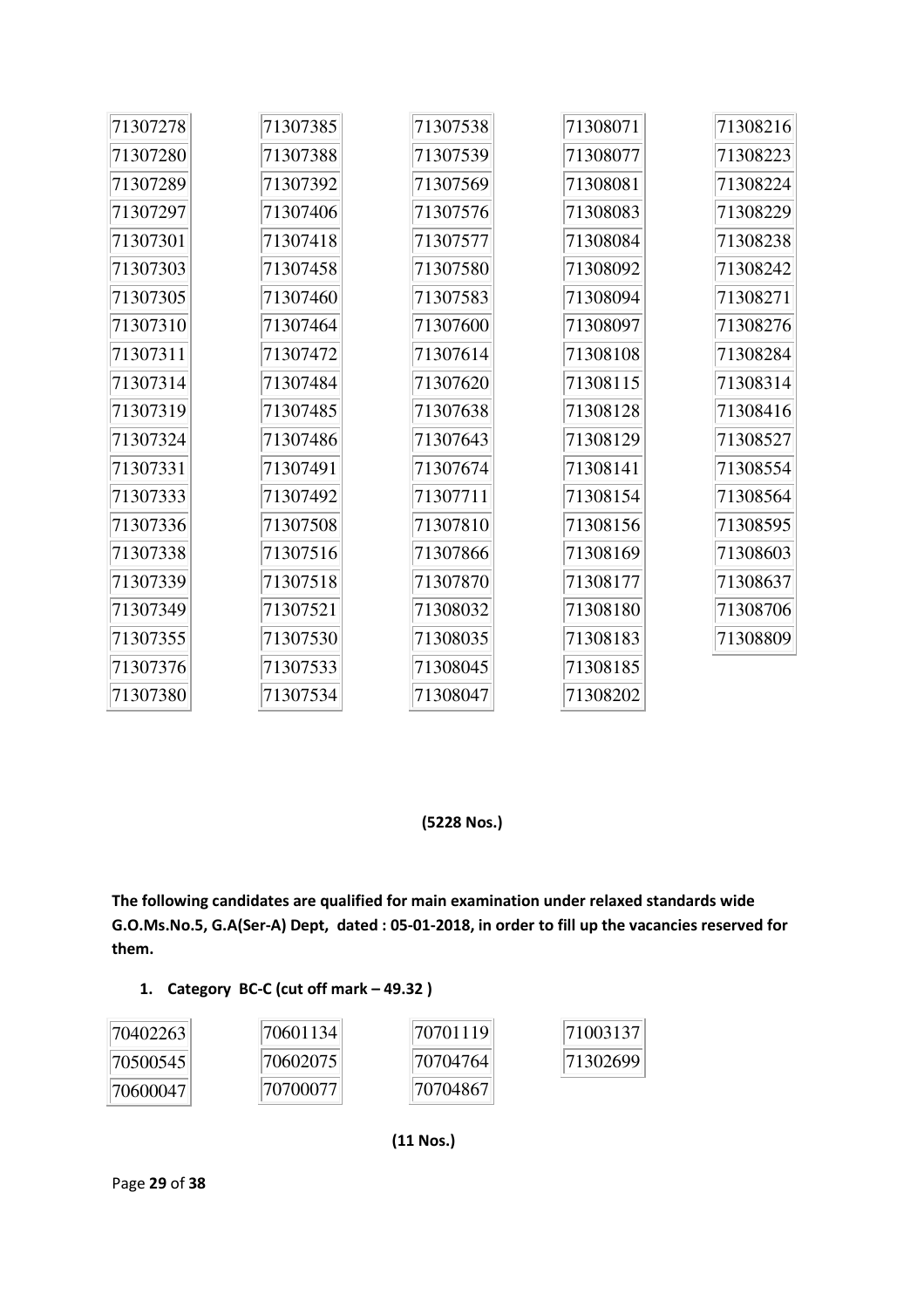## **2. Category ST (cut off mark – 27.40 )**

| 70100175 | 70104176 | 70203221 | 70300370 | 70301079 |
|----------|----------|----------|----------|----------|
| 70100247 | 70200010 | 70203253 | 70300371 | 70301081 |
| 70100372 | 70200198 | 70203285 | 70300417 | 70301085 |
| 70100513 | 70200207 | 70203315 | 70300420 | 70301124 |
| 70100581 | 70200278 | 70203388 | 70300454 | 70301214 |
| 70100858 | 70200287 | 70203427 | 70300457 | 70301272 |
| 70101028 | 70200354 | 70203472 | 70300466 | 70301298 |
| 70101029 | 70200531 | 70203505 | 70300511 | 70301347 |
| 70101068 | 70200563 | 70203690 | 70300537 | 70301356 |
| 70101086 | 70200695 | 70203693 | 70300560 | 70301370 |
| 70101144 | 70200795 | 70203731 | 70300609 | 70301392 |
| 70101224 | 70200901 | 70203813 | 70300633 | 70301512 |
| 70101256 | 70201143 | 70203892 | 70300637 | 70301514 |
| 70101498 | 70201154 | 70203925 | 70300639 | 70301520 |
| 70101502 | 70201224 | 70204088 | 70300642 | 70301533 |
| 70101753 | 70201458 | 70204135 | 70300656 | 70301536 |
| 70101771 | 70201459 | 70204179 | 70300668 | 70301540 |
| 70101899 | 70201464 | 70204251 | 70300678 | 70301555 |
| 70102056 | 70201509 | 70300006 | 70300680 | 70301605 |
| 70102083 | 70201648 | 70300032 | 70300683 | 70301610 |
| 70102136 | 70201678 | 70300041 | 70300715 | 70301619 |
| 70102201 | 70201778 | 70300045 | 70300727 | 70301621 |
| 70102228 | 70201924 | 70300056 | 70300746 | 70301622 |
| 70102404 | 70202142 | 70300075 | 70300776 | 70301639 |
| 70102708 | 70202262 | 70300076 | 70300780 | 70301685 |
| 70102976 | 70202371 | 70300111 | 70300856 | 70301692 |
| 70103024 | 70202392 | 70300155 | 70300958 | 70301727 |
| 70103192 | 70202459 | 70300156 | 70300987 | 70301739 |
| 70103196 | 70202507 | 70300158 | 70301001 | 70301766 |
| 70103274 | 70202626 | 70300172 | 70301007 | 70301768 |
| 70103492 | 70202650 | 70300209 | 70301031 | 70301802 |
| 70103496 | 70202842 | 70300249 | 70301036 | 70301806 |
| 70103732 | 70203047 | 70300317 | 70301060 | 70301837 |
| 70103804 | 70203137 | 70300324 | 70301068 | 70301879 |
|          | 70203190 | 70300327 | 70301074 | 70301940 |

Page **30** of **38**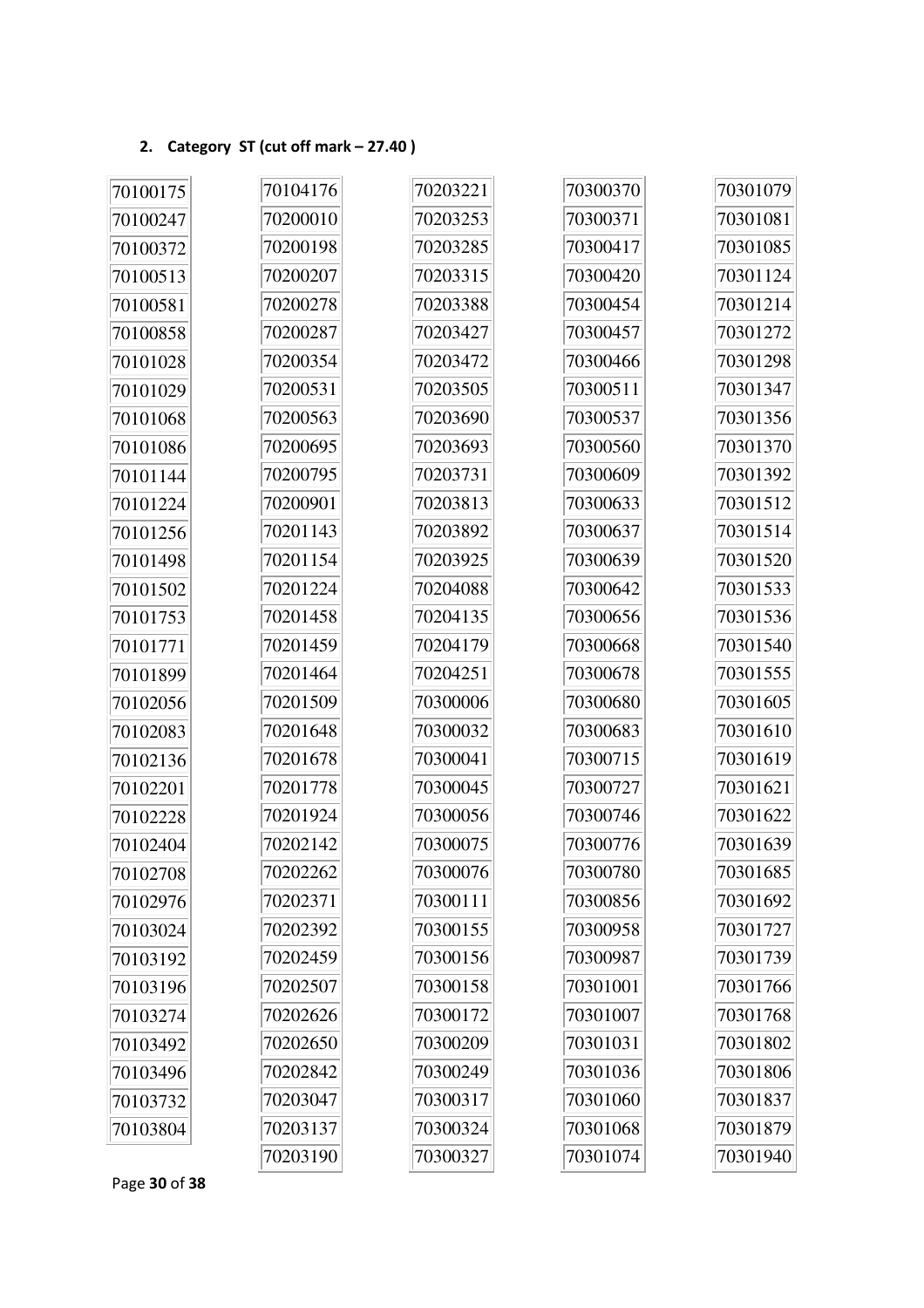| 70301949 | 70302578 | 70303570 | 70304323 | 70305108 |
|----------|----------|----------|----------|----------|
| 70301961 | 70302604 | 70303633 | 70304332 | 70305114 |
| 70301969 | 70302684 | 70303642 | 70304336 | 70305116 |
| 70302019 | 70302690 | 70303648 | 70304380 | 70305122 |
| 70302032 | 70302700 | 70303675 | 70304472 | 70305134 |
| 70302039 | 70302733 | 70303696 | 70304475 | 70305138 |
| 70302048 | 70302761 | 70303741 | 70304479 | 70305183 |
| 70302086 | 70302790 | 70303787 | 70304482 | 70305186 |
| 70302090 | 70302798 | 70303811 | 70304485 | 70305194 |
| 70302124 | 70302840 | 70303826 | 70304504 | 70305220 |
| 70302125 | 70302859 | 70303828 | 70304514 | 70305229 |
| 70302131 | 70302869 | 70303924 | 70304541 | 70305238 |
| 70302163 | 70302872 | 70303927 | 70304546 | 70305273 |
| 70302168 | 70302905 | 70303938 | 70304554 | 70305299 |
| 70302180 | 70302928 | 70303943 | 70304586 | 70305354 |
| 70302185 | 70302983 | 70303955 | 70304596 | 70305431 |
| 70302189 | 70302999 | 70303976 | 70304641 | 70305432 |
| 70302199 | 70303000 | 70303982 | 70304693 | 70305440 |
| 70302202 | 70303004 | 70304043 | 70304716 | 70305453 |
| 70302223 | 70303055 | 70304084 | 70304724 | 70305485 |
| 70302234 | 70303067 | 70304085 | 70304737 | 70305490 |
| 70302270 | 70303155 | 70304100 | 70304747 | 70305504 |
| 70302294 | 70303190 | 70304152 | 70304755 | 70305566 |
| 70302327 | 70303197 | 70304174 | 70304765 | 70305588 |
| 70302338 | 70303264 | 70304176 | 70304768 | 70305708 |
| 70302354 | 70303283 | 70304191 | 70304815 | 70305737 |
| 70302378 | 70303298 | 70304195 | 70304836 | 70305741 |
| 70302391 | 70303305 | 70304197 | 70304858 | 70305784 |
| 70302412 | 70303343 | 70304201 | 70304891 | 70305787 |
| 70302457 | 70303345 | 70304206 | 70304898 | 70305829 |
| 70302468 | 70303364 | 70304207 | 70304910 | 70305836 |
| 70302493 | 70303383 | 70304231 | 70304935 | 70305843 |
| 70302536 | 70303413 | 70304238 | 70304938 | 70305873 |
| 70302540 | 70303448 | 70304239 | 70304977 | 70305897 |
| 70302550 | 70303493 | 70304244 | 70305003 | 70305905 |
| 70302553 | 70303505 | 70304306 | 70305034 | 70305914 |
| 70302567 | 70303523 | 70304317 | 70305096 | 70305929 |

Page **31** of **38**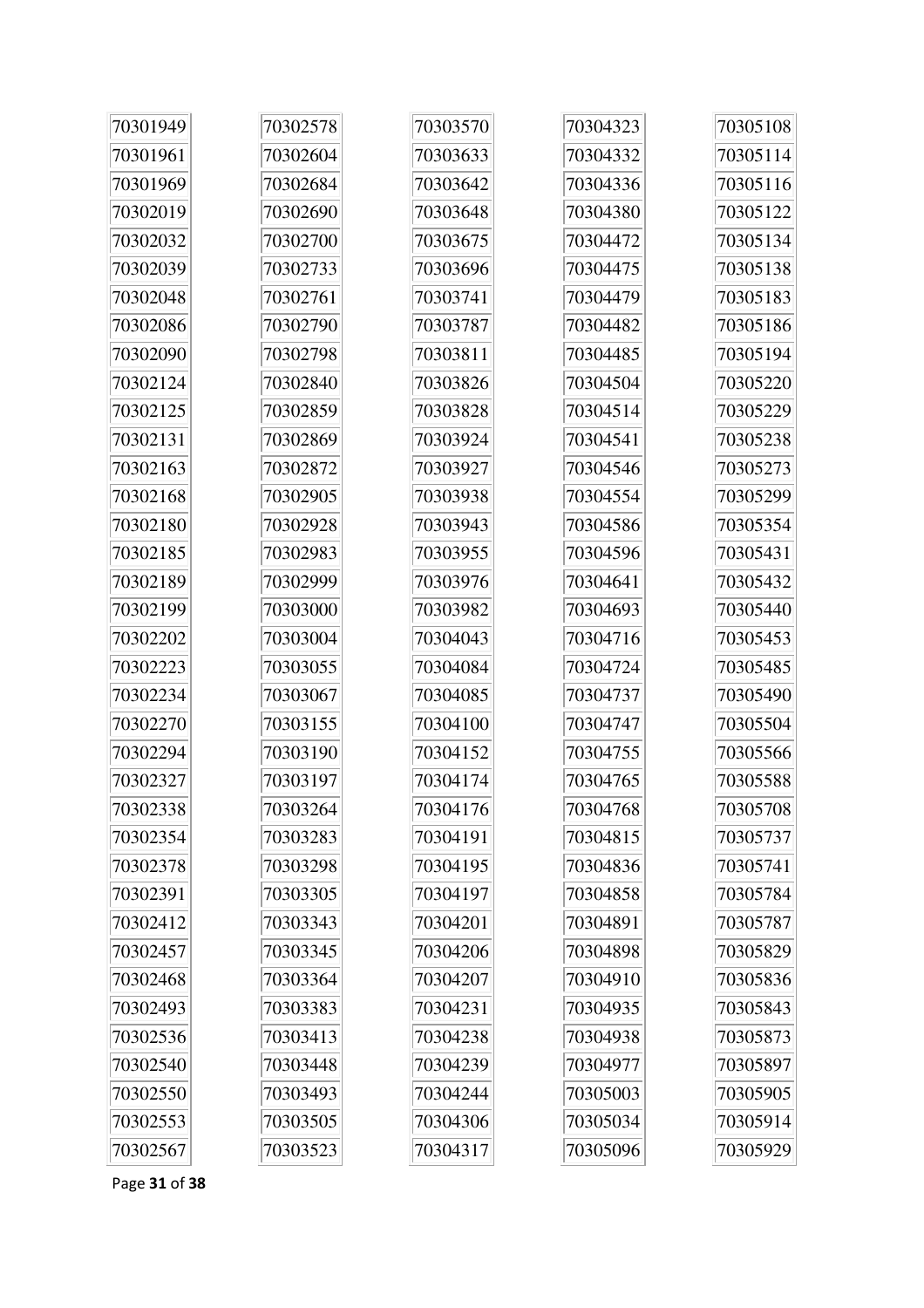| 70305936 | 70306664 | 70307238 | 70308227 | 70309088 |
|----------|----------|----------|----------|----------|
| 70305957 | 70306684 | 70307268 | 70308270 | 70309145 |
| 70305965 | 70306687 | 70307284 | 70308319 | 70309170 |
| 70305967 | 70306689 | 70307287 | 70308329 | 70309179 |
| 70306013 | 70306696 | 70307299 | 70308429 | 70309371 |
| 70306054 | 70306707 | 70307316 | 70308464 | 70309380 |
| 70306062 | 70306730 | 70307364 | 70308526 | 70309384 |
| 70306079 | 70306774 | 70307378 | 70308534 | 70309397 |
| 70306152 | 70306785 | 70307429 | 70308546 | 70309403 |
| 70306175 | 70306793 | 70307436 | 70308548 | 70309411 |
| 70306198 | 70306809 | 70307437 | 70308551 | 70309414 |
| 70306207 | 70306834 | 70307493 | 70308563 | 70309424 |
| 70306210 | 70306835 | 70307593 | 70308568 | 70309430 |
| 70306229 | 70306889 | 70307597 | 70308577 | 70309432 |
| 70306247 | 70306900 | 70307643 | 70308602 | 70309436 |
| 70306250 | 70306990 | 70307693 | 70308622 | 70309483 |
| 70306252 | 70307000 | 70307696 | 70308640 | 70309517 |
| 70306281 | 70307002 | 70307782 | 70308668 | 70309519 |
| 70306295 | 70307009 | 70307797 | 70308677 | 70309572 |
| 70306297 | 70307010 | 70307804 | 70308683 | 70309578 |
| 70306358 | 70307025 | 70307824 | 70308725 | 70309671 |
| 70306406 | 70307038 | 70307846 | 70308770 | 70309768 |
| 70306433 | 70307040 | 70307887 | 70308810 | 70309839 |
| 70306437 | 70307041 | 70307905 | 70308824 | 70309846 |
| 70306455 | 70307045 | 70307926 | 70308862 | 70309848 |
| 70306456 | 70307061 | 70307940 | 70308888 | 70309878 |
| 70306464 | 70307067 | 70307982 | 70308954 | 70309910 |
| 70306471 | 70307078 | 70308085 | 70308965 | 70309951 |
| 70306481 | 70307089 | 70308086 | 70308978 | 70309968 |
| 70306499 | 70307145 | 70308100 | 70308980 | 70309993 |
| 70306500 | 70307146 | 70308107 | 70308988 | 70310006 |
| 70306544 | 70307163 | 70308110 | 70309006 | 70310028 |
| 70306620 | 70307178 | 70308147 | 70309025 | 70310039 |
| 70306627 | 70307217 | 70308166 | 70309031 | 70310068 |
| 70306639 | 70307222 | 70308168 | 70309032 | 70310092 |
| 70306653 | 70307223 | 70308208 | 70309039 | 70400010 |
| 70306657 | 70307234 | 70308224 | 70309040 | 70400044 |

Page **32** of **38**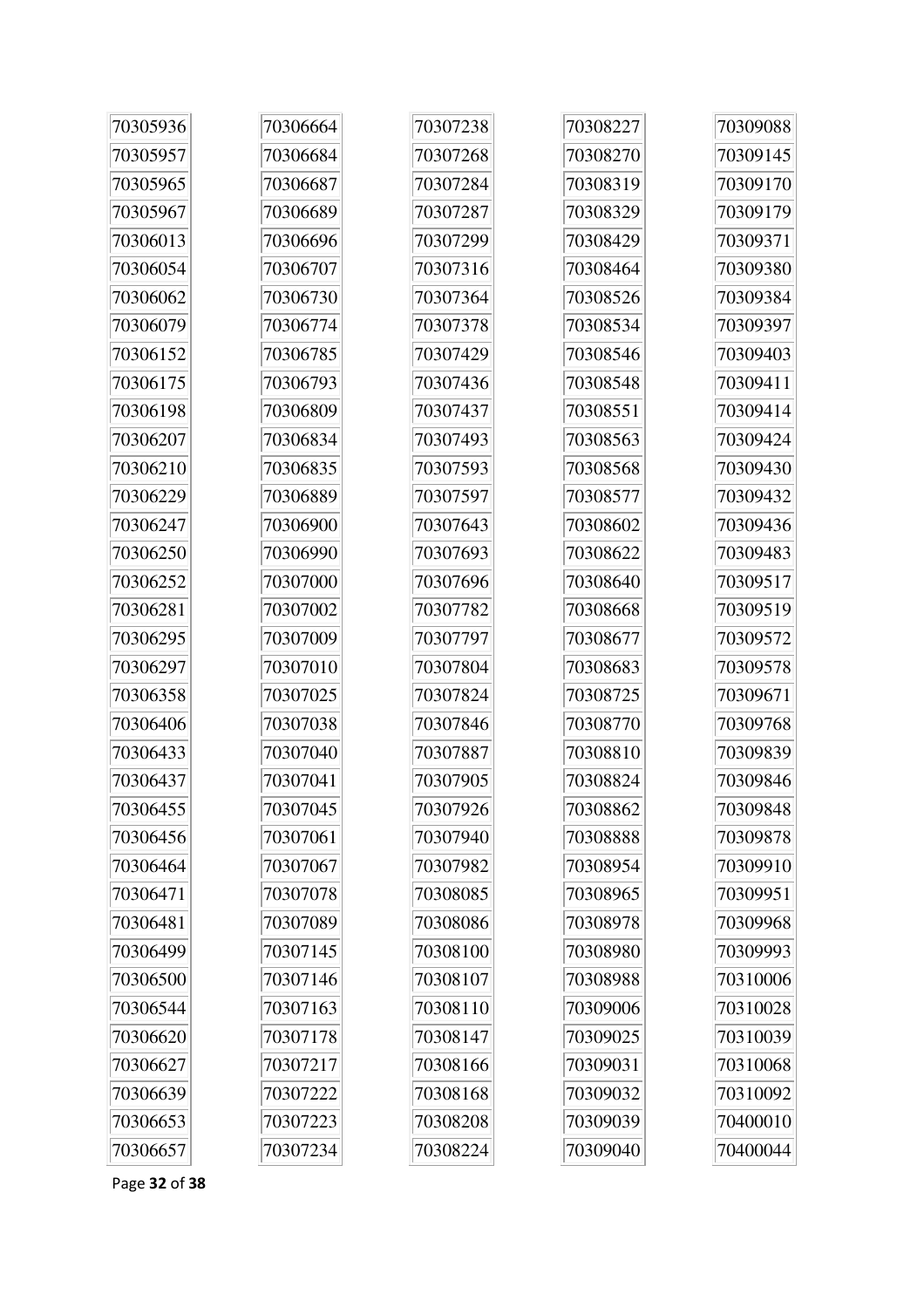| 70400048 | 70400709 | 70401400 | 70402187 | 70403009 |
|----------|----------|----------|----------|----------|
| 70400053 | 70400724 | 70401411 | 70402191 | 70403027 |
| 70400080 | 70400780 | 70401415 | 70402204 | 70403046 |
| 70400083 | 70400798 | 70401457 | 70402225 | 70403060 |
| 70400090 | 70400817 | 70401497 | 70402230 | 70403135 |
| 70400117 | 70400833 | 70401538 | 70402250 | 70403152 |
| 70400134 | 70400845 | 70401564 | 70402288 | 70403154 |
| 70400165 | 70400897 | 70401576 | 70402291 | 70403160 |
| 70400166 | 70400903 | 70401637 | 70402302 | 70403172 |
| 70400168 | 70400953 | 70401675 | 70402317 | 70403183 |
| 70400169 | 70400975 | 70401684 | 70402319 | 70403192 |
| 70400229 | 70401011 | 70401703 | 70402330 | 70403196 |
| 70400252 | 70401012 | 70401720 | 70402345 | 70403200 |
| 70400254 | 70401024 | 70401739 | 70402349 | 70403222 |
| 70400260 | 70401032 | 70401781 | 70402363 | 70403224 |
| 70400289 | 70401070 | 70401795 | 70402429 | 70403225 |
| 70400305 | 70401089 | 70401848 | 70402442 | 70403230 |
| 70400314 | 70401102 | 70401868 | 70402451 | 70403237 |
| 70400319 | 70401103 | 70401870 | 70402474 | 70403244 |
| 70400340 | 70401107 | 70401874 | 70402478 | 70403284 |
| 70400356 | 70401109 | 70401904 | 70402609 | 70403334 |
| 70400391 | 70401118 | 70401958 | 70402633 | 70403339 |
| 70400431 | 70401178 | 70401969 | 70402674 | 70403376 |
| 70400445 | 70401228 | 70401999 | 70402684 | 70403417 |
| 70400453 | 70401230 | 70402013 | 70402696 | 70403446 |
| 70400490 | 70401265 | 70402020 | 70402701 | 70403451 |
| 70400491 | 70401280 | 70402021 | 70402729 | 70403502 |
| 70400547 | 70401301 | 70402025 | 70402754 | 70403513 |
| 70400552 | 70401311 | 70402030 | 70402755 | 70403532 |
| 70400559 | 70401325 | 70402044 | 70402761 | 70403535 |
| 70400576 | 70401327 | 70402129 | 70402774 | 70403560 |
| 70400578 | 70401330 | 70402150 | 70402776 | 70403565 |
| 70400602 | 70401356 | 70402164 | 70402812 | 70403571 |
| 70400610 | 70401359 | 70402169 | 70402840 | 70403590 |
| 70400624 | 70401375 | 70402172 | 70402904 | 70403626 |
| 70400635 | 70401394 | 70402176 | 70402952 | 70403646 |
| 70400681 | 70401395 | 70402182 | 70402974 | 70403666 |

Page **33** of **38**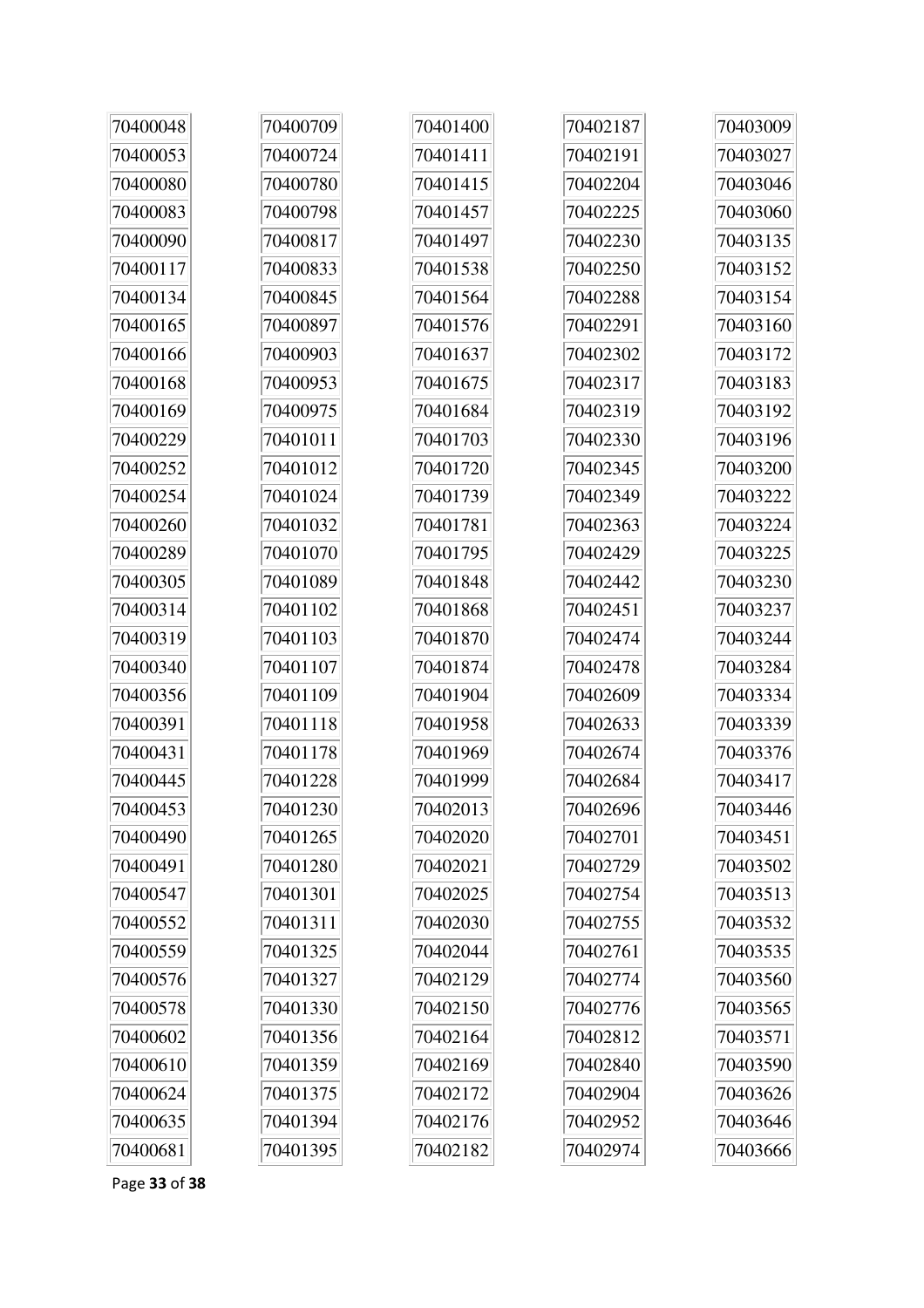| 70403686 | 70404386 | 70405305 | 70405801 | 70406525 |
|----------|----------|----------|----------|----------|
| 70403703 | 70404423 | 70405310 | 70405805 | 70406527 |
| 70403707 | 70404467 | 70405312 | 70405818 | 70406533 |
| 70403710 | 70404476 | 70405313 | 70405858 | 70406542 |
| 70403711 | 70404520 | 70405330 | 70405877 | 70406583 |
| 70403749 | 70404650 | 70405333 | 70405894 | 70406597 |
| 70403770 | 70404660 | 70405334 | 70405908 | 70406599 |
| 70403779 | 70404700 | 70405350 | 70405917 | 70406617 |
| 70403819 | 70404702 | 70405357 | 70405934 | 70406686 |
| 70403881 | 70404718 | 70405359 | 70405948 | 70406691 |
| 70403903 | 70404722 | 70405373 | 70405955 | 70406699 |
| 70403925 | 70404729 | 70405381 | 70405958 | 70406710 |
| 70403931 | 70404730 | 70405411 | 70405960 | 70406716 |
| 70403959 | 70404733 | 70405417 | 70406002 | 70406723 |
| 70404009 | 70404734 | 70405423 | 70406004 | 70406728 |
| 70404015 | 70404749 | 70405429 | 70406045 | 70406753 |
| 70404038 | 70404753 | 70405441 | 70406056 | 70406768 |
| 70404083 | 70404781 | 70405442 | 70406069 | 70406789 |
| 70404159 | 70404793 | 70405446 | 70406071 | 70406807 |
| 70404180 | 70404812 | 70405540 | 70406093 | 70406851 |
| 70404191 | 70404837 | 70405556 | 70406122 | 70406853 |
| 70404196 | 70404881 | 70405558 | 70406126 | 70406874 |
| 70404208 | 70404926 | 70405560 | 70406142 | 70406915 |
| 70404211 | 70404927 | 70405567 | 70406158 | 70406916 |
| 70404216 | 70404944 | 70405577 | 70406207 | 70406948 |
| 70404228 | 70404977 | 70405588 | 70406218 | 70406952 |
| 70404232 | 70404989 | 70405601 | 70406243 | 70406959 |
| 70404233 | 70405007 | 70405604 | 70406254 | 70406964 |
| 70404237 | 70405033 | 70405619 | 70406278 | 70406975 |
| 70404244 | 70405072 | 70405625 | 70406380 | 70407003 |
| 70404247 | 70405073 | 70405631 | 70406404 | 70407030 |
| 70404249 | 70405082 | 70405646 | 70406423 | 70407036 |
| 70404270 | 70405085 | 70405655 | 70406441 | 70407057 |
| 70404277 | 70405095 | 70405658 | 70406449 | 70407065 |
| 70404335 | 70405190 | 70405747 | 70406455 | 70407067 |
| 70404358 | 70405220 | 70405752 | 70406491 | 70407075 |
| 70404373 | 70405298 | 70405773 | 70406505 | 70407082 |

Page **34** of **38**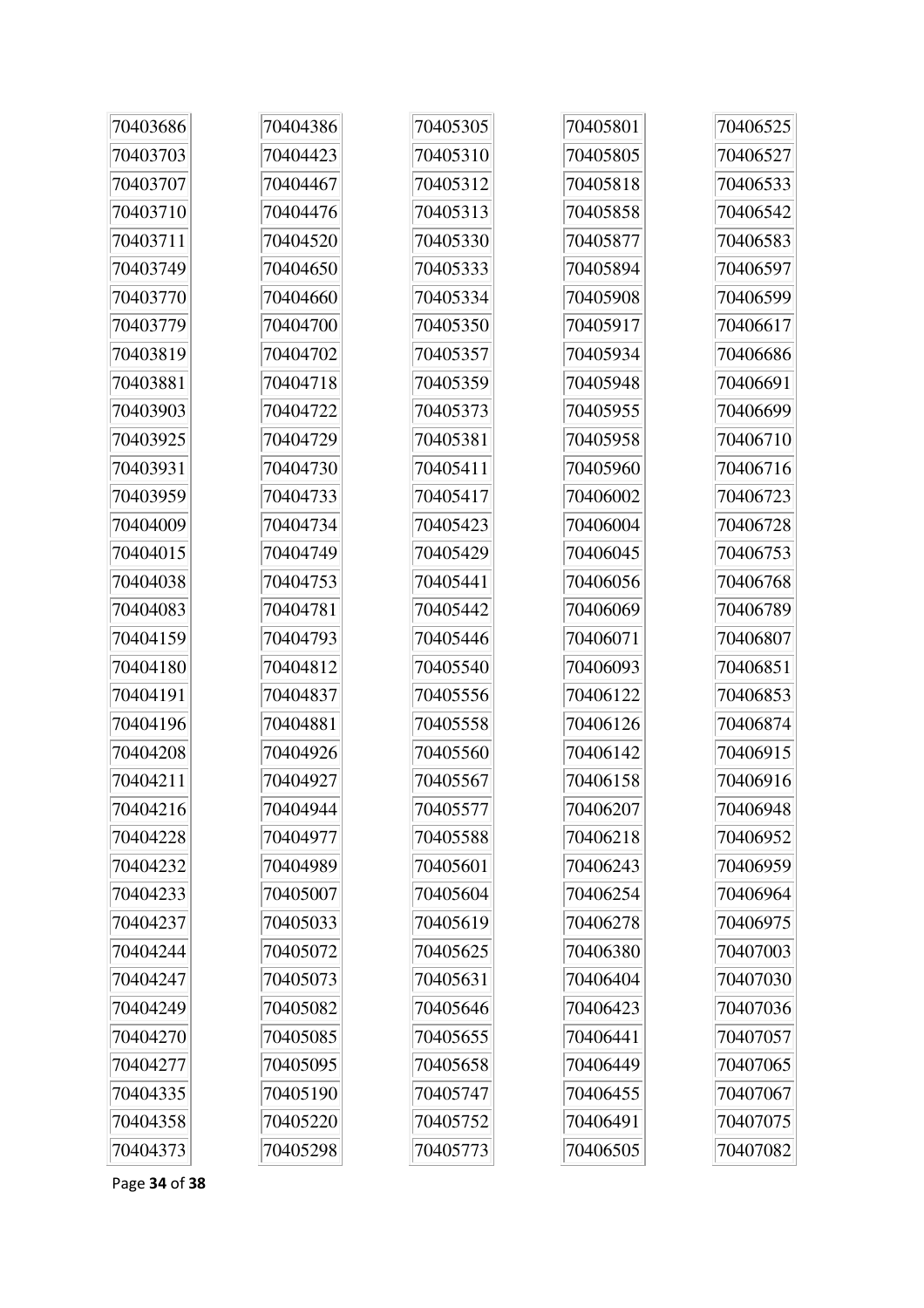| 70407083 | 70500998 | 70502039 | 70600211 | 70601601 |
|----------|----------|----------|----------|----------|
| 70407097 | 70501022 | 70502040 | 70600212 | 70601658 |
| 70407106 | 70501036 | 70502042 | 70600239 | 70601675 |
| 70407114 | 70501046 | 70502065 | 70600254 | 70601692 |
| 70407123 | 70501108 | 70502109 | 70600284 | 70601727 |
| 70407152 | 70501117 | 70502146 | 70600303 | 70601787 |
| 70407155 | 70501123 | 70502203 | 70600431 | 70601862 |
| 70407173 | 70501159 | 70502209 | 70600472 | 70601882 |
| 70407190 | 70501174 | 70502223 | 70600487 | 70602013 |
| 70500010 | 70501239 | 70502233 | 70600508 | 70602047 |
| 70500021 | 70501270 | 70502254 | 70600519 | 70602052 |
| 70500044 | 70501277 | 70502271 | 70600564 | 70602068 |
| 70500053 | 70501284 | 70502309 | 70600612 | 70602074 |
| 70500063 | 70501310 | 70502316 | 70600652 | 70602095 |
| 70500092 | 70501325 | 70502325 | 70600662 | 70602101 |
| 70500159 | 70501424 | 70502335 | 70600667 | 70602210 |
| 70500173 | 70501442 | 70502355 | 70600669 | 70602382 |
| 70500177 | 70501507 | 70502411 | 70600731 | 70602431 |
| 70500214 | 70501526 | 70502434 | 70600735 | 70602432 |
| 70500263 | 70501536 | 70502476 | 70600762 | 70602585 |
| 70500365 | 70501543 | 70502516 | 70600782 | 70602793 |
| 70500388 | 70501555 | 70502542 | 70600835 | 70602884 |
| 70500399 | 70501684 | 70502544 | 70600838 | 70602891 |
| 70500458 | 70501737 | 70502545 | 70600905 | 70602931 |
| 70500472 | 70501739 | 70502580 | 70600961 | 70602974 |
| 70500503 | 70501746 | 70502620 | 70600967 | 70603010 |
| 70500522 | 70501799 | 70502689 | 70601029 | 70603014 |
| 70500551 | 70501821 | 70502768 | 70601038 | 70603070 |
| 70500571 | 70501844 | 70502777 | 70601065 | 70603112 |
| 70500608 | 70501915 | 70502789 | 70601107 | 70603123 |
| 70500643 | 70501930 | 70502791 | 70601303 | 70603134 |
| 70500688 | 70501937 | 70502823 | 70601328 | 70603148 |
| 70500700 | 70501955 | 70502847 | 70601413 | 70603221 |
| 70500716 | 70501974 | 70502863 | 70601482 | 70603249 |
| 70500719 | 70501980 | 70502910 | 70601487 | 70603263 |
| 70500758 | 70502018 | 70600125 | 70601522 | 70603276 |
| 70500898 | 70502025 | 70600170 | 70601542 | 70603384 |

Page 35 of 38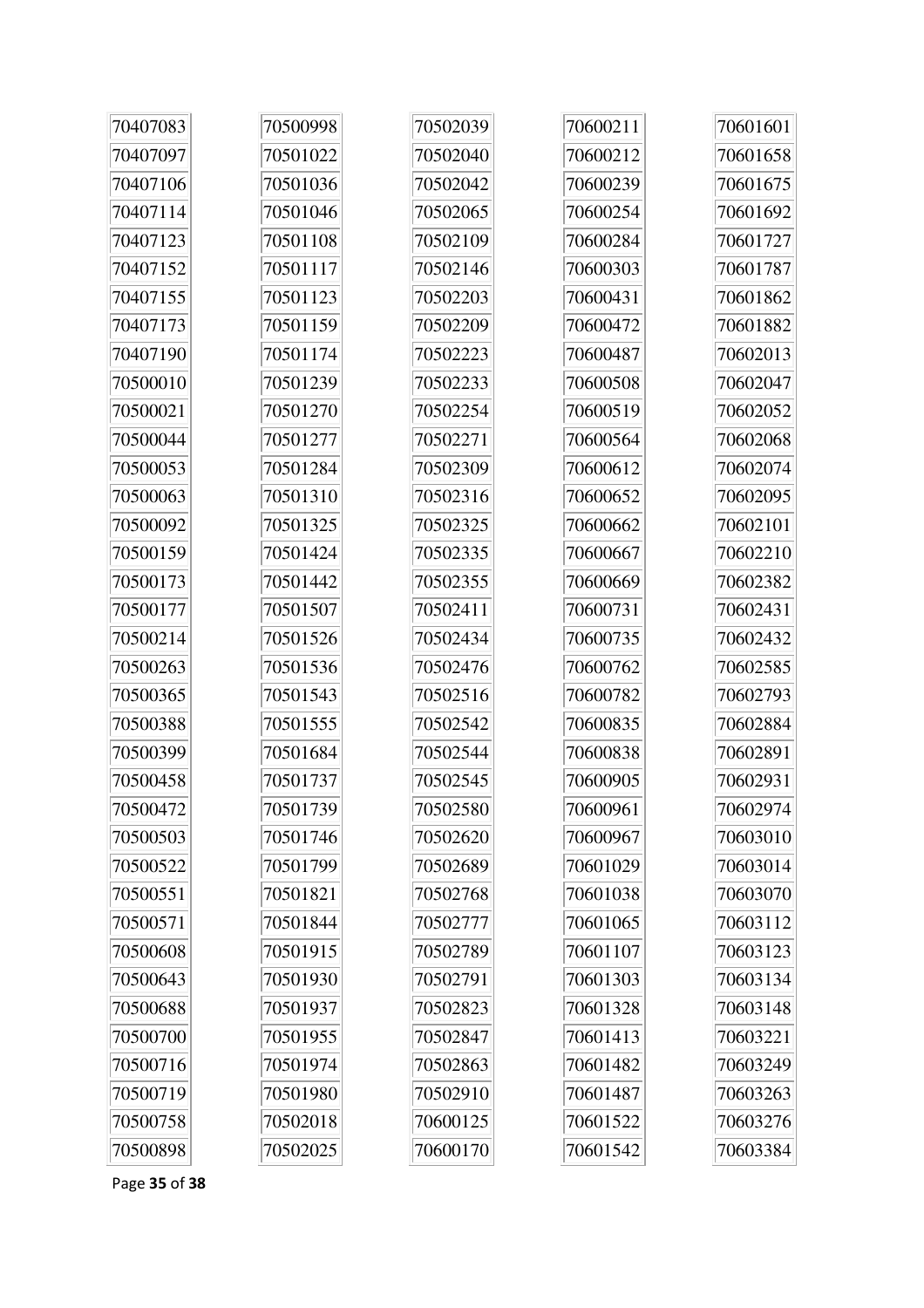| 70603447 | 70701213 | 70703190 | 70704399 | 70802962 |
|----------|----------|----------|----------|----------|
| 70603478 | 70701272 | 70703212 | 70704521 | 70803164 |
| 70603506 | 70701425 | 70703285 | 70704594 | 70803440 |
| 70603531 | 70701464 | 70703339 | 70704784 | 70803449 |
| 70603558 | 70701655 | 70703362 | 70704842 | 70803452 |
| 70603583 | 70701681 | 70703369 | 70704858 | 70803506 |
| 70603607 | 70701721 | 70703434 | 70704875 | 70803601 |
| 70603619 | 70701730 | 70703467 | 70704924 | 70803626 |
| 70603647 | 70701732 | 70703573 | 70705081 | 70803891 |
| 70603863 | 70701791 | 70703588 | 70705083 | 70900008 |
| 70603905 | 70701832 | 70703603 | 70705103 | 70900009 |
| 70603971 | 70701853 | 70703612 | 70705149 | 70900028 |
| 70603981 | 70701927 | 70703627 | 70705314 | 70900049 |
| 70603997 | 70702038 | 70703630 | 70705365 | 70900063 |
| 70604013 | 70702063 | 70703637 | 70800234 | 70900101 |
| 70604039 | 70702363 | 70703725 | 70800252 | 70900158 |
| 70604043 | 70702392 | 70703730 | 70800551 | 70900222 |
| 70700059 | 70702395 | 70703783 | 70800594 | 70900362 |
| 70700074 | 70702443 | 70703796 | 70800665 | 70900406 |
| 70700094 | 70702467 | 70703799 | 70800781 | 70900458 |
| 70700102 | 70702477 | 70703805 | 70800826 | 70900526 |
| 70700111 | 70702498 | 70703842 | 70800854 | 70900632 |
| 70700236 | 70702520 | 70703866 | 70801070 | 70900721 |
| 70700238 | 70702548 | 70703869 | 70801115 | 70900779 |
| 70700248 | 70702559 | 70703892 | 70801256 | 70900818 |
| 70700420 | 70702561 | 70703918 | 70801339 | 70900958 |
| 70700578 | 70702583 | 70703938 | 70801400 | 70900993 |
| 70700621 | 70702610 | 70703997 | 70801491 | 70901005 |
| 70700665 | 70702668 | 70704191 | 70801643 | 70901135 |
| 70700741 | 70702716 | 70704197 | 70801942 | 70901198 |
| 70700849 | 70702734 | 70704220 | 70802033 | 70901265 |
| 70700874 | 70702811 | 70704248 | 70802134 | 70901388 |
| 70700886 | 70703012 | 70704254 | 70802250 | 70901440 |
| 70700966 | 70703068 | 70704278 | 70802546 | 70901494 |
| 70701113 | 70703170 | 70704361 | 70802701 | 70901510 |
| 70701145 | 70703185 | 70704378 | 70802770 | 70901555 |
| 70701155 | 70703188 | 70704397 | 70802948 | 70901677 |

Page 36 of 38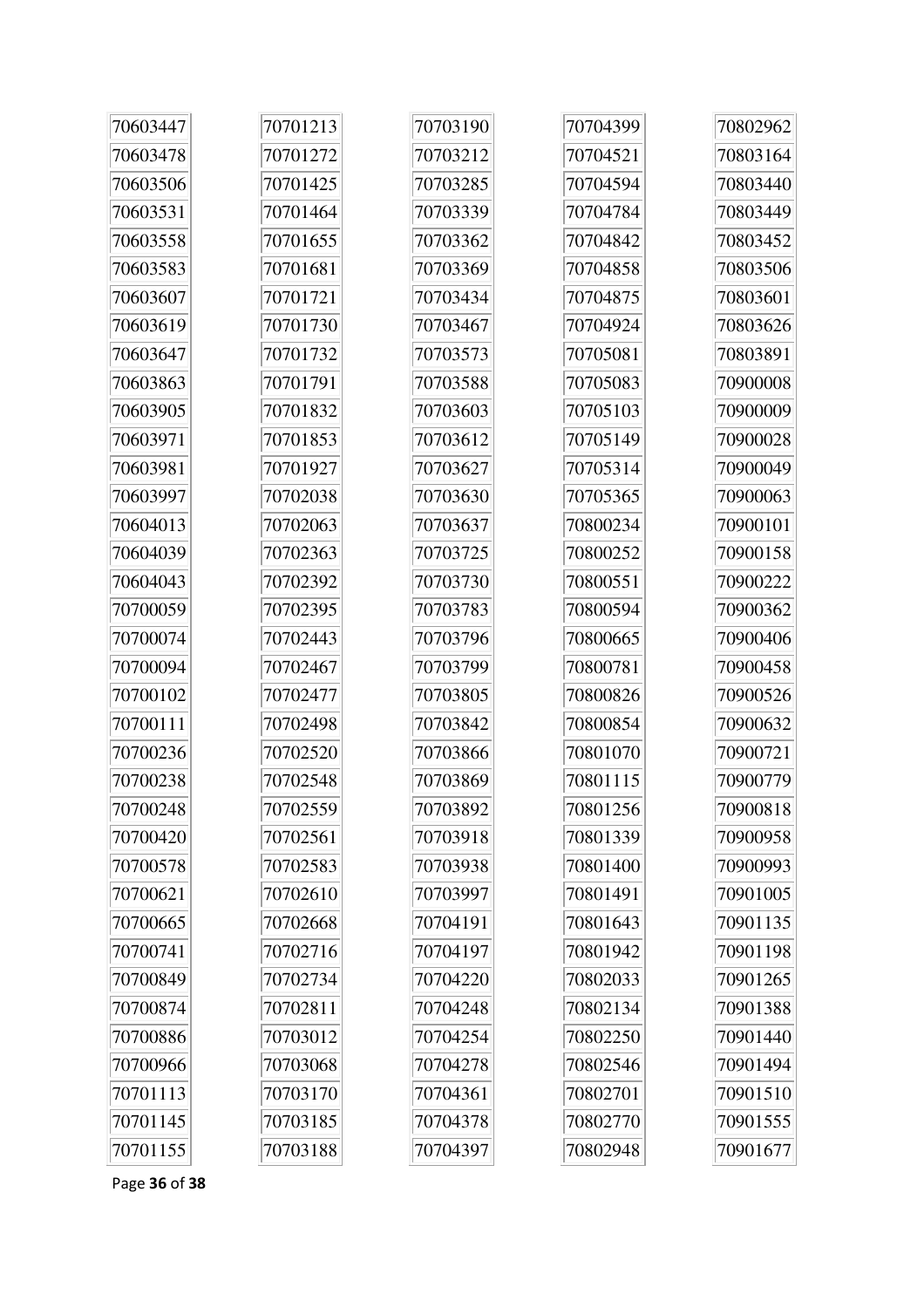| 70901753 | 71001041 | 71004307 | 71101068 | 71104890 |
|----------|----------|----------|----------|----------|
| 70901808 | 71001117 | 71004388 | 71101084 | 71104932 |
| 70901933 | 71001238 | 71004480 | 71101135 | 71104965 |
| 70902088 | 71001239 | 71004586 | 71101153 | 71200030 |
| 70902151 | 71001247 | 71004659 | 71101275 | 71200058 |
| 70902183 | 71001375 | 71004680 | 71101342 | 71200063 |
| 70902218 | 71001404 | 71004749 | 71101692 | 71200153 |
| 70902332 | 71001835 | 71004773 | 71101729 | 71200215 |
| 70902419 | 71001842 | 71004832 | 71101747 | 71200261 |
| 70902420 | 71001857 | 71004856 | 71101931 | 71200531 |
| 70902537 | 71001861 | 71004947 | 71102034 | 71200603 |
| 70902886 | 71001863 | 71005136 | 71102201 | 71200666 |
| 70903076 | 71001870 | 71005212 | 71102226 | 71200768 |
| 70903145 | 71001875 | 71005241 | 71102289 | 71200873 |
| 70903240 | 71002131 | 71005251 | 71102403 | 71200884 |
| 70903263 | 71002478 | 71005297 | 71102460 | 71200888 |
| 70903382 | 71002497 | 71005318 | 71102522 | 71201027 |
| 70903470 | 71002509 | 71005368 | 71102533 | 71201166 |
| 71000052 | 71002586 | 71005381 | 71102711 | 71201184 |
| 71000059 | 71002697 | 71005540 | 71102765 | 71201519 |
| 71000202 | 71002805 | 71005694 | 71102914 | 71201541 |
| 71000339 | 71002976 | 71005785 | 71103052 | 71201798 |
| 71000431 | 71003055 | 71005820 | 71103214 | 71201834 |
| 71000463 | 71003119 | 71005853 | 71103215 | 71201934 |
| 71000494 | 71003147 | 71005935 | 71103281 | 71202093 |
| 71000550 | 71003532 | 71006063 | 71103312 | 71202156 |
| 71000627 | 71003535 | 71100005 | 71103325 | 71202170 |
| 71000631 | 71003542 | 71100007 | 71103376 | 71202190 |
| 71000635 | 71003621 | 71100039 | 71103573 | 71202403 |
| 71000640 | 71003629 | 71100064 | 71103685 | 71202502 |
| 71000672 | 71003683 | 71100074 | 71103964 | 71202525 |
| 71000688 | 71003967 | 71100098 | 71104004 | 71202545 |
| 71000702 | 71003972 | 71100350 | 71104009 | 71202652 |
| 71000754 | 71004086 | 71100730 | 71104221 | 71202728 |
| 71000787 | 71004218 | 71100782 | 71104291 | 71202770 |
| 71000802 | 71004235 | 71100961 | 71104321 | 71203020 |
| 71000851 | 71004285 | 71100990 | 71104705 | 71203023 |

Page **37** of **38**